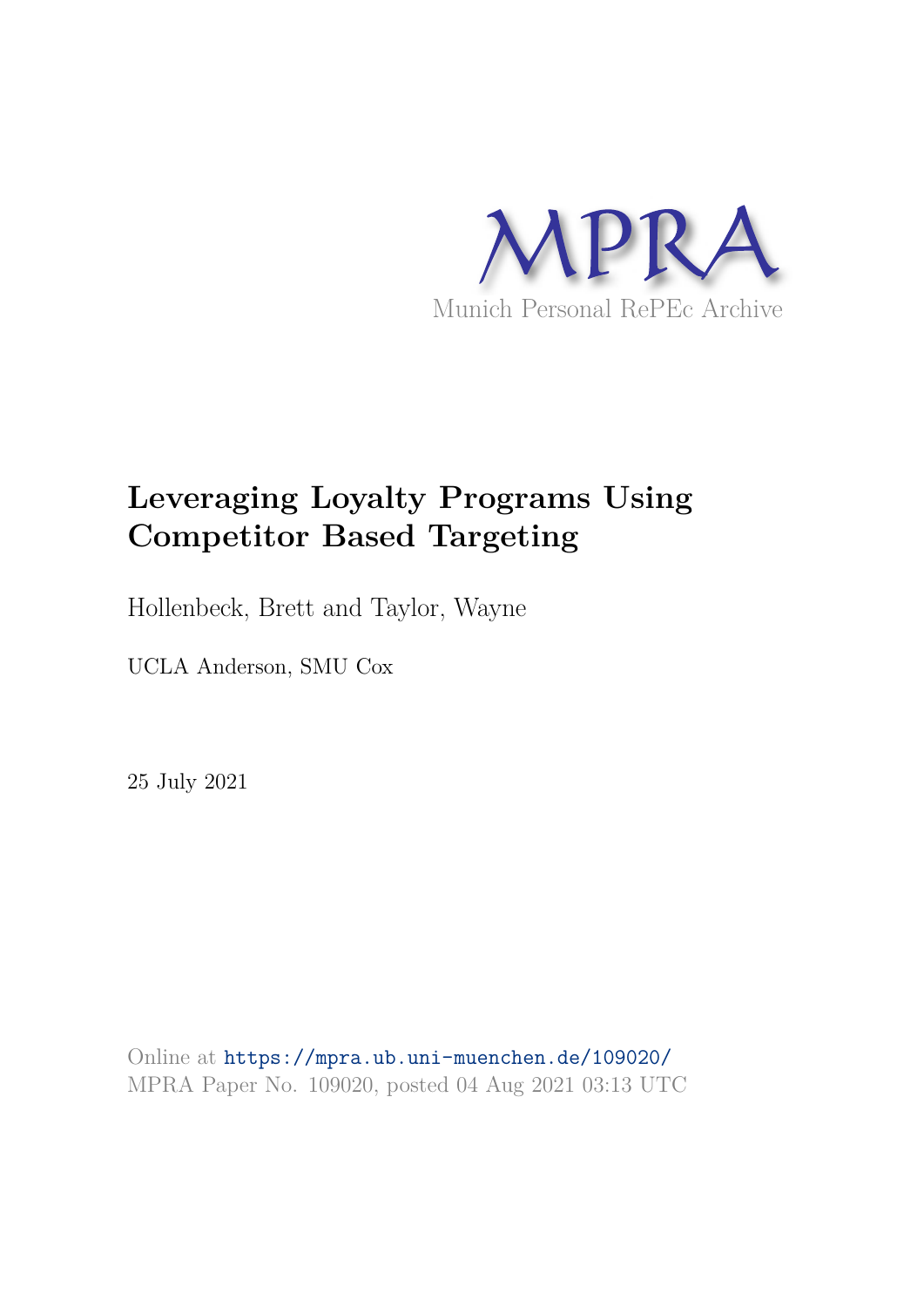# Leveraging Loyalty Programs Using Competitor Based Targeting

Wayne Taylor

Cox School of Business

Southern Methodist University <sup>∗</sup>

Brett Hollenbeck Anderson School of Management

UCLA †

July 7, 2021

#### Abstract

Loyalty programs (LPs) are widely used by firms but not well understood. These programs provide discounts and perks to loyal customers and are costly to administer, but produce uncertain changes in spending patterns. We use a large and detailed dataset on customer shopping behavior at one of the largest U.S. retailers before and after joining a loyalty program to evaluate how behavior changes. We combine this with detailed spatial data on customer and store locations, including the locations of competing firms. We find significant changes in behavior associated with joining the LP with a large amount of heterogeneity across customers. We find that location relative to competitors is the factor most strongly associated with increases in spending following joining the LP, suggesting that the LP's quantity discounts work primarily through business stealing and not through other demand expansion. We next estimate a model of what variables determine how spending will change after joining the LP. We use high-dimensional data on spatial relationships between customers, the focal firm's stores, and competing stores as well as customers' historical spending patterns. This model is used to test whether past sales data reflecting customer's vertical value to the firm or spatial data reflecting customer's horizontal vulnerability are more important determinants of post-LP spending increases. We show how LASSO regularization estimated on complex spatial relationships are more effective than are models using past sales data or simpler spatial models. Finally, we show how firms can use customer and competitor location data to substantially increase LP performance through spatially driven segmentation.

Keywords: Loyalty programs, spatial models, retail competition, LASSO estimation

<sup>∗</sup>wjtaylor@mail.smu.edu

<sup>†</sup>brett.hollenbeck@anderson.ucla.edu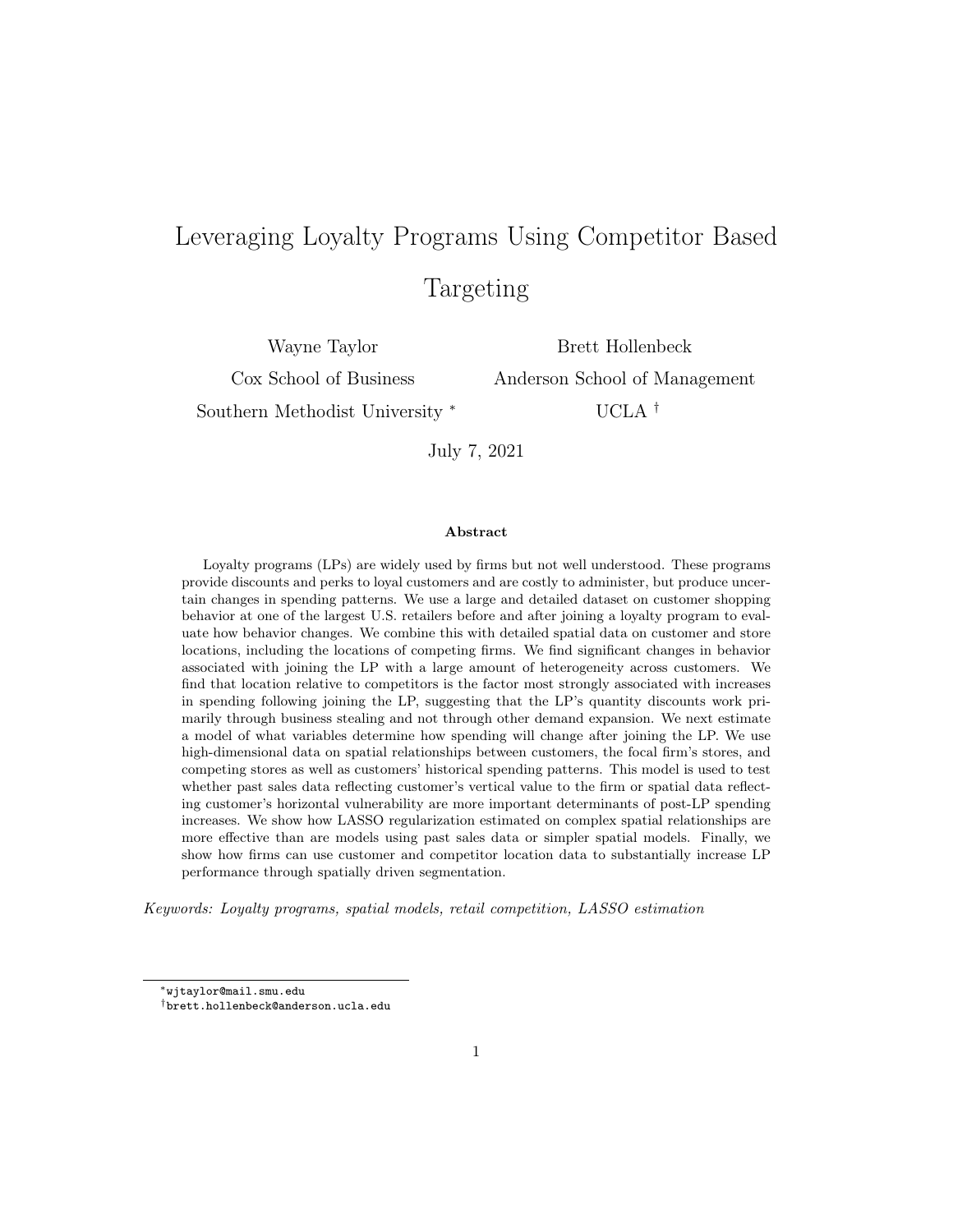## 1 Introduction

Loyalty programs (LPs) are now prevalent in many industries. The loyalty programs as marketers know them today originated in the airlines in the 1980s and have since permeated industries such as hotels, casinos, retailers, grocery stores, and restaurants, among others. The pervasiveness of loyalty programs is partly due to their flexibility in how they can be structured (e.g., earning rates and rewards) and managed for strategic decisions (e.g., targeting to increase customer engagement).

In spite of the popularity of loyalty programs with firms, their effectiveness at increasing profits has long been subject to debate. This debate has centered on the costs of giving discounts and perks to the most loyal customers, as well as the costs of administering the program itself, and whether these costs are justified by increases in spending by those customers. Loyalty programs have the potential to increase profits by increasing switching costs for existing customers, stealing business from rivals, or through second degree price discrimination. They may also indirectly increase profits by increasing customers psychological perceptions of the firm, by generating customer data that can be used for targeted promotions or CRM, or by exploiting agency issues such as flights booked by business travelers and paid for by their employers (Dreze and Nunes (2008), Roehm et al. (2002), Verhoef  $(2003)$ , and Shugan  $(2005)$ ).<sup>1</sup>

Empirical studies of whether loyalty programs actually do increase profits have found mixed results. Verhoef (2003) finds that the effects are positive but very small, DeWulf et al. (2001) finds no support for positive effects of direct mail, Shugan (2005) finds that firms gain short term revenue at the expense of longer term reward payments, and Hartmann and Viard (2008) found no evidence that loyalty programs create switching costs. Gopalakrishnan et al. (2021) find that loyalty programs can increase profits by reducing customer attrition away from the focal firm.

In this paper, we use a large and detailed dataset from one of the largest U.S. retailers on customer shopping behavior before and after joining a loyalty program. This loyalty program takes a common form, tiered discounts after a certain level of spending, essentially operating as 2nd degree price discrimination or one particular form of behavior-based pricing (BBP). We therefore analyze the program through the lens of theoretical work in marketing on price discrimination and BBP, most notably Shin and Sudhir (2010). We leverage our data and this framework to answer these research questions: when loyalty programs take this common form, how do consumer

<sup>1</sup>For a more complete review, please see Bijmolt et al. (2011), Liu and Yang (2009), and McCall and Voorhees (2010)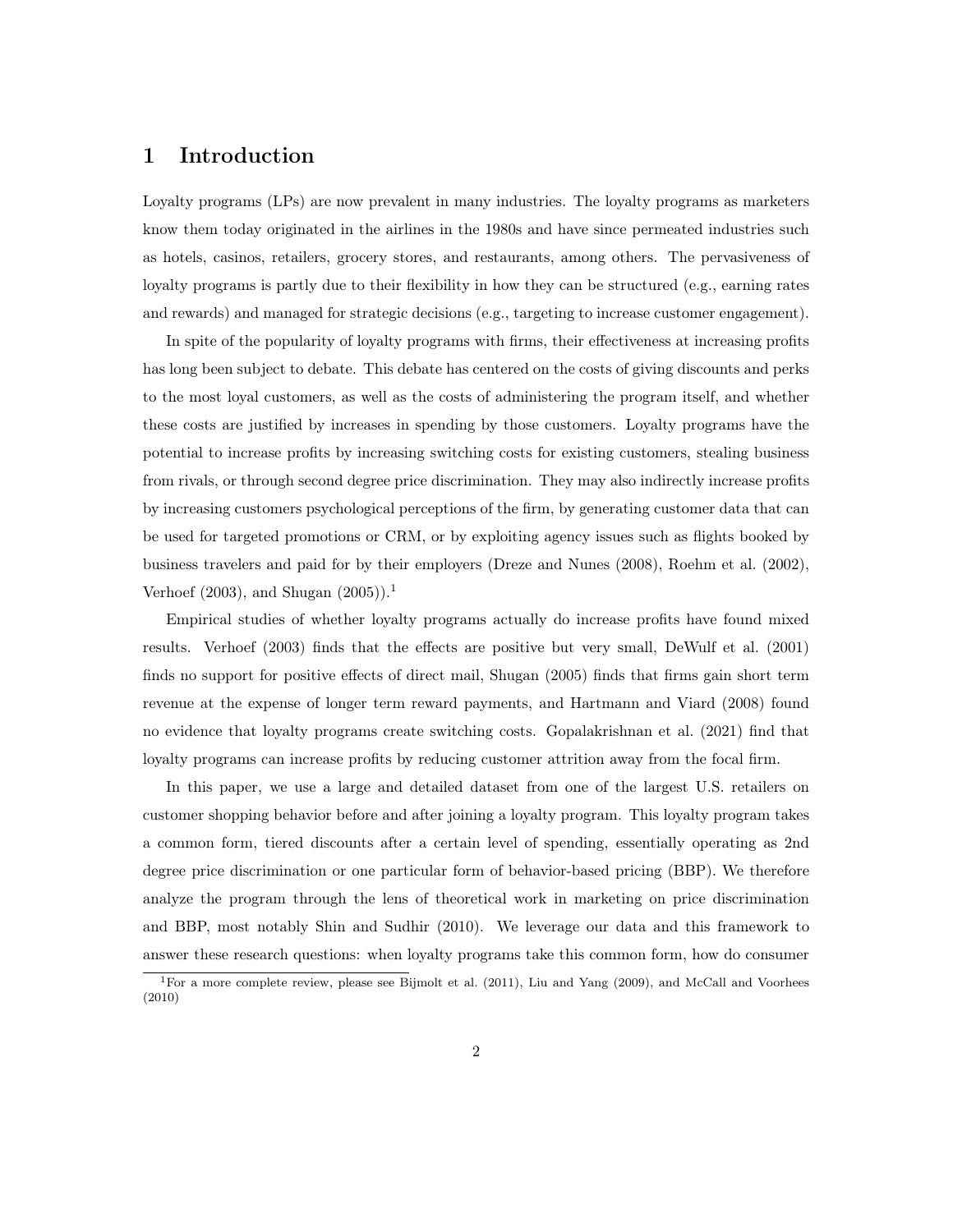spending patterns change after they join? Given large heterogeneity in profitability across LP joiners, what factors cause a customer to be a profitable LP member? Finally, how can firms use readily available spatial data on competitive structure to improve LP outcomes? More broadly, we show how studying these factors contributes to the understanding of loyalty programs and price discrimination.

The practice of BBP in the form of rewarding one's best customers with discounted prices is controversial. Shin and Sudhir (2010) showed how two conditions must be met for this type of pricing strategy to be profitable. First, there must exist substantial heterogeneity in customer value. Second, customer preferences must be stochastic. To investigate these conditions empirically in our retail spending data, we combine detailed customer location data with their data on past spending patterns. We also collect data on the retailer's competitor's locations. A crucial aspect of our data is that it results from merging credit card spending data with customer data. We therefore observe spending both before and after a customer joins the LP. We can then exploit variation across markets with different levels of competition and types of competitors at a granular level and observe how changes in spending associated with joining the LP varies at the customer level for customers facing different local competitive structures. We can observe, for instance, if customers in more isolated markets change their spending or if they merely start receiving discounts on their purchases and how this differs in highly competitive markets.

We use these features to provide two contributions. We are the first, to our knowledge, to bring this insight from the BBP literature to the study of loyalty programs and we show that this framework is helpful in clarifying when and how LPs will be profitable. Specifically, we show empirically the relative importance of our proxies for customer vertical value and stochastic preferences, represented by horizontal vulnerability to competitors. We show both descriptively and in model form that customer location and specifically the local competitive structure around each customer are important factors for predicting when the LP is profitable. Second, we show how firms can operationalize this insight by using spatial factors to form customer segments and use segment-specific eligibility rules, or otherwise target the LP based on this segmentation. We use a holdout sample of customer data to demonstrate how in principle this can identify the most profitable customers who join the LP. In all these results we use a common insight, that an individual's spatial relationship with competitor stores is a primary determinant of when spending increases and that the nature of this relationship, while complex, is typically exploitable with freely available data. To our knowl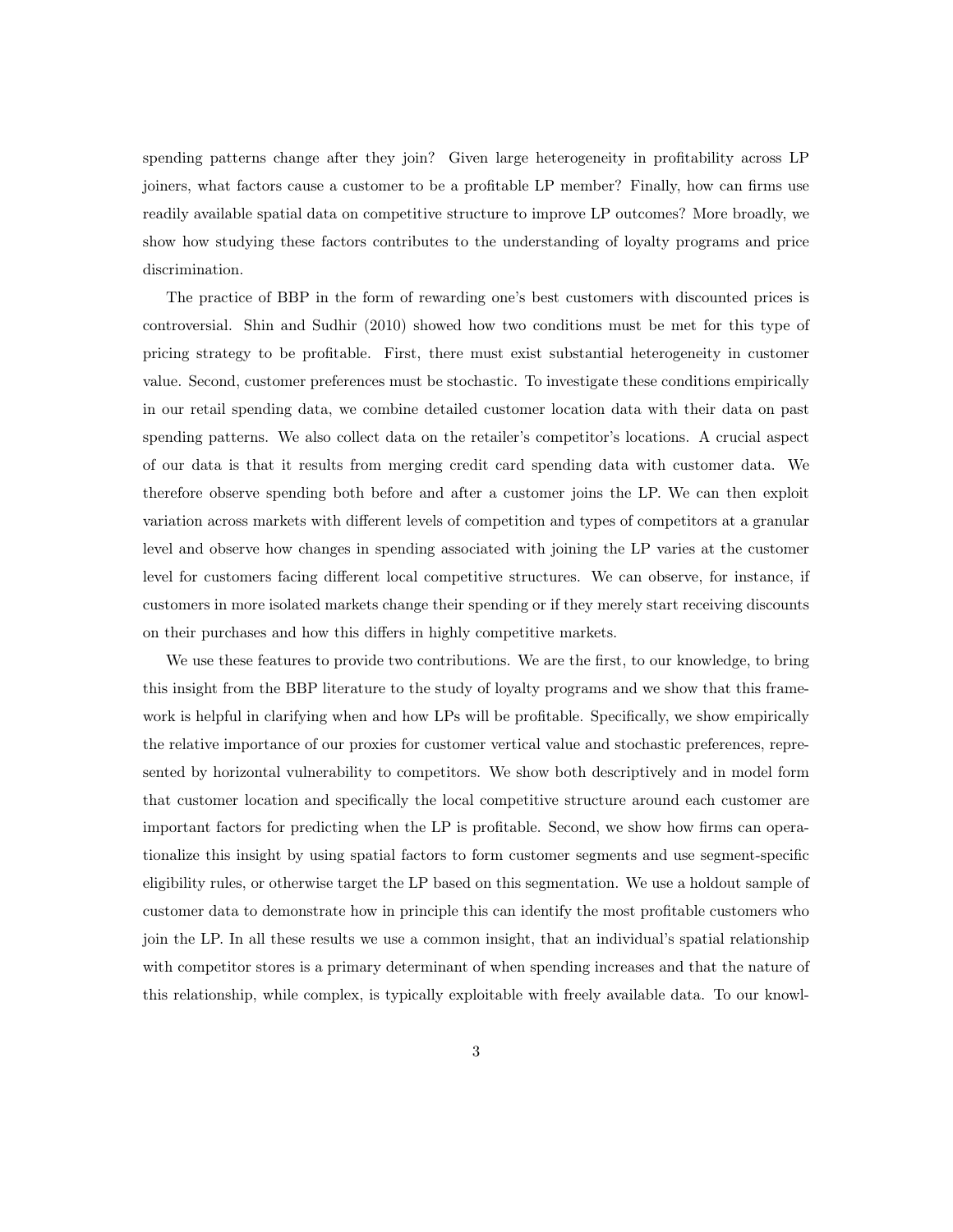edge, this is one of the first papers to explicitly link the competitive structure of a market with the performance of a loyalty program.<sup>2</sup>

We first take advantage of the unique nature of our data and show a large and comprehensive set of descriptive results on customer behavior. Our analysis of the location and spending data finds the following results. First, behavior often changes significantly when a customer joins the loyalty program. This change may or may not be caused by the LP itself, the causation could run in the opposite direction for some customers. However, across all customers the aggregate change in profits associated with customers joining the LP is small or even negative. Second, there is very wide variation across customers in profitability, even among similar groups of customers. Certain types of LP joiners seem especially important, in particular we identify segments of customers who seem to consolidate their purchases at the focal retailer by increasing trip frequency and customers who maintain the same amount of products purchased but upgrade to higher priced products.<sup>3</sup> Notably, an important predictor of whether a customer's joining the LP will be associated with higher or lower profits is whether they are located near a competitor store or live in an isolated market with only the focal store present. While this result is intuitive it has not been shown previously in a LP setting and spatial relationships are not currently used by the firm in targeting their marketing. This motivates the use of spatial data that accounts for the local competitive structure around each customer as the basis of a segmentation strategy to increase the LP's effectiveness.

While simple descriptive results suggest spatial competitive structure is an important determinant of LP effectiveness, the full relationship is likely to be highly complex. To capture the spatial relationship between the customer, focal firm, and competition, we integrate spatial data into a model of customer behavior in a novel way. To do so we estimate the relationship between the change in spending (conditional a customer on joining the LP) and a very large number of variables on the complex spatial relationships with competitors at the individual level then select the metrics most predictive of the customer behavior of interest. This estimation is essentially a variable selection problem and is therefore well suited to shrinkage type estimators like LASSO regularization.

<sup>2</sup>Another example is Stourm et al. (2017), who study how distances between retail partners within a coalition loyalty program influence reward spillover activity.

 $3W$ e emphasize that we do not observe spending at competitor stores, as is typical with firm-level data. We therefore do not literally observe consolidation and business stealing effects but infer them from how changes in behavior within customers vary, especially across customers with different spatial characteristics.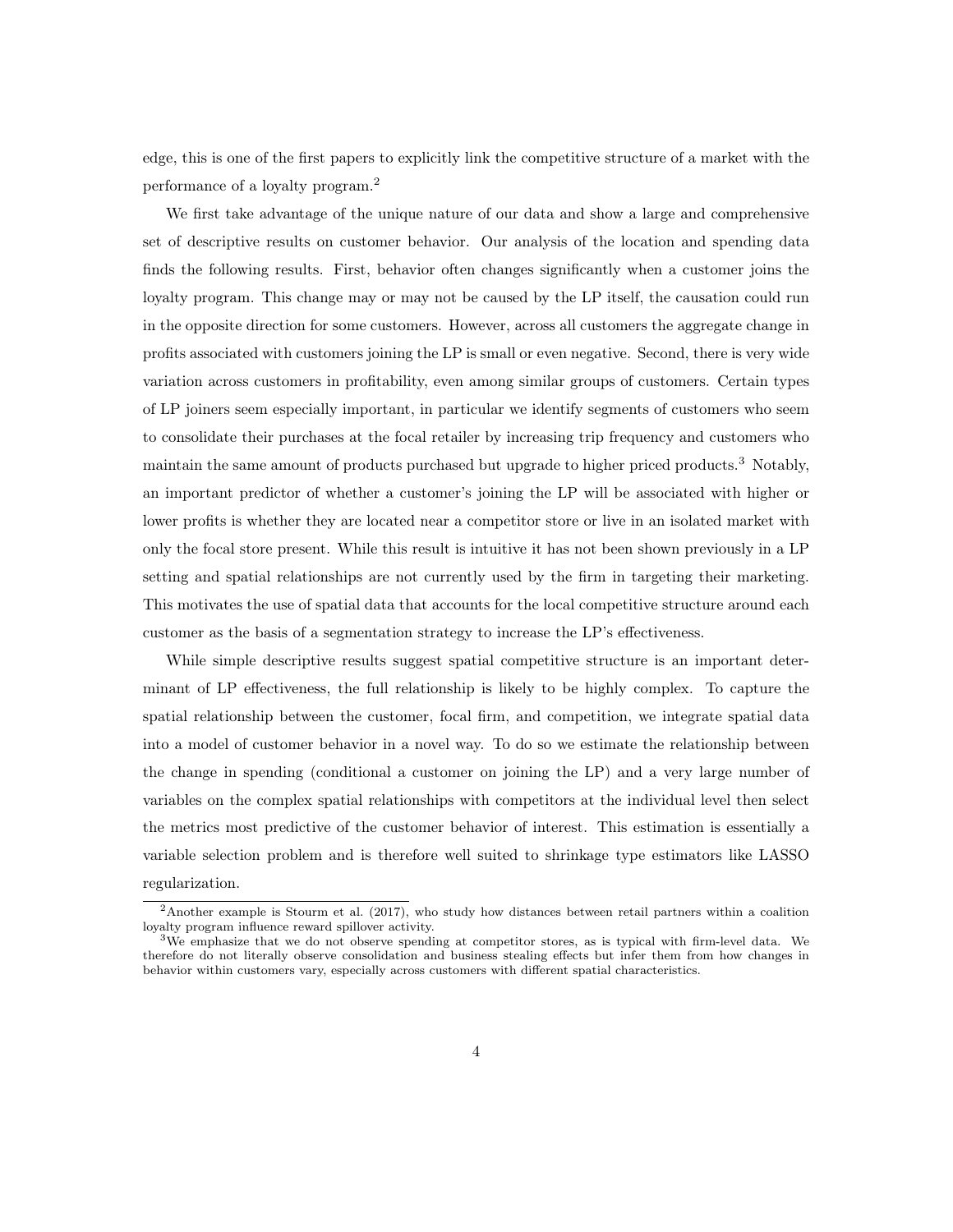Most prior work on LP's suffers from only observing spending data on customers in the program.<sup>4</sup> There is a clear selection effect of high spending customers into the LP that significantly complicates all efforts to measure the effect of LP's on behavior. Even with pre and post-join data there are still selection effects that would complicate an effort to isolate a purely casual effect. In particular, even when measuring the change in spending before and after within an individual customer, the decision to join the LP could coincide with a planned change in spending. We tackle this selection effect by modeling self-selection explicitly in a first stage model and then using this to correct for selection bias in a second stage model of spending. This takes the form of a flexible control function implementation of a Heckman-style selection correction approach. We find that after correcting for self-selection, our LASSO implementation of spatial variables performs dramatically better at identifying profitable customers than standard treatments of spatial data.

Next, we compare the performance of models using spatial data and past sales data as inputs. Following the insights of Shin and Sudhir (2010), we broadly define these data on spending patterns as capturing vertical quality or the value of a customer in terms of their overall demand, and define the data on local competitive structures as capturing horizontal quality or how likely it is to shift a customers spending from a competitor's store to the focal store. This estimation serves two purposes. First, it validates the descriptive result that horizontal quality (i.e., spatial competitive structure) is a stronger predictor of LP effectiveness than vertical quality (i.e., past spending patterns or other RFM variables).

Second, we show how firms can take advantage of this insight and leverage customer and competitor location data to increase the performance of their LP through spatially driven segmentation rules. A potential use for this is for firms to develop strict eligibility rules or use targeting strategies for LP promotion to avoid promoting the LP to those whose behavior is unlikely to change and would be using the LP for discounts alone, based on their locations relative to the competition. Our results show that, consistent with the spirit of recent work in customer valuation (e.g., Ascarza (2018)), firms should leverage sources of observed heterogeneity and focus on the customers who are spatially vulnerable with easy access to competitors. While this result seems intuitive, we show empirically that the firm who provided our data does not currently use spatial information in its targeting and promotion decisions.

In addition to contributing to the understanding of loyalty programs, we contribute to recent

<sup>4</sup>See Meyer-Waarden and Benavent (2009) for an exception.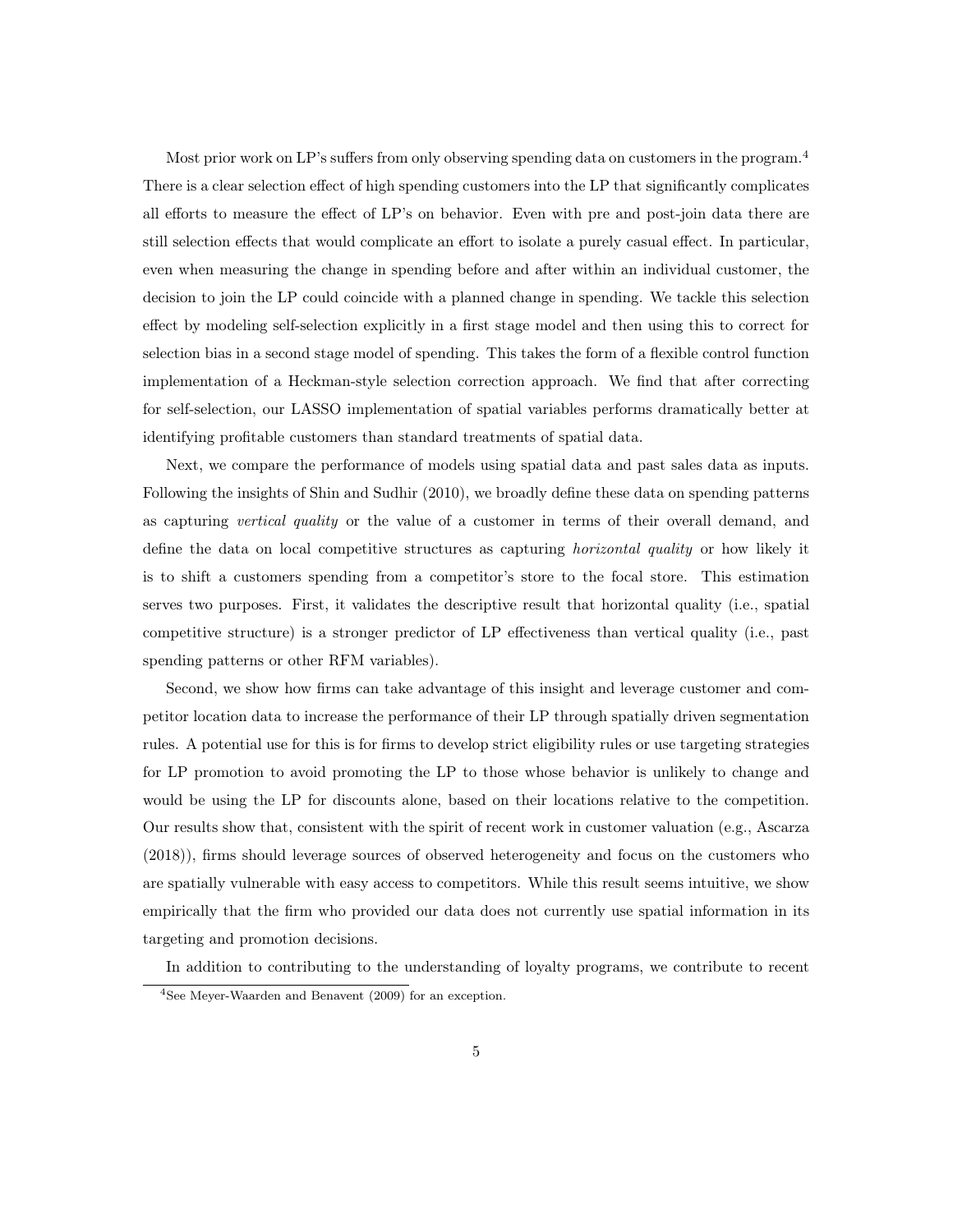work that has explored the benefits of geotargeting, where promotion or other marketing activity is a function of a customer's real-time location using mobile data (Luo et al. (2014), Chen et al. (2016)). Fong et al. (2015) and Dube et al. (2017) have also considered "geoconquesting", where the marketing activity focuses on instances when the customer is located near a competitor as opposed to near the focal firm. This literature is limited, but potential gains from geoconquesting are especially likely when the marketing activity is based in part on business stealing, as it is for loyalty programs.

While the previous literature therefore incorporates select spatial components, mostly it does not fully account for the complex customer-store-competitor spatial relationship. In prior work, competitor information is often integrated into models through simple customer-store or storecompetitor distance metrics, thereby eliminating the possibility of complex spatial analyses. We find these simple distance metrics perform especially poorly compared to our approach.

This work also adds to the extensive literature related to a customers' share of wallet, as our findings suggest that demand changes at the focal firm come at the expense of decreasing sales at nearby competitors. Prior work has shown that loyalty program membership can increase share of wallet (Leenheer et al. (2007) and Wirtz et al. (2007)). Chen and Steckel (2012) attempt to solve the "incomplete information problem" of only observing behavior at a single firm by focusing on inter-purchase time distributions. Du et al. (2007) recognize that transaction data within the firm is insufficient on its own and augmentation might be necessary to distinguish customers with large total market potential. However, prior research does not fully capitalize on the locations of competitors to better understand potential share of wallet opportunities.

We also contribute to the study of competitive promotions and competitive price discrimination. Price discrimination strategies such as loyalty rewards should never lower profits by a monopolist but in oligopoly settings this is no longer true as firms may face a prisoner's dilemma (Shaffer and Zhang (1995)). Chen et al. (2001) shows that when individual targeting is possible but imperfect, it can soften price competition among competing firms, but as targeting precision increases the prisoner's dilemma reasserts itself. Ultimately then, it is an empirical question whether and when targeted price discrimination can increase profits. Previous work has shown that in practice the benefits of using targeted pricing can be quite high (Rossi et al. (1996), Besanko et al. (2003)). Li et al. (2018) specifically consider competitive price discrimination across markets and show that the profitability of tailoring prices to local markets depends on both the local market structure and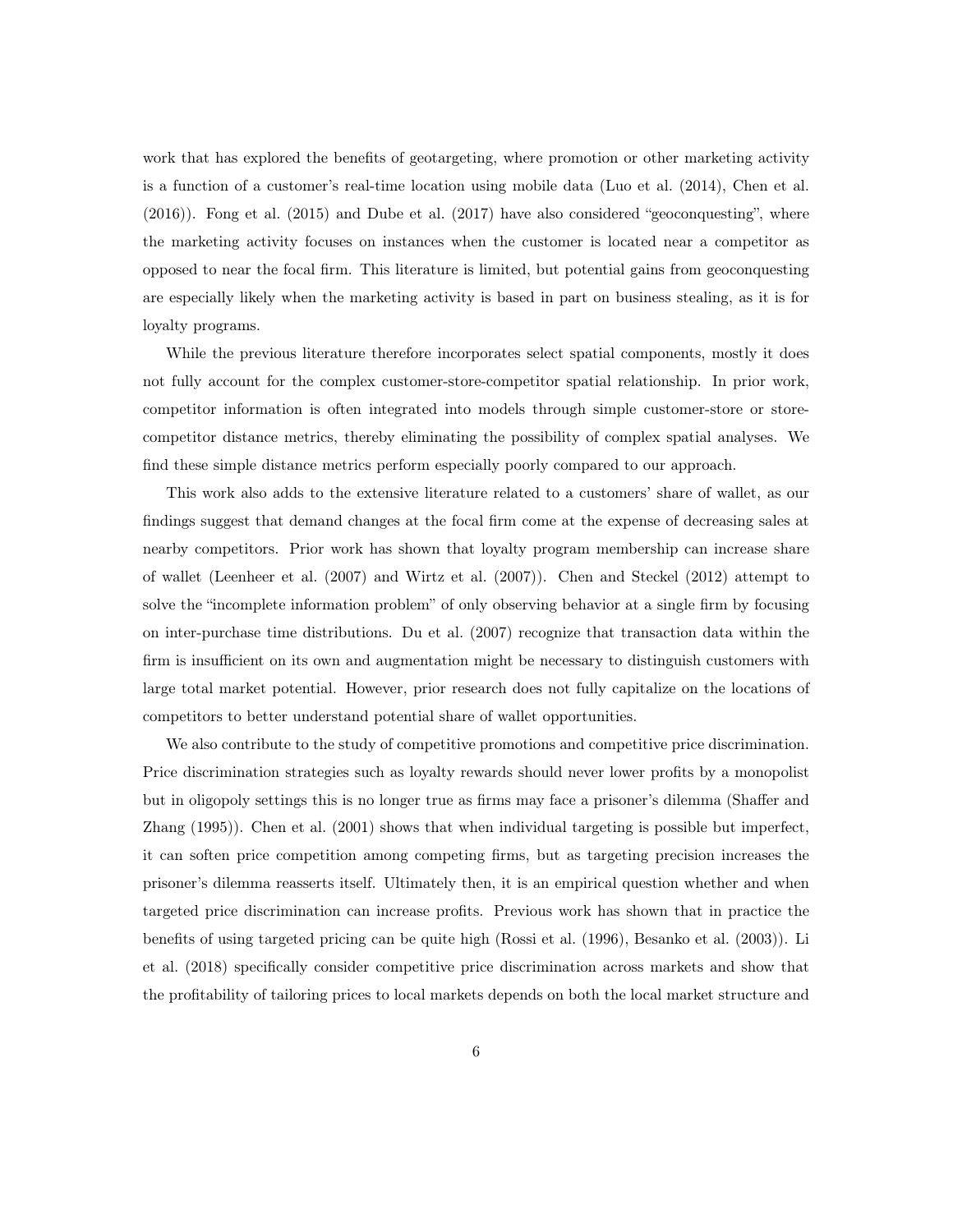competitive intensity across markets. Our analysis also considers local market structure but with price discounts in the form of a loyalty program. We show that in the context of quantity discounts, segmenting customers based on horizontal versus vertical characteristics are differentially profitable depending on the degree of local competition.

The remainder of the paper proceeds as follows. Section 2 describes the data on retail sales histories and competitor and customer locations. Section 3 provides model free evidence that the spatial competitive structure surrounding a customer is the key determinant of LP effectiveness. Section 4 describes a LASSO estimation of the complex interaction between competitive structure and LP effectiveness and then uses this result to evaluate the relative predictive power of horizontal and vertical data and then use this to form a segmentation strategy. Section 5 discusses additional managerial implications and avenues for future research.

## 2 Data

In this section we describe the customer transaction data, competitive location data, and provide an overview of the spatial metrics used to characterize the competitive structure.

#### 2.1 POS Transaction Data

The transaction data comes from a Fortune 500 specialty retailer. The retailer specializes in a range of product categories including lumber, electrical, and paint, among others. This point-ofsale (POS) data from the retailer is highly detailed: we observe the full basket of purchases at the SKU level from a random sample of 10,029 customers between March 2012 and March 2014 across a variety of product categories, regardless of transaction method (e.g., cash or credit card). These sum to over 2.4 million SKU level purchases across 897,819 store trips. On average, each customer has about 90 trips across nearly five different store locations through the two year observation period, spending about \$110 per store visit, \$684 per month (at the firm level, potentially across multiple store locations), and travels about 9.2 kilometers (5.7 miles). The large levels of monthly and per-trip spending are consistent with the nature of the categories sold at this retailer, which are relatively high-priced categories. In addition, many of the retailer's customers are professional customers whose purchases are related to their jobs. This includes many of the members of the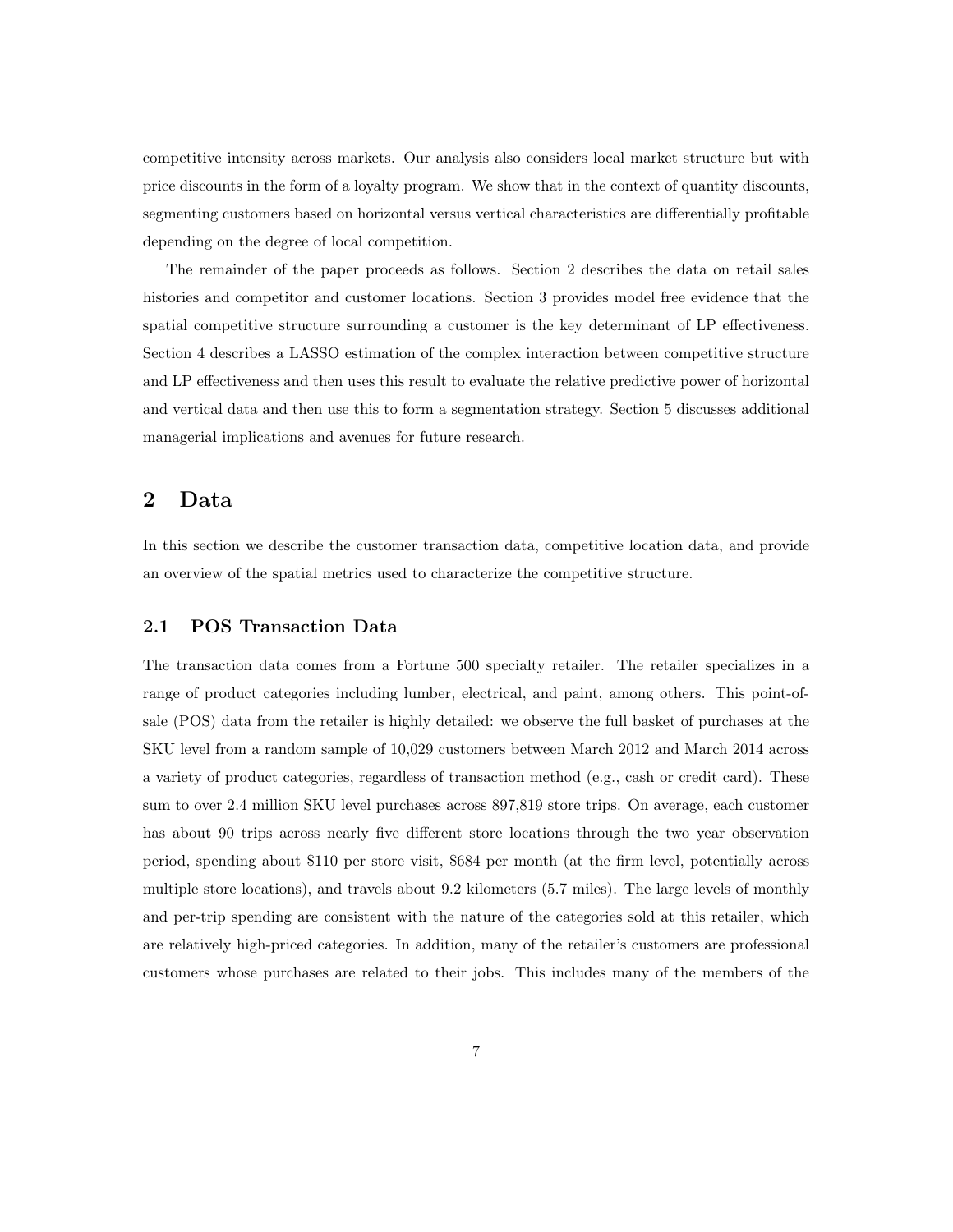loyalty program.<sup>5</sup>

| Customers                           |       | 10,029             |
|-------------------------------------|-------|--------------------|
| Date range                          |       | March 2012 to 2014 |
|                                     | Mean  | SD                 |
| Trips/customer                      | 90    | 77                 |
| $Spend/trip$ (net, after discounts) | \$110 | \$102              |
| Spend/month (net, after discounts)  | \$684 | \$714              |
| Store locations visited             | 4.7   | 3.2                |
| Distance by household (km)          | 9.2   | 6.2                |

#### Table 1: Summary Statistics

Crucially for this analysis, the firm providing the data uses a variety of methods to associate transactions with an individual customer (for example, matching addresses across credit cards used in multiple transactions). This allows the firm to observe all transaction activity regardless of loyalty program enrollment. Specifically, it allows us to observe changes in customer behavior at the firm upon joining the  $LP<sup>6</sup>$ . We also observe all marketing activity for these customers through the firm's email campaigns: over 900,000 emails were sent to about 39% of the customers and 11% of the customers received promotions specifically encouraging enrollment in the loyalty program.

Importantly, the data also contains the customer's zip code and the latitude/longitude of each of the firm's store locations, which provides us with a complete picture of all customer interactions with the firm across different store locations as well as the specific products purchased at each store location over time.

We further take advantage of a unique feature of this loyalty program in that the program discounts are earned and applied on only a single large category of the firm's goods. We label this a limited loyalty program to emphasize the distinct structure. As requested by the firm providing the data, we cannot disclose the category of goods for which the discount applies. Instead, we refer

<sup>5</sup>This is typical of loyalty programs in many settings, for instance an outsize share of members of airline and hotel loyalty programs are professionals who travel frequently for work.

 $6$ For the average joiner, we observe about 7 months of transaction activity prior to enrollment and about 8.5 months of transactions after joining.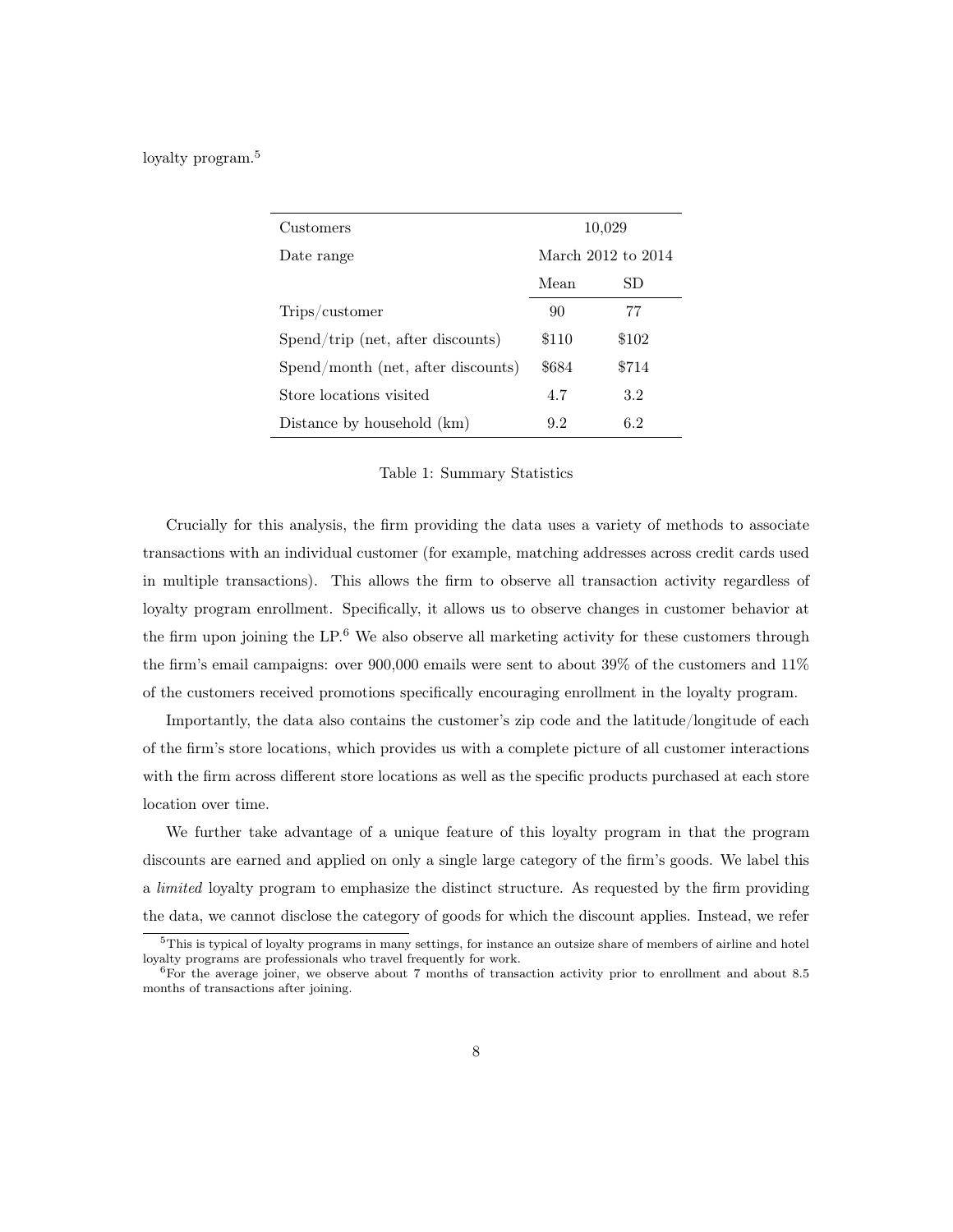to it as the focal category of interest.

The structure of the limited loyalty program is that of a second degree price discrimination or quantity discounts. Customers who reach spending thresholds in the focal category receive discounts on future purchases within that category. The loyalty program consists of three such thresholds, with increasing discounts upon reaching each threshold. Customers who reach a given threshold retain their status until the end of the calendar year, at which point they begin the earning process again. The loyalty program is offered at the firm level, not the store level, so the thresholds can be attained from purchases across multiple locations.<sup>7</sup>

### 2.2 Competitor Data

We augment the focal firm's POS transaction data with location information (i.e., latitude and longitude) from four competitors. We recognize there may be other competitors in a given market however the firm providing the data explicitly stated these four competitors as their primary concern and others as inconsequential.<sup>8</sup>

The four competitors (see Table 2) vary in both size and product breadth. Competitor  $#1$ is a big box store with a wide product variety (BB). The remaining three competitors are smallbox stores. Competitor  $#2$  and competitor  $#3$  offer a wide assortment of products (SB1 and  $S<sub>B2</sub>$ ), whereas competitor  $#4$  specializes in the focal product category for which the limited loyalty program applies (SS). None of these competitors offered a loyalty program similar in structure to that of the focal firm throughout the duration of our data.

|    |                 |           | Competitor Reference Footprint Product Breadth |
|----|-----------------|-----------|------------------------------------------------|
| #1 | ВB              | $Big-Box$ | Wide                                           |
| #2 | SB1             | Small-Box | Wide                                           |
| #3 | SB <sub>2</sub> | Small-Box | Wide                                           |
| #4 | SS              | Small-Box | Specialized                                    |

Table 2: Competitor Types

<sup>7</sup>This loyalty program structure is consistent with that of a "customer-tier" LP, as opposed to a "frequency-based" LP, following Blattberg (2008).

<sup>8</sup>This industry is highly concentrated, with the focal firm and the primary big-box competitor capturing about 85% of market share, according to a 2019 industry report by IBISWorld.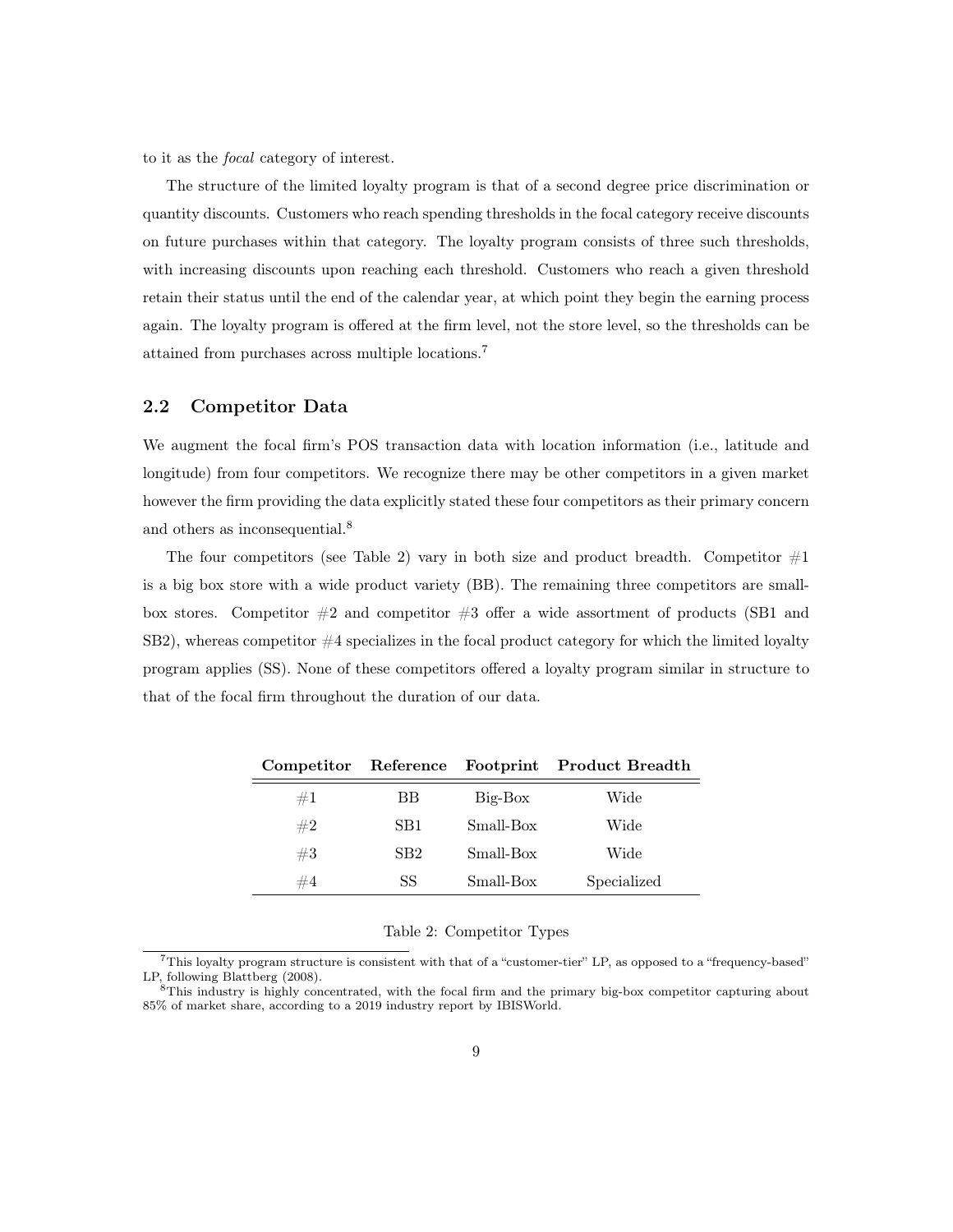The variety in the size and product breadth allows us to compare how the impact of the competitive structure might be competitor or type specific. More importantly, it allows us to gain insight into the extent of category-level versus store-level business stealing.

The latitude and longitude locations of each competitor are collected from the Google Maps API. We first pulled all competitors within a 50 kilometer radius of each of the focal stores, and then pulled all competitors within 50 kilometers of each customer located within a 50 kilometer mile radius of each focal store.<sup>9</sup> This expanded footprint ensures that our definition of the competitive structure is customer centric rather than limited to the perspective of the focal store.

#### 2.3 Quantifying the Competitive Structure

Our analysis measures and highlights the impact of the complex spatial relationship between the customer, the focal store, and the competitors on customer behavior and ultimately firm profits. Quantifying this relationship in such a way to accurately reflect the tradeoffs that an individual likely encounters when deciding which store to visit requires several complex considerations.

A common approach in quantifying competitive structure is to simply use the distance between a focal store and the customer along with the distance between the competitor and the focal store (or more commonly still, an indicator variable if they are both within, say, a 5 kilometer radius of the focal store). The drawback of this approach is that it does not jointly consider the customer-storecompetitor location, resulting in a potential homogenization of very distinct competitive structures.

This limitation is illustrated in Figure 1: three competitors,  $C_1$ ,  $C_2$ , and  $C_3$ , and a customer,  $I$ , are positioned near the focal store  $S$ . Both  $C_1$  and  $C_2$  are nearly the same distance to the store, but their respective relationships to the customer and the focal store are considerably different. The customer has to pass by the focal store in order to visit the first competitor,  $C_1$ , which suggests some spatial advantage for the focal store. However, the second competitor,  $C_2$  is positioned right next to the customer, acting as a convenient alternative to the focal store. In a different case,  $C_2$ and  $C_3$  are both equidistant to the customer but one is between the customer and the store and the other is in the opposite direction. One goal of this analysis is to incorporate these complex spatial structures into the manager decision process, a strategy that has heretofore been ignored in the analyses of loyalty program effectiveness.

<sup>9</sup>We selected 50 kilometers because this was the maximum radius allowed by the Google Maps API at the time of pulling this information and exceeds the average distance traveled by household by a factor of about 7.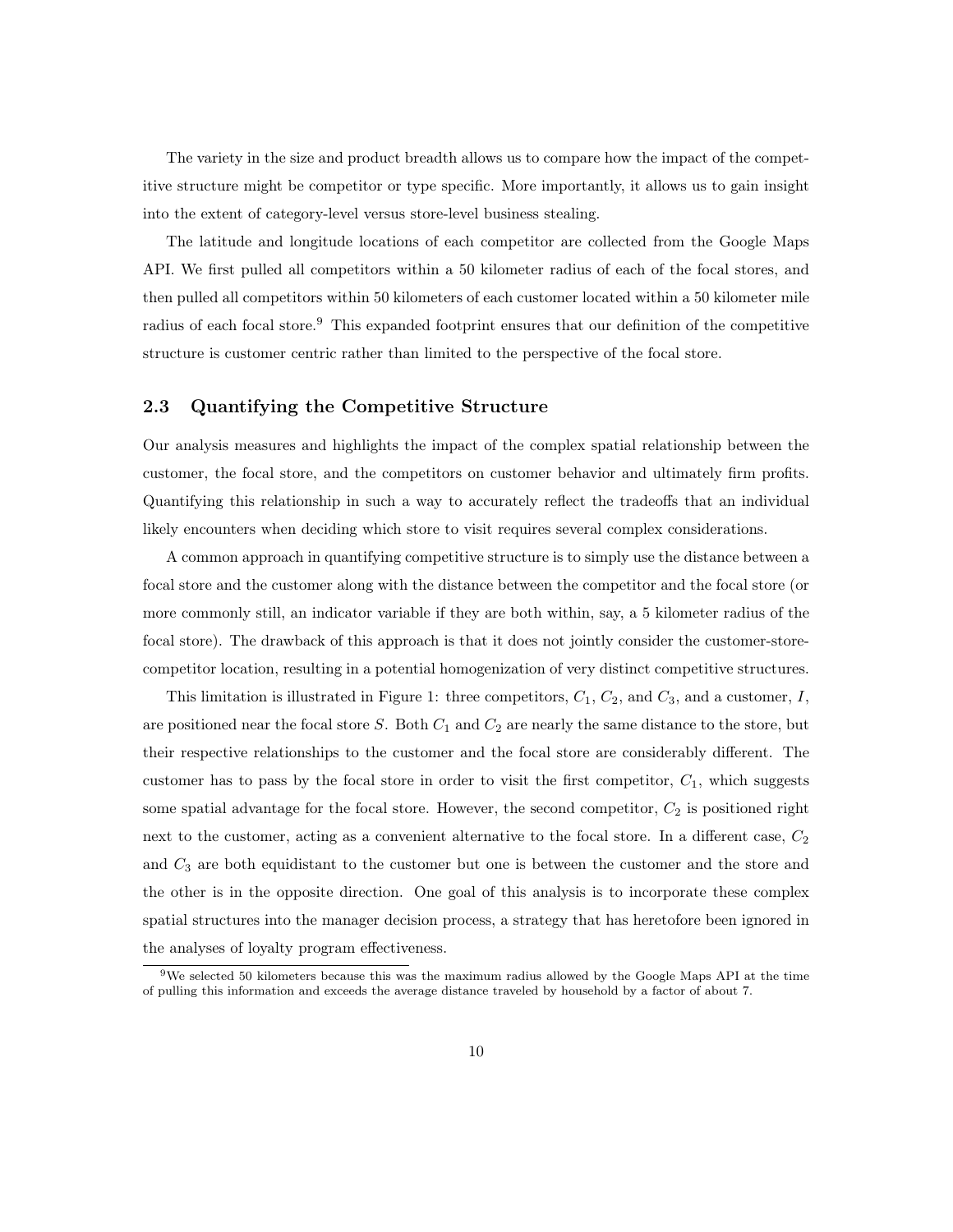

Figure 1: Limitation of Radii Approach

We recognize that it is unreasonable to expect a single metric to capture the complex nature of the spatial relationship between the customer, focal store, and competitor in its entirety. Instead, we approach the problem by proposing a large number of metrics, each of which captures at least some of the complex spatial relationship on its own, and then in our empirical analysis uncover which metrics or which interactions between metrics best predict customer behavior. By honing in on the right combination of distance metrics we can determine which specific features of the spatial relationship influence customer behavior the most.

We therefore consider standard distance metrics between each customer and competitor with the the focal firm in addition to the following:

- How much closer is the focal store to the customer, relative to the competitor?
- How *sparse* is the focal store and competitor, relative to the customer?
- Are the focal store and competitor in the same direction from the customer, and to what extent?

We also allow for interactions between population density and distance metrics to incorporate the difference in transportation costs between urban and rural areas. For brevity, the complete description of the distance metrics considered are contained in the appendix.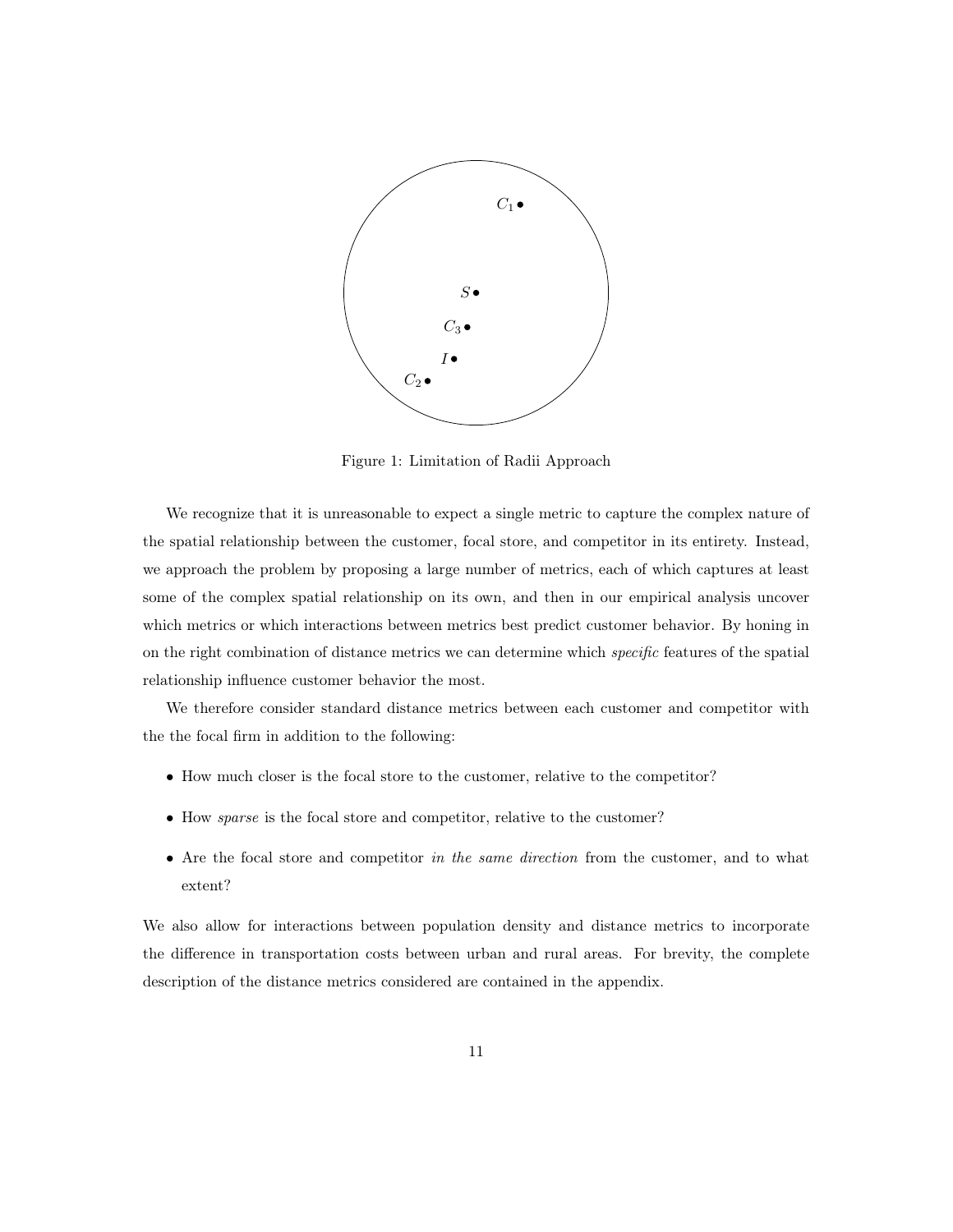## 3 Spatial Competitive Structure and LP Performance

In this section we take advantage of the unique nature of our data and provide descriptive analysis of how customer behavior interacts with joining a loyalty program. Because we observe sales patterns before and after the customer joins the LP we can measure if this behavior changes and if so, how it changes. These results relate to the extant debates on how and whether LPs are effective at increasing profits.

We then provide model free evidence that the spatial competitive structure influences LP performance. Our analysis focuses on two metrics of LP effectiveness: the probability that a customer joins the program, and the change in average monthly spending for customers who decide to join. Here and throughout the paper, we use the change in spending net of the LP discounts. For customers who join the LP but do not change shopping patterns, this change is negative by default because of the discounts, and all else equal a positive change for this metric can therefore be taken as strictly beneficial for the retailer. In this section we look at how these metrics relate to the distance between the customer and the focal store and the four competitor types.

One challenge in analyzing LP effectiveness is that the customer's decision to join the loyalty program may be related to unobserved heterogeneity. While we observe purchases both before and after each customer joins the LP, which allows us to condition on individual-level time-invariant factors, it is still true that if customers join due to anticipated changes in their level of spending, the observed change in behavior can not all be attributed to the loyalty program. We therefore do not treat all changes in spending or other behavior associated with joining the LP as having been caused by the LP in this section. Instead we provide descriptive results on how behavior changes and note when those changes in behavior that coincide with joining the LP may be of direct interest even without a purely causal interpretation.

In addition, we treat the location of each customer as essentially exogenous prior to joining the LP, in which case the relative difference in outcomes across customers with different spatial characteristics can provide valid and useful comparisons.

#### Descriptive Analysis:

Table 3 first presents the monthly sales at the firm level, split into qualified and non-qualified spend, for all customers and those that enroll in the loyalty program. Standard errors are provided in parentheses. In terms of overall spending and spending in the LP category, joiners and non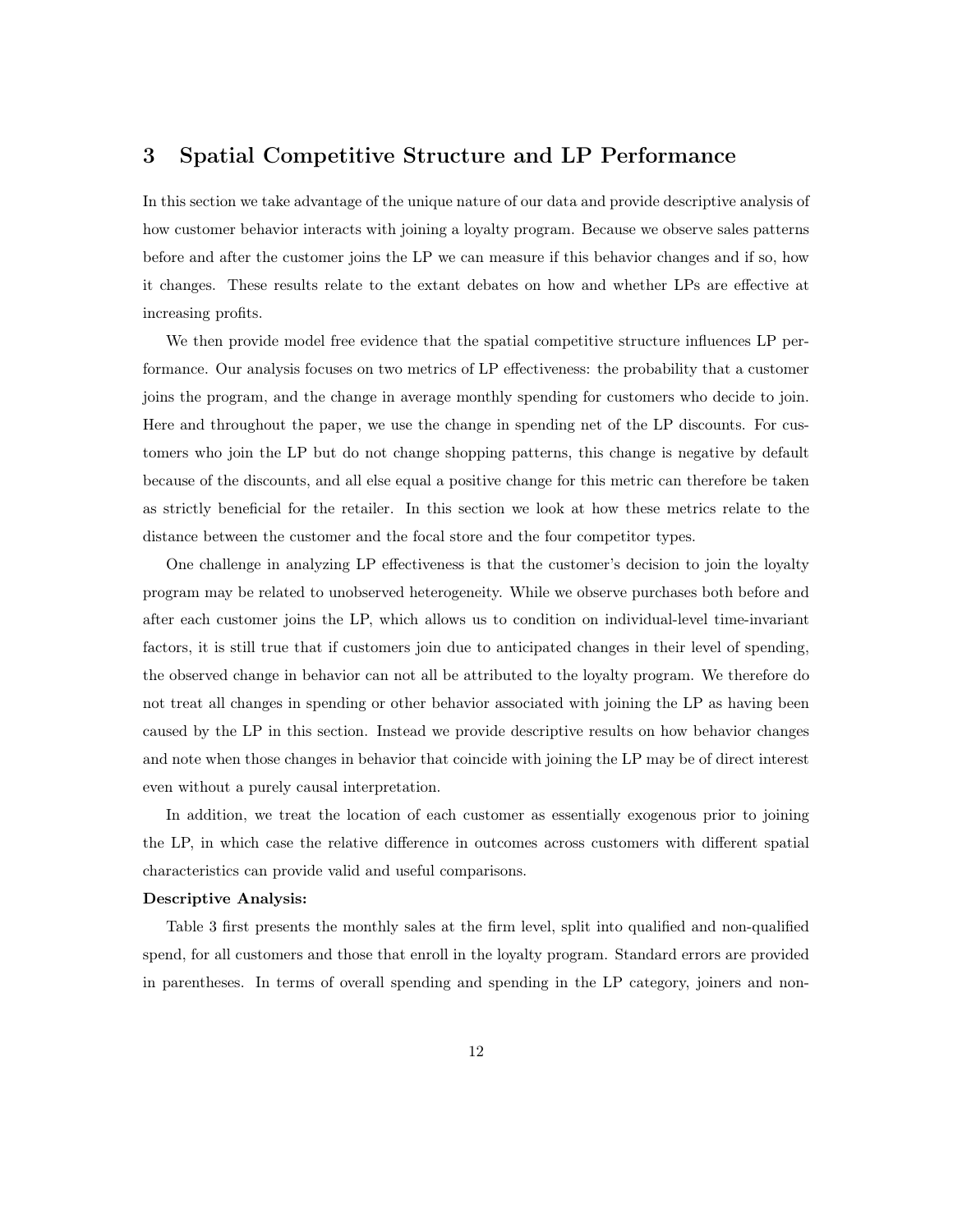joiners are actually quite similar. As expected, customers who join the loyalty on average have slightly higher monthly spending on products that qualify for the LP discounts but not higher overall spending, and the differences are modest.

|                               | All Customers LP Joiners |              |
|-------------------------------|--------------------------|--------------|
| Sales per Month               | \$684(\$7)               | \$662 (\$35) |
| Qualified Sales per Month     | \$31(\$1)                | $$47($ \$6)  |
| Non-Qualified Sales per Month | \$652(\$7)               | \$615 (\$34) |

Table 3: Overall Monthly Spending

We next show the difference between purchase behavior before and after a customer joins the LP. Table 4 presents the average change in sales, trip frequency, and basket level metrics for customers who join the loyalty program.<sup>10</sup> On average, customers tend to increase monthly spending by \$47 upon joining the loyalty program, with the majority of this change attributed to spend in categories that qualify for LP discounts. This is not surprising, but we also see a positive change in non-qualified spend, which could suggesting that the increase in spending associated with joining the LP spills over into other categories.

In the second column, we limit attention to customers whose change in monthly spend was positive. Interestingly, for these customers, the vast majority of the increase is attributed to spend outside of the focal category and does not qualify for the LP discounts. Much of this is driven by a large increase in trip frequency, with more modest changes in basket diversity (distinct categories and SKUs), and basket size, relative to all joiners. We do not suggest that the LP alone caused all of these changes, but note that within the base of customers that do join the loyalty program, there is substantial heterogeneity in post-join behavior.

Here and throughout, we see substantial heterogeneity across joiners, which suggests that there may be considerable segmentation opportunities for the firm in order to identify which customers are most likely to be profitable, as simply joining the LP is clearly no guarantee of increases in

#### spending.

<sup>10</sup>For all tables presented in the descriptive analysis, we exclude households that fall within the upper or lower .5% of monthly sales prior to joining the loyalty program to prevent the undue influence of outliers for the summary statistics.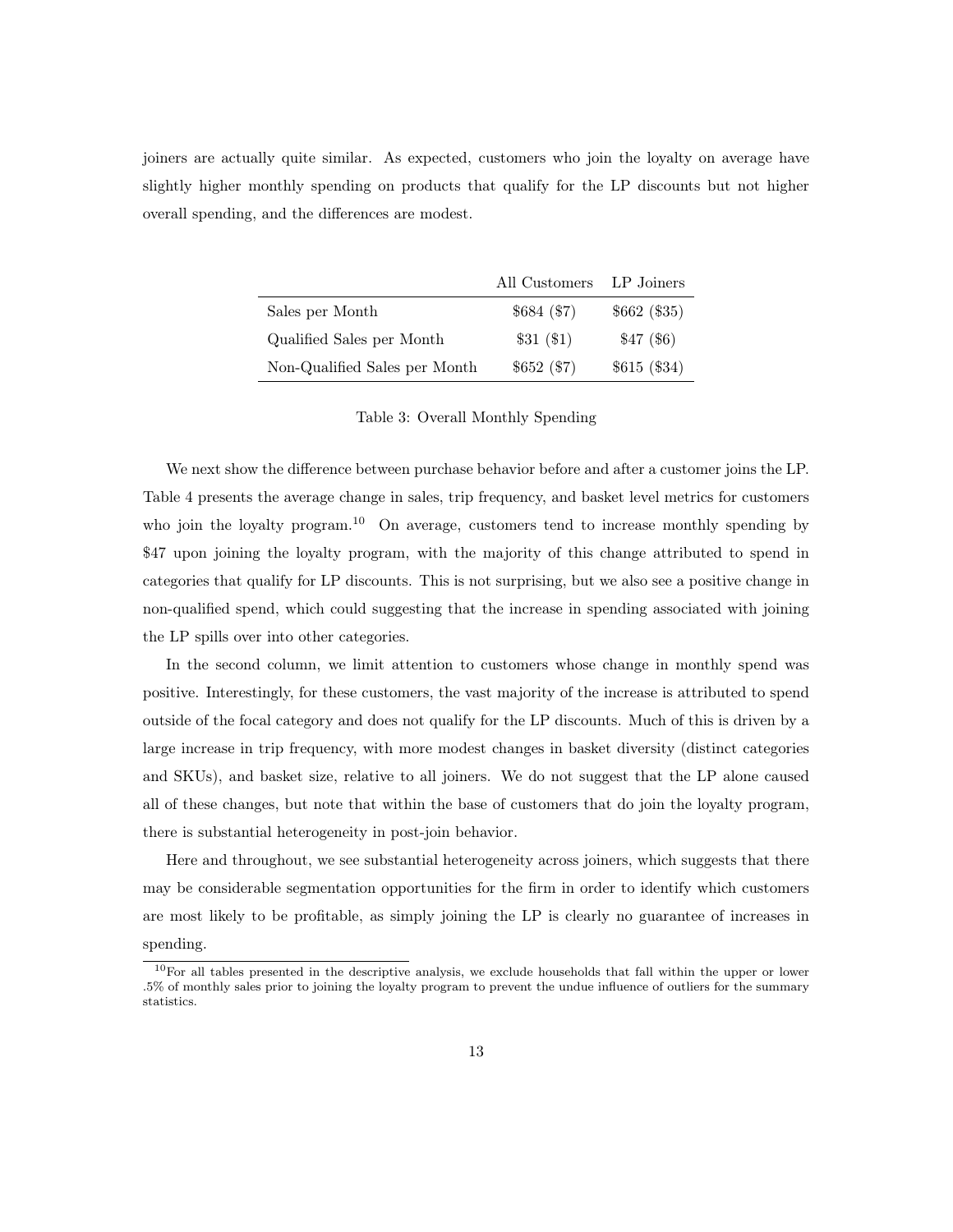|                                     | All Joiners   | $> 0 \triangle$ Sales |
|-------------------------------------|---------------|-----------------------|
| $\Delta$ Monthly Sales              | \$47(\$76)    | \$821 (\$119)         |
| $\Delta$ Monthly Qualified Sales    | \$37(\$24)    | \$133(\$43)           |
| $\Delta$ Non-Qualified Sales        | \$10(\$67)    | \$688 (\$103)         |
| $\Delta$ Trip Frequency             | 0.07(0.39)    | 3.95(0.52)            |
| $\Delta$ Unique Categories          | $-0.01(0.04)$ | 0.14(0.06)            |
| $\Delta$ Unique SKUs                | $-0.30(0.22)$ | 0.41(0.29)            |
| $\Delta \text{ } \# \text{ }$ Items | $-2.44(2.19)$ | 1.22(4.25)            |

Table 4: Change in Behavior

We next consider how a how a rich but often overlooked source of variation across customers, the competitive structure, can help in attributing the variation in behavior for customers who join the loyalty program. To start, we first label customers as "isolated" if they are located more than eight kilometers (five miles) away from any of the focal store's competitors and "competitive" otherwise, which indicates there is a competitor relatively close to the customer.<sup>11</sup> Table 5 summarizes a few metrics of interest across these types of customers, namely the probability of joining and the average changes in monthly qualified and non-qualified spend. We also include the average customer sales per month to alleviate concerns that our region labels are associated with substantially different customer types, at least in terms baseline spending patterns.

Approximately one quarter of the customers are located in "competitive" regions and are relatively close to one of the four competitors of interest, as identified by the firm providing the data. Relative to customers in more isolated regions, these customers have essentially the same probability of joining the loyalty program but exhibit a substantially larger change in monthly spend, on average, with wide heterogeneity in both groups.

As expected, the average change in qualified spending is positive across both groups, on average. However, customers located near the competition also exhibit an equally high change in average non-qualified spend, but exhibit greater variation in their changes. For these customers, joining the loyalty program may present an opportunity to consolidate purchase activity at the focal store. For customers in relatively isolated areas, they are likely devoting most of their budget to the

 $11$ We selected this cutoff based on average distance driven by joining customers to surrounding focal stores.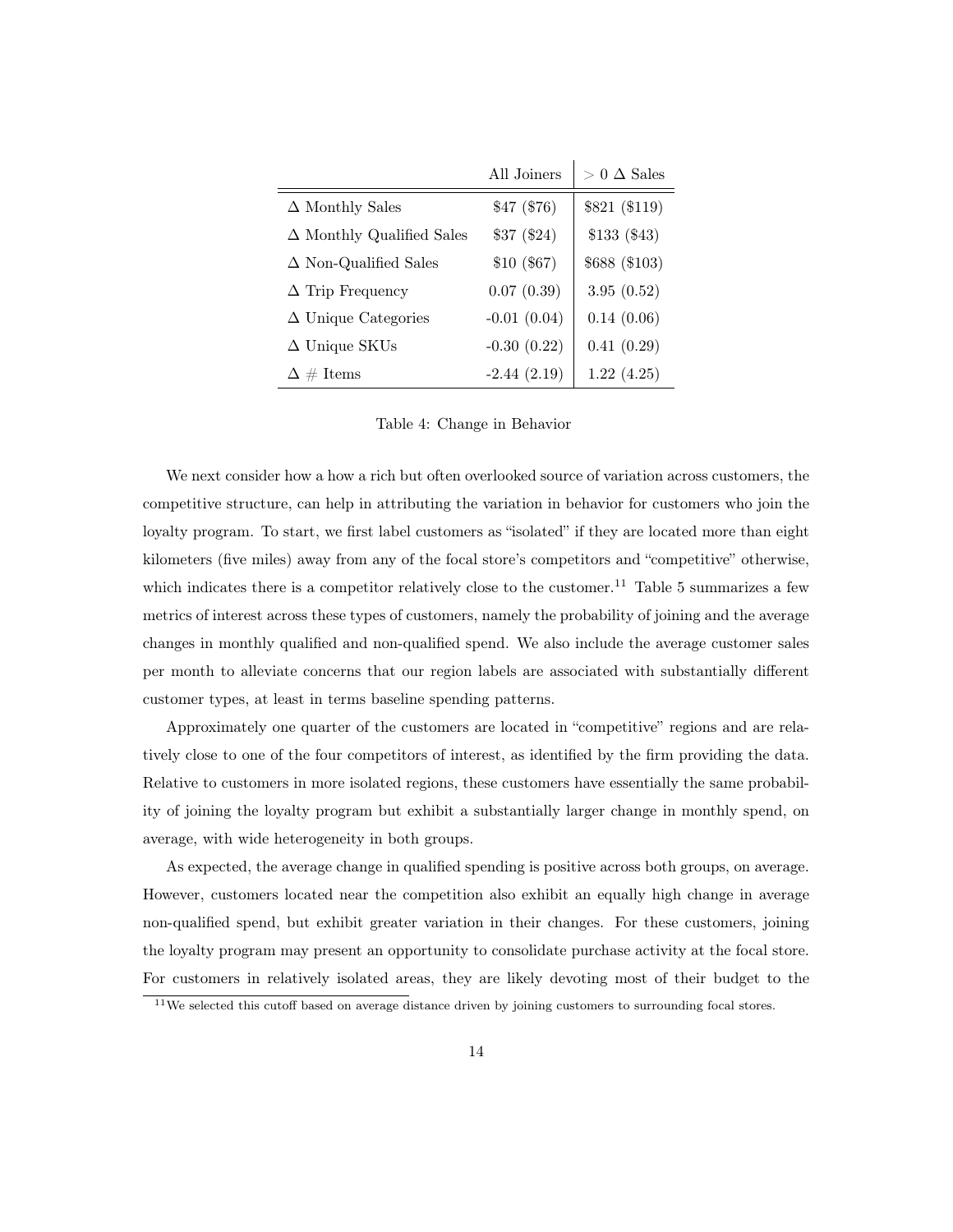focal store prior to joining the LP and enrollment is unlikely to generate additional spend from competition. The large standard errors within the competitive group suggest that these effects vary and may depend factors such as which competitors are nearby, or the saturation of competition. In the "isoloated" group, with no differences across competition, the changes in spending are more consistent.

|                                   | Competitive   | <b>Isolated</b> |
|-----------------------------------|---------------|-----------------|
| Share of Customers                | 25%           | 75%             |
| $\Delta$ Sales Join               | \$149 (\$128) | \$87 (\$52)     |
| $\Delta$ Qualified Sales Join     | \$57(\$53)    | \$35(\$16)      |
| $\Delta$ Non-Qualified Sales Join | \$92 (\$100)  | \$52(\$45)      |
| Sales per Month                   | \$695(\$64)   | \$627 (\$41)    |

#### Table 5: Effect of Competition

In Table 6 we further split the change in monthly sales based on the median qualified spending amounts prior to joining the loyalty program. In both cases, the larger average change in spending comes from below-median spenders pre-LP. This is not too surprising, as these customers may need to increase spend to qualify for LP discounts. We also see a large difference in the average change between the isolated and competitive customers within the low spend group. As before, there is substantial heterogeneity within each of these subgroups, indicating that the drivers of change in spend are more nuanced than can be captured by our labels.

|                         | Competitive   |      | <b>Isolated</b>              |             |
|-------------------------|---------------|------|------------------------------|-------------|
| Pre LP Qualified Spend: | Low           | High | $_{\text{LOW}}$              | High        |
| $\Delta$ Sales Join     | \$377 (\$252) |      | $-$ \$51 (\$89) \$122 (\$81) | \$55 (\$65) |

Table 6: Interaction Between Competition and Pre-Join Spending

To analyze what is driving these findings we break down the results by competitor type. Figure 2 shows the average change in monthly spending based on the relative isolation of the customer.<sup>12</sup> The

 $12$ Note that not all customers may have access to all competitors within a market. Because of this, some customers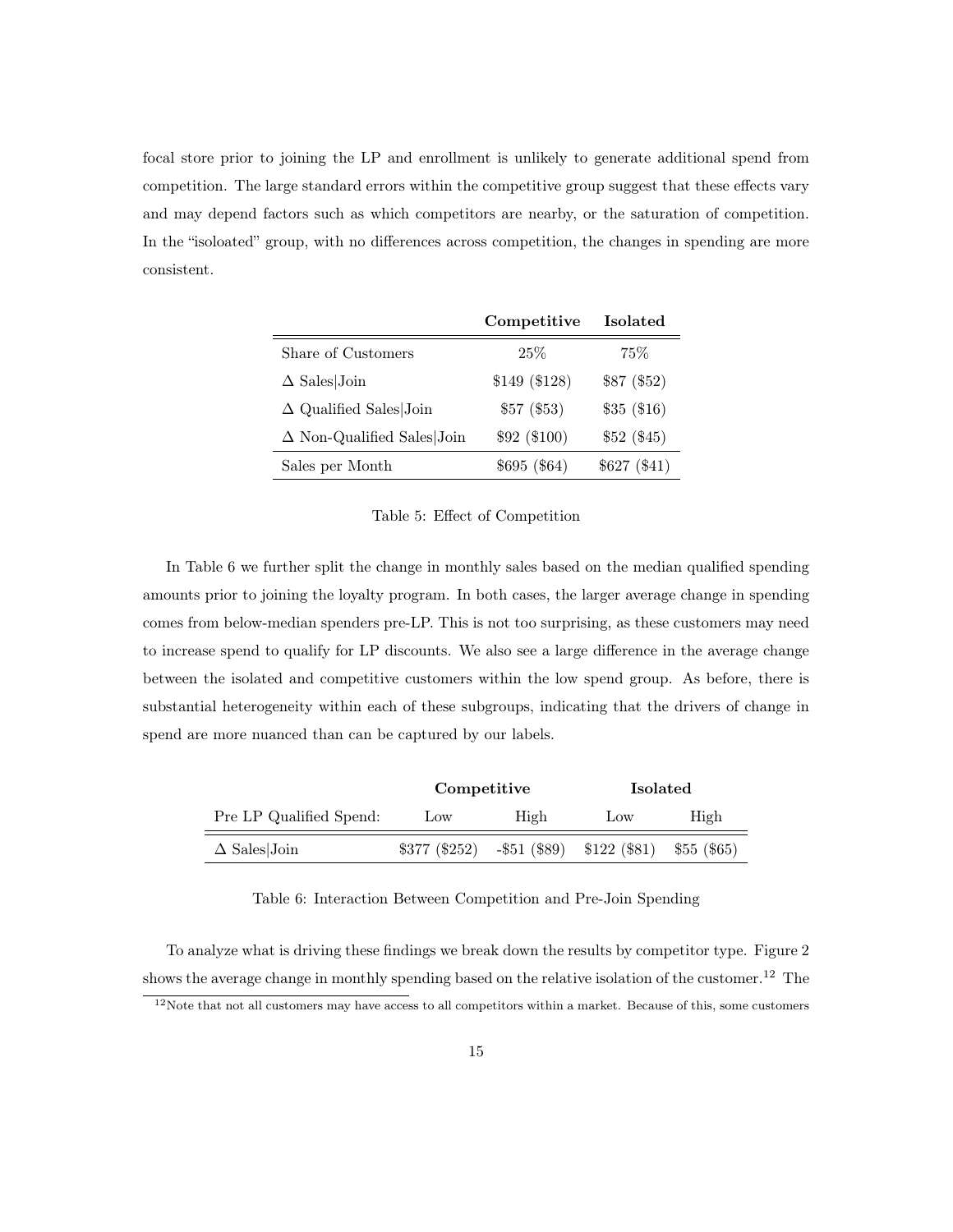findings are relatively consistent with the aggregate results, with the exception of a notably larger increase from customers near the big-box generalist, suggesting this type of competitor presents the most opportunities from which to steal business, and a notably smaller increase from the small-box specialist, who presents the fewest opportunities from which to steal business.

To better understand this mechanism, recall that the LP only applies to a specific category, not all products, and that one of the competitors (SS) specializes in selling only that focal category. We thus note the portion of change in spend that occurs in the LP category of interest. Figure 2 highlights this by distinguishing the change in spend as either qualifying for the LP discount (within the focal category) or not, where the combined change is noted by a black square. As expected, a large portion of the change in spend is driven by purchases that qualify for LP discounts. However, there is substantial positive changes outside of the focal category. If there was no spillover effects of the loyalty program, we would expect zero change in purchases that will not impact the LP rewards. Upon joining the LP, customers may decide to consolidate purchase behavior with one store rather than cherry picking rewards from the focal store (in the qualifying category) and continuing with the same purchase patterns at other stores in the non-qualifying categories. For customers located in relatively isolated regions, we see that the gains from focal category purchases tend to be offset by declines in other purchase categories.

will not be associated with certain competitors.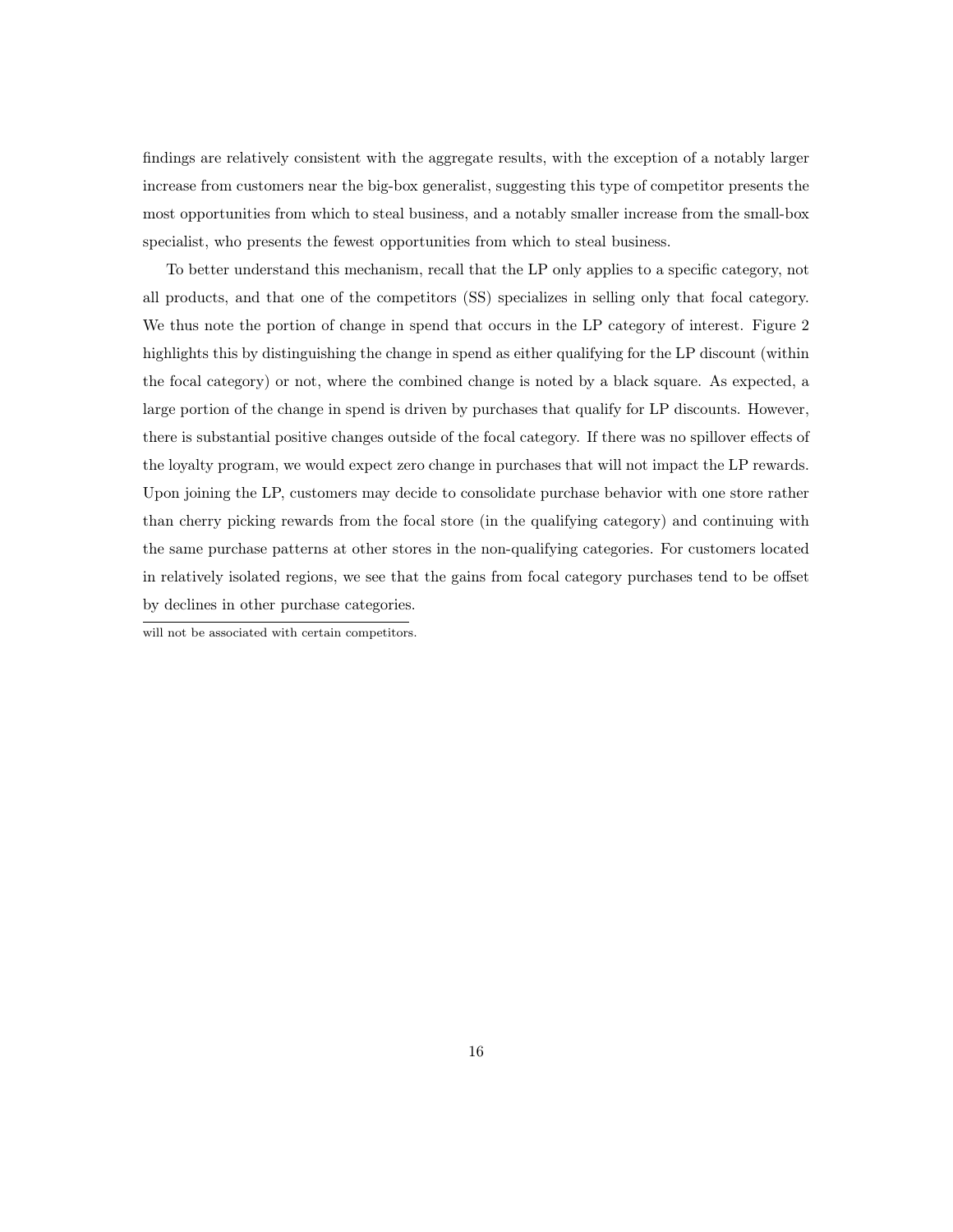

Figure 2: Change in Monthly Spend by Competitor Type and Purchase Category

One potential concern would be if the firm were conducting location based targeted marketing during our data time frame, in which case the observed differences in spending patterns may be correlated with marketing activity. Fortunately our data contain information on emails sent to each customer.  $13$  As our findings show later, this suggests that the focal firm may be mis-targeting its spending by focusing solely on spending differences rather than targeting based on customer location and competitive structure. We also show that the marketing activity does not change for customers upon joining the LP.

Figure 3 displays a variety of change metrics based on a median split of five metrics of interest: qualified spending levels prior to joining the LP, number of stores visited, and the three distance metrics of interest: customer-store, customer-competition, and store-competition. In the figure, we show both the change in qualified and non-qualified spend, along with the combined change in spend (shown, as before, as a black square). Overall, we see the change in sales is higher for customers 1) with relatively low qualified spend prior to joining the LP, 2) who visit more than two stores pre-join, 3) who are relatively far from the focal store, 4) who are relatively close to the competition, and 5) who shop at stores relatively close to a competitor.

 $13$ In the web appendix we show that marketing activity is correlated with spending activity, but found no evidence that email activity is targeted based on location.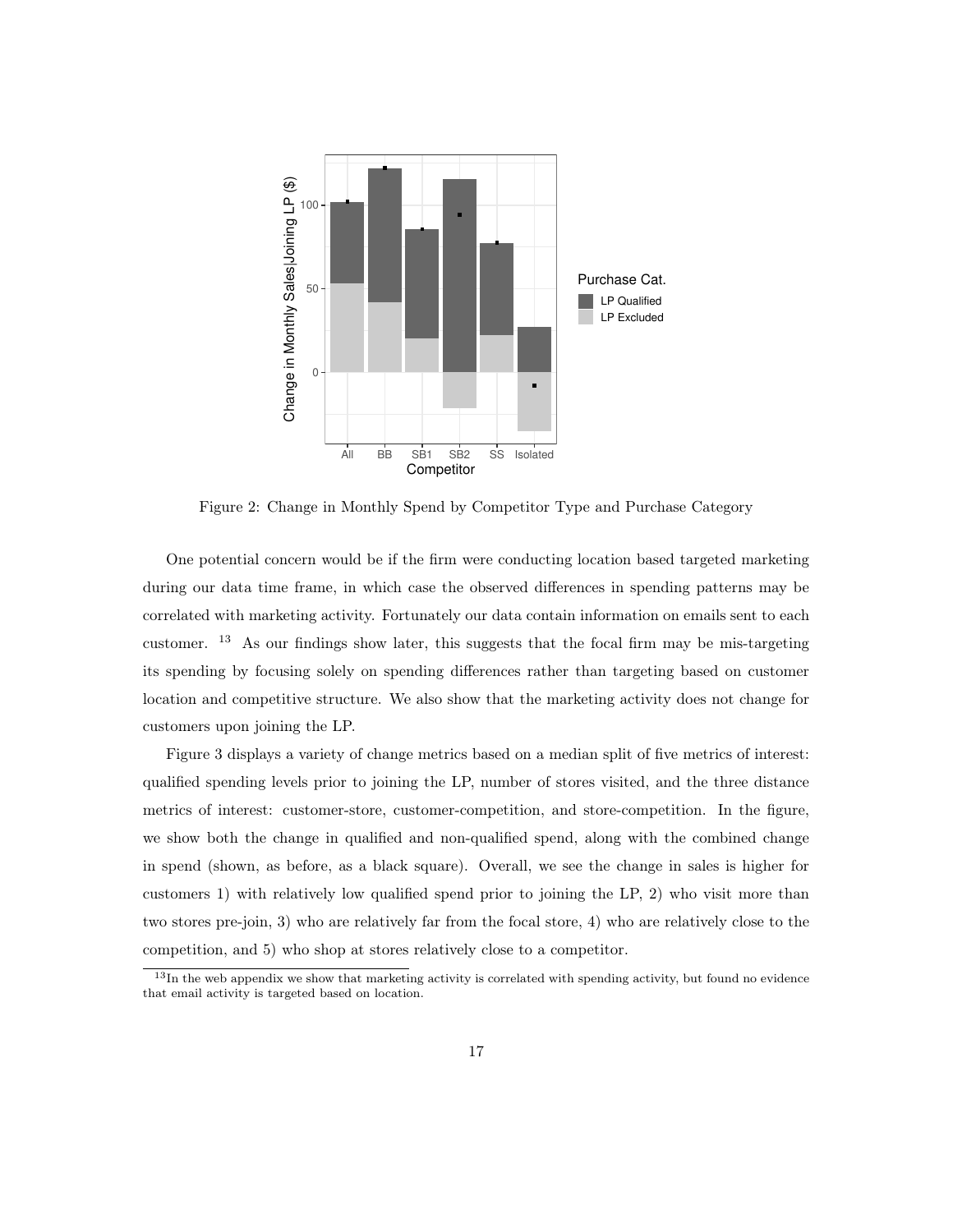

Figure 3: Change in Monthly Spend by Median Split (All Joiners)

Patterns Among Profitable Joiners: In this final section of the descriptive analysis, we investigate other changes in behavior within the customers who increase spending upon joining the LP to determine if there are patterns as to what is driving the positive change in spend. We focus on using the non-spatial variables to see if we might identify segments to provide insight into specifically how engagement with the LP changes upon joining.

In Table 7 we provide a cross-tabulation of selected measures of shopping behavior for these customers. The cells indicate the proportion of customers that fall into each quadrant. We construct the quadrants based on whether there is a substantial increase (which we define as at least a 15% increase in the metric) or if the behavior is flat or even decreasing. For example, of the customers with a positive change in spend,  $13.9\%$  of them showed no appreciable increase in trip frequency paired with a significant increase basket size. Within each cell we also note the average increase in spending upon joining and standard errors to highlight the across-customer and within-customer heterogeneity and relative value of each segment.

As expected, most consumers show an increase in the given variables, since we are selecting only customers who increase spending overall. Of greater interest are the customers who land in the off-diagonal groups - that is, customers who exhibit a positive change in one metric at the expense of a negative change in another. In the web appendix we provide additional information about the customers within these off-diagonal cells, namely their pre-join behavior and simple spatial metrics.

The first cross tabulation shows that more than one third of those who increase spending do so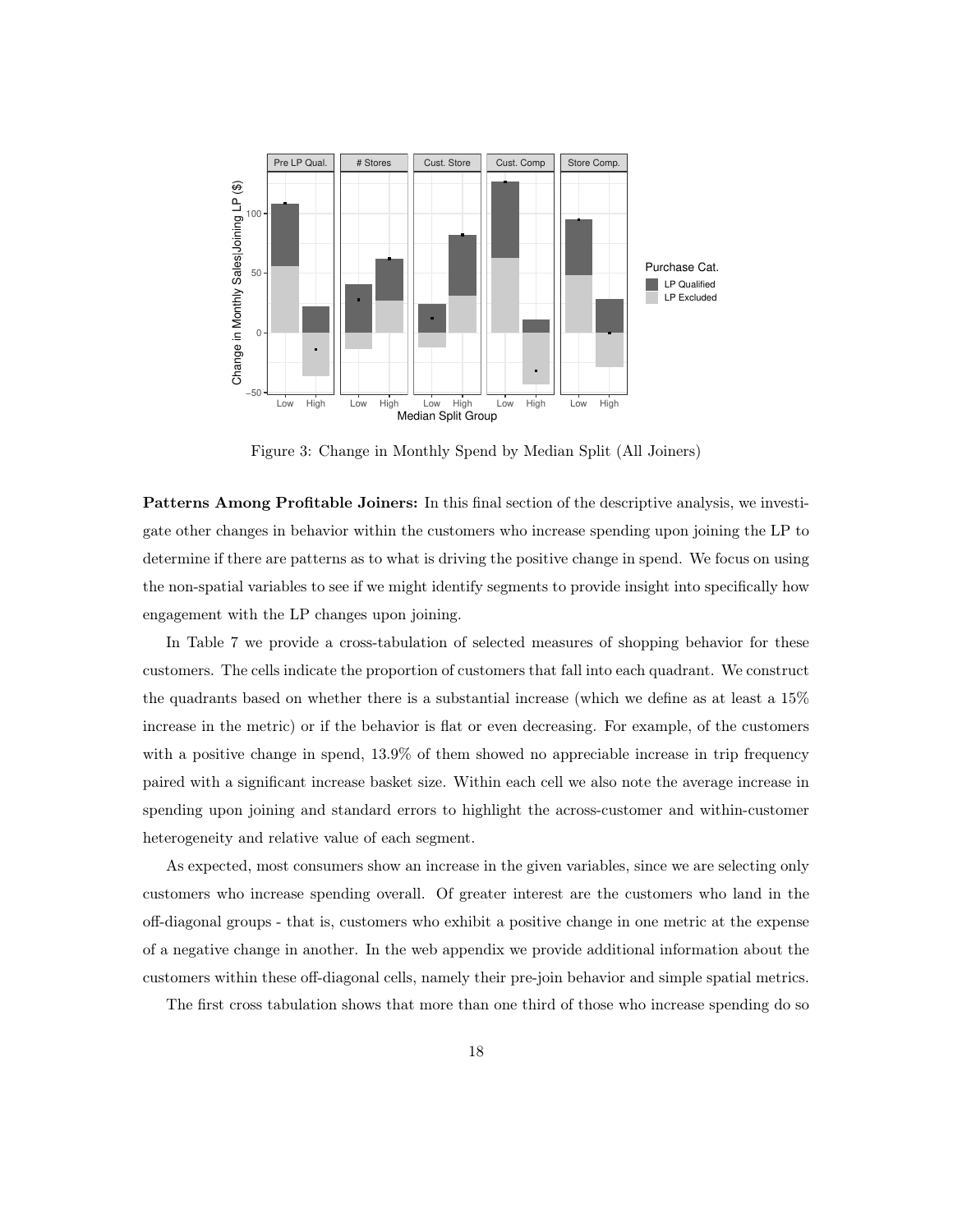via increased trip frequency but with no increase in per-trip basket size. This behavior is consistent with consolidating purchases from multiple competing stores to only the focal store after joining the LP and we refer to this group as *consolidators*. The average change in spend of this group at \$749 is nearly twice that of the complementary group, who increase basket size but not trip frequency. This is despite the fact that in the complementary table these customers (in the "lower left" cell) have similar pre-join spending levels as those in the opposite cell ("top right"). The web appendix shows detailed information on the characteristics in each of these customers. For example, the spatial information provides some indication of why these customers may have proven to be so valuable. The more valuable group is actually further away from the focal stores, at a distance of more than 10km versus about 8km, and on average but essentially the same distance to the competition. That is, it appears that after joining the customers shift trips that occur elsewhere to the focal store.

The middle cross-tabulation compares changes in number of items purchased and the average price per item. The largest group increases spending by buying more items but without a substantial increase in average price. But about 31% of customers show no increase in basket size but a substantial increase in the price paid per item, suggesting that these customers may be responding to the LP discounts either by upgrading to more expensive items after joining the LP or shifting higher purchases away from competitor stores. We refer to this group as upgraders. These customers also increase their total spending by more than twice as much as those who simply buy more items.

Finally, the bottom cross-tabulation shows again that close to a third of customers have no increase in qualified sales but a substantial increase in non-qualified sales. In terms of change in spend upon joining, those in the top right cell are more than five times more valuable than those in the lower left cell, even though the pre-join sales per month are actually lower. This behavior is again consistent with being a consolidator, shifting non-qualified spending in response to joining the LP.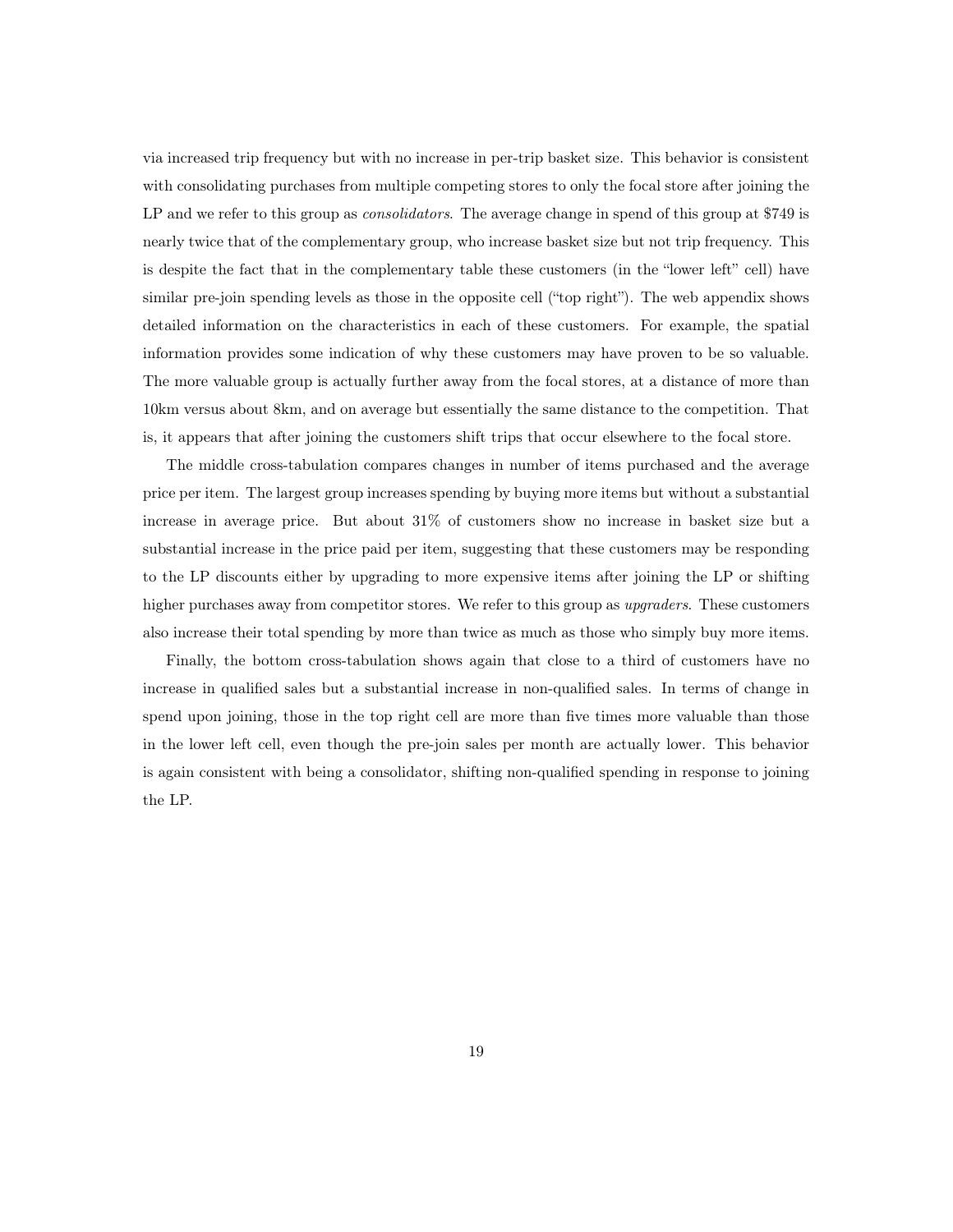|                                |               | $\Delta$ Basket Size (# Items) |                  |
|--------------------------------|---------------|--------------------------------|------------------|
|                                |               | ${\rm Flat}/{\rm Decrease}$    | Sig. Increase    |
| $\Delta$ Trip Frequency        | Flat/Decrease | 14.4%                          | 13.9%            |
|                                |               | \$814 (\$495)                  | \$312 (\$88)     |
|                                | Sig. Increase | 35.8%                          | 35.8%            |
|                                |               | $$749$ (\$187)                 | $$1,094$ (\$183) |
|                                |               | $\Delta$ Price/Item            |                  |
|                                |               | Flat/Decrease                  | Sig. Increase    |
| $\Delta$ Basket Size (# Items) | Flat/Decrease | 19.4%                          | 30.8%            |
|                                |               | \$233(\$56)                    | $$1,103$ (\$307) |
|                                | Sig. Increase | 34.3%                          | 15.4\%           |
|                                |               | \$591 (\$78)                   | \$1,506 (\$391)  |
|                                |               | $\Delta$ Non-Qualified Sales   |                  |
|                                |               | Flat/Decrease                  | Sig. Increase    |
| $\Delta$ Qualified Sales       | Flat/Decrease | $4.0\%$                        | 27.9%            |
|                                |               | \$59(\$22)                     | \$636 (\$191)    |
|                                | Sig. Increase | 12.4\%                         | 55.7%            |
|                                |               | \$115(\$30)                    | $$1,125$ (\$185) |

Table 7: Positive  $\Delta$  Sales|Join Proportions and  $\Delta$  Sales

## 4 LASSO Regularization and Competitive Segmentation

In this section we propose and estimate a model of how customer behavior changes after joining the loyalty program. This model takes as inputs detailed data on pre-join spending patterns as well as complex representations of the spatial relationships between customers and their local competitive structures. We broadly define these data on past spending patterns as capturing vertical quality or the value of a customer in terms of their overall demand, and define the data on local competitive structures as capturing *horizontal quality* or how likely it is to shift a customers spending from a competitor's store to the focal store. While spending at competitors is unobserved, spatial data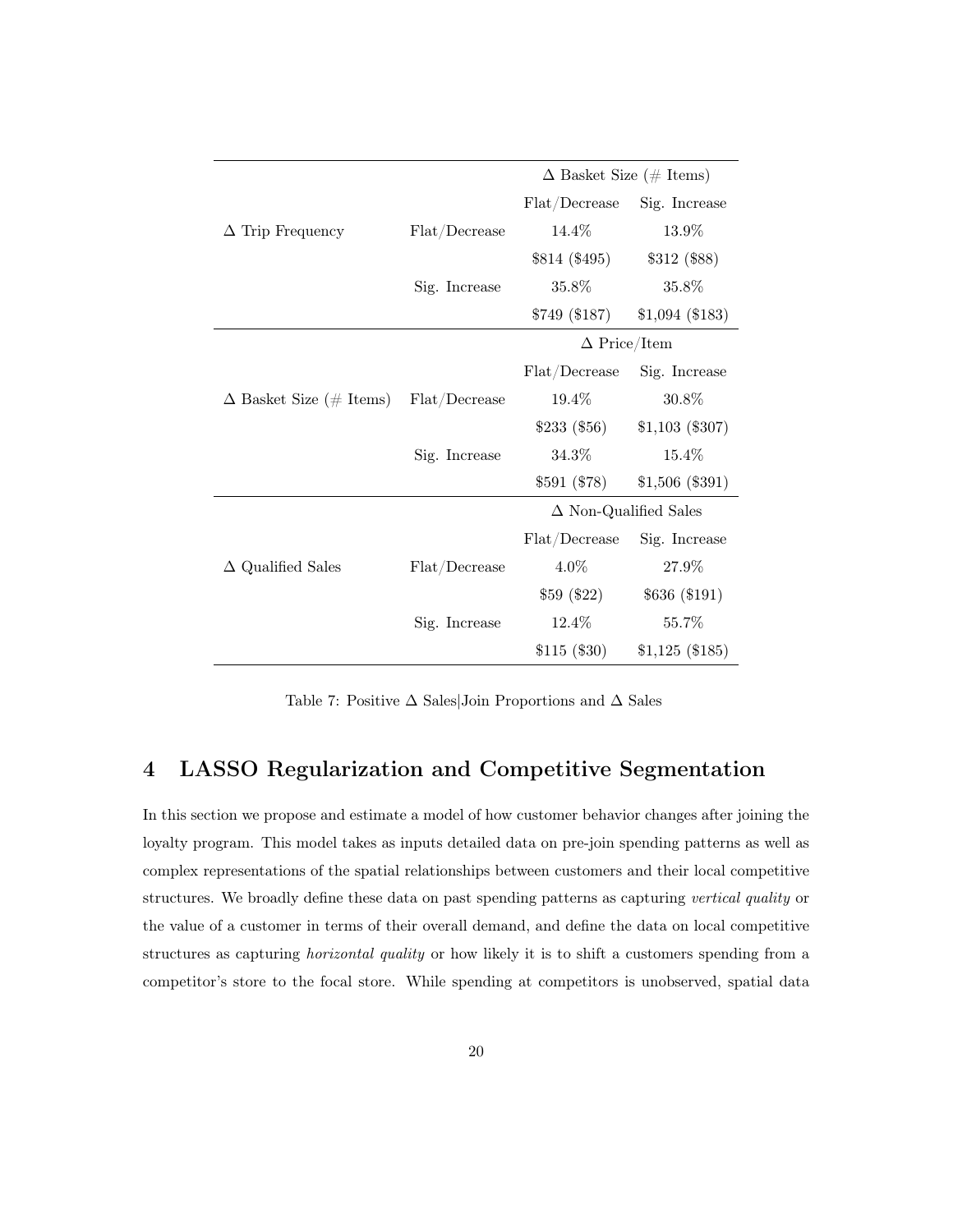can help fill this role. Estimating a model with these two inputs serves two purposes. First, we can analyze the estimation results directly to compare the relative importance of our competitive structure (horizontal) variables and traditional factors determining LP effectiveness like sales history (vertical) variables. This comparison of their relative importance is informative on how LPs manage to increase spending, i.e., via demand expansion or business stealing.

Second, the estimation provides a segmentation strategy for a firm seeking to improve LP effectiveness by providing causal predictions of which customer segments are the most likely to increase spending based on their past spending histories and unique competitive structures. The wide variation across customers' change in spending suggests the gains from segmentation strategies can be quite large. In particular, we show that incorporating customer spatial data into a locationbased eligibility criteria can substantially increase LP profitability.

We face two challenges in this estimation. The first is that the decision to join the loyalty program must be treated as endogenous to change in spending. That is, the customer may join the loyalty program in part because of an anticipated change in spend. To overcome this source of endogeneity, we jointly model the decision to join and the subsequent change in spending and correct for potential selection bias using a control function approach. The second challenge is that representing the nuances of various competitive structures leads to the creation of a very large number of potentially highly correlated variables. To handle this complexity, we employ regularization methods to identify the spatial covariates that are most relevant. Our research objective, along with these challenges, inform the development of our modeling approach.

We therefore estimate a two-stage model, the first stage of which is a model of which customers join the loyalty program as a function of their observable characteristics, including their spending history inside and outside the focal category and their spatial competitive structure. The goal of the first stage is to model customer self-selection into the program in order to account for this in the second stage. The second stage is a model of the change in spending conditional on joining the LP as a function of a customer's spending history and local competitive structure. Because the data are high-dimensional, the problem is well-suited to statistical methods built around dimension reduction or "regularization". We ultimately use a LASSO approach because this will allow us to test inclusion of a large number of possible spatial measures and let the model select the most important variables. The output also provides a clearer interpretation than other methods, allowing us to easily identify and assess which individual factors best predict LP effectiveness. In addition, we emphasize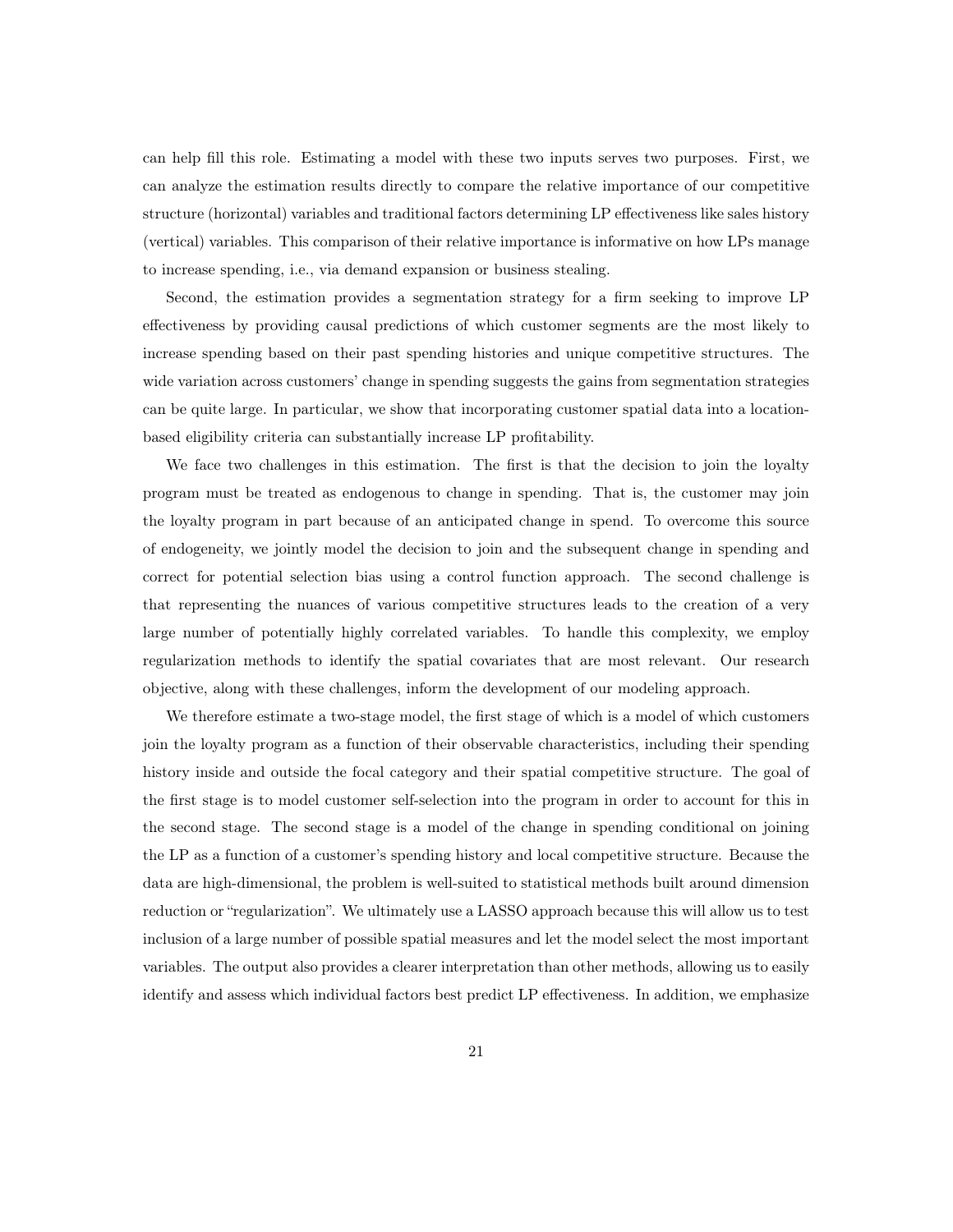that our goal is to not identify the best estimation method for predicting changes in spend, but instead our focus is on introducing novel variables (such as spatial information) into the model and show how even with a simple framework, such as LASSO, the spatial information is valuable. Certainly, the overall out-of-sample predictive power is likely to improve as the methods become more sophisticated, such as with random forests or extreme gradient boosting, but accounting for self-selection using these methods is not straightforward. Thus, if for instance the data on LP outcomes was the result of a randomized experiment and therefore it was not necessary to correct for selection bias, one of these more complex methods could be used in place of the LASSO we estimate. Finally, the results can be used to assess whether the vertical measures representing spending-based customer value or the horizontal variables representing location-based customer vulnerability to competitors are more important for determining behavior. In our discussion of the results we show how this comparison is informative of how and when quantity discounts or behavior-based pricing schemes are likely to succeed.

#### 4.1 Two-Stage Model of LP Effects

In this subsection we provide an overview of our estimation method and in the next subsection we discuss the details of how we implement it, including what variables and functional forms are employed.

The decision to join a loyalty program is complex. Customers may join loyalty programs for a variety of reasons, including utilitarian (e.g., discounts), hedonic (e.g., personalized treatment), and symbolic (e.g., social status) (Bijmolt et al. (2011)). We expect this decision to be based on both observed characteristics, such as distance to the store, as well as unobserved characteristics, such as anticipated changes in behavior. This self-selection into the program could generate biased estimates because joiners have different unobserved shocks than non-joiners.

Our empirical strategy is built on a two-stage approach that is modified to account for the high-dimensional spatial information. The model consists of a first stage join decision, where we model the indirect utility of joining the LP as:

$$
u_{is} = f(X_{1is}, X_{2is}, Z_{is}) + \mu_{is} + \eta_{is}
$$
\n(1)

We include three types of variables in the join decision,  $X_1$  contains the spatial competitive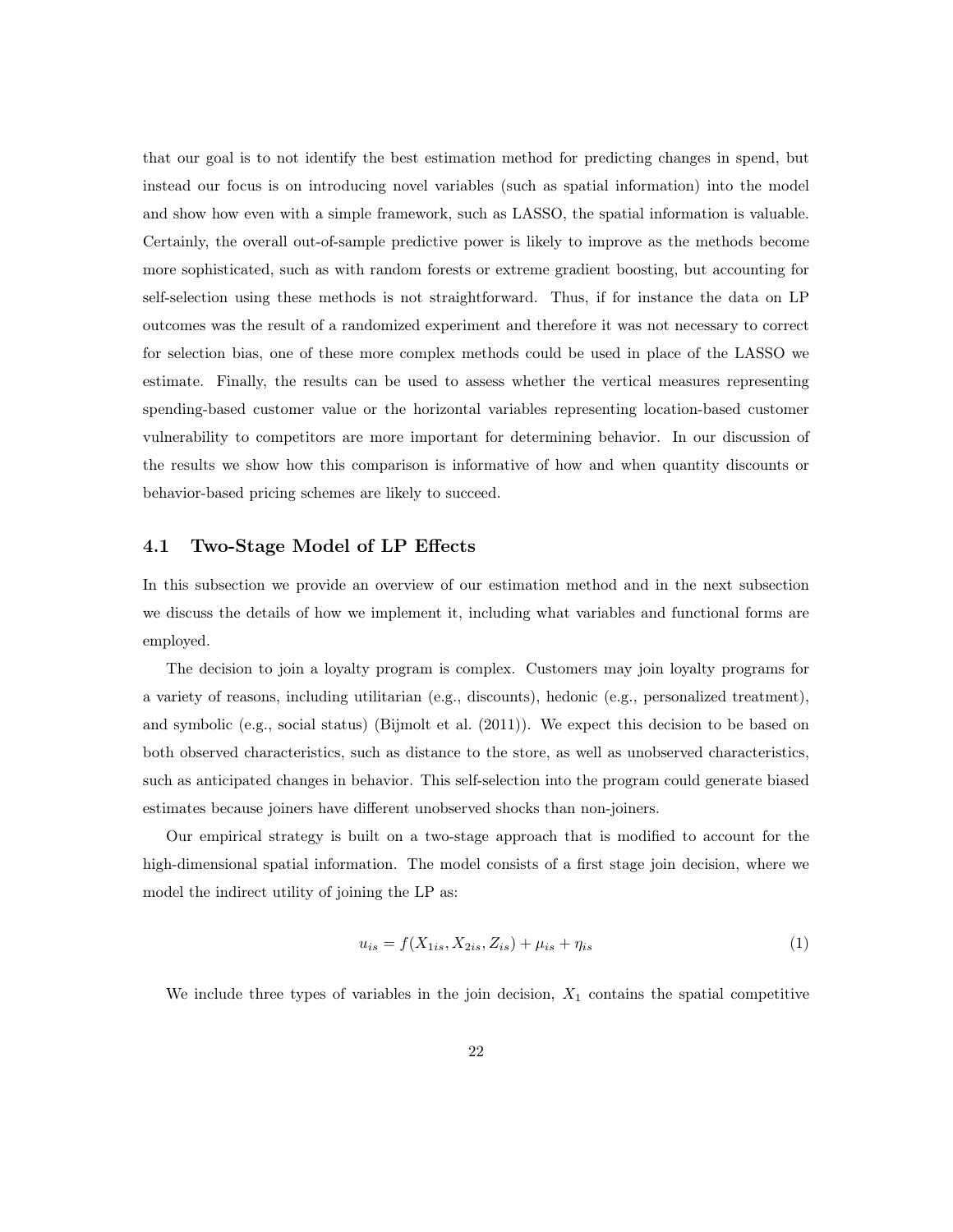structure parameters between customer i and focal store location s and  $X_2$  contains firm-level marketing and store-specific customer purchase behavior. We also allow for additional variables Z that can be used to increase the identifying power of the selection correction in the second stage model. We describe each of these in greater detail below. The error term  $\eta_{is}$  is an idiosyncratic shock and  $\mu_{is}$  is an additional shock that we interpret as a private information shock related to planned spending known to the customer at the time they decide whether or not to join the LP. Both are IID and mean zero. The first stage results in a binary choice of join or do not join as a function of this indirect utility.

In the second stage, we model the change in spending as:

$$
y_{is} = g_1(X_{1is}, X_{2is}) + g_2(\mu_{is}) + \varepsilon_{is}
$$
\n(2)

Here  $\varepsilon_{is}$  is an unobserved, normally distributed random error centered at zero and represents idiosyncratic shocks to spending and  $\mu_{is}$  is the same shock from equation 1 that represents the source of selection bias. The functions  $g_1(\cdot)$  and  $g_2(\cdot)$  will be described in detail below. We again split the observable characteristics into two sets to highlight the fact that our goal is evaluate the relative importance of two types of inputs to our model.  $X_1$  contains the spatial relationship between the customer and nearby stores and  $X_2$  contains firm-level marketing and store-specific customer purchase behavior.

The purpose of the first stage model is to simply produce a consistent estimate of the probability of joining which can be entered into the second stage as a control function. If the predicted probability of joining is  $\hat{P}_{is}(X_{1is}, X_{2is}, Z_{is})$ , we can re-write equation 2 as:

$$
y_{is} = g_1(X_{1is}, X_{2is}) + \Lambda(\hat{P}_{is}) + \varepsilon_{is}
$$
\n
$$
(3)
$$

In the classic Heckman (1979) classic selection model, the first stage is estimated as a probit in which case  $\Lambda(\hat{P}_{is})$  takes the form of the inverse Mills ratio  $\lambda(\hat{f}(X_{1is}, X_{2is}, Z_{is}))$ . Without this correction, if  $\mu_{is}$  is correlated with  $\varepsilon_{is}$  the coefficients of  $g_1(\cdot)$  could be biased. While this standard formulation can be estimated using the same set of observed characteristics  $(X_1, X_2)$  in the first and second stages, i.e. with no excluded variables, this approach has been found to suffer from high collinearity and to produce very large standard errors (see Wooldridge (2002) chapter 17.4.1). We therefore include a set of first stage variables  $Z_{is}$  that influence join probabilities but do not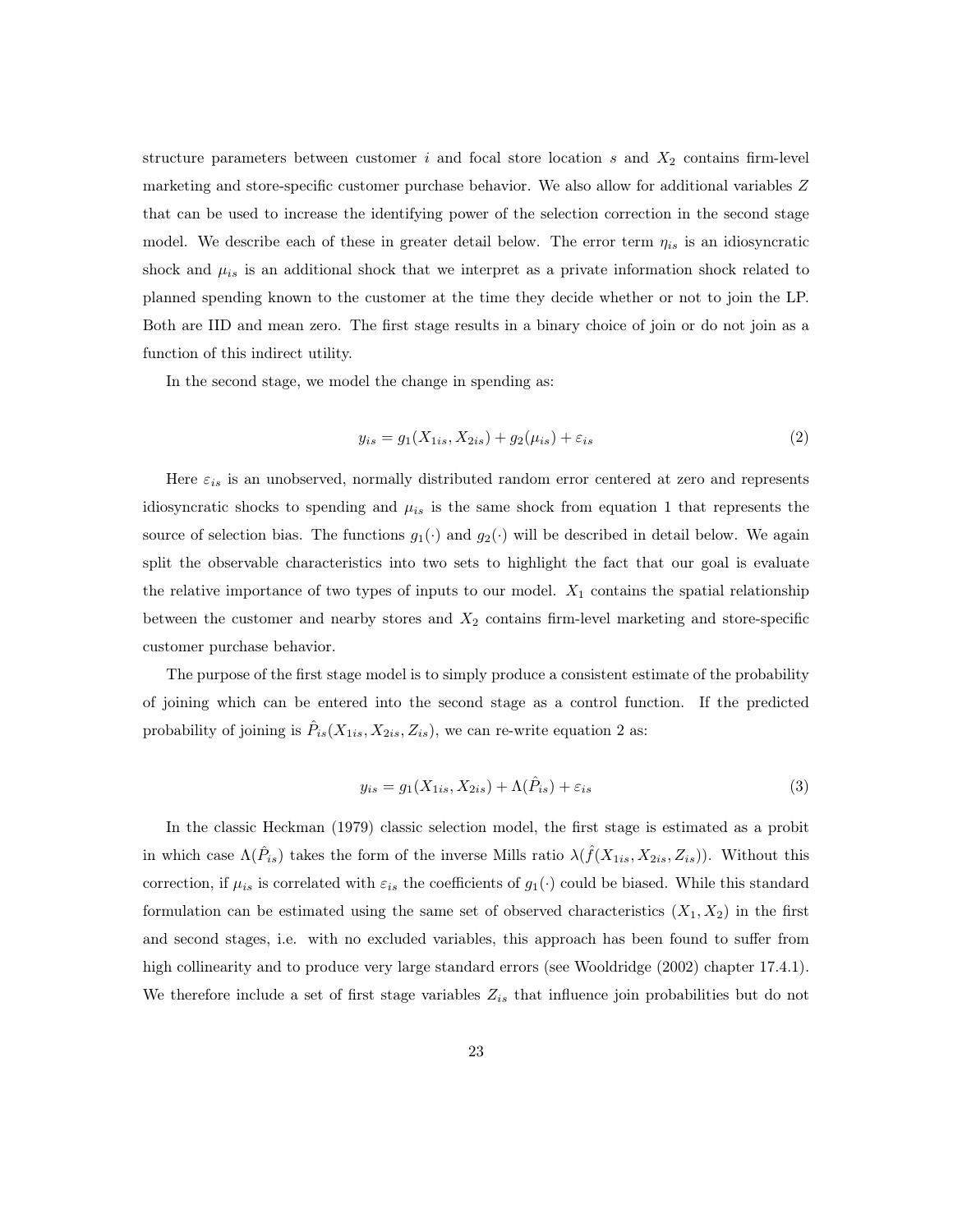influence the second stage outcome  $y_{is}$  and are excluded from the second stage model.<sup>14</sup> These are described in more detail below.

We also generalize the basic model by taking a control function approach: see Heckman and Robb Jr (1985); Heckman and Robb (1986) and Ahn and Powell (1993) for an introduction and extensions to semi-parametric control functions. As in Ellickson and Misra (2012), we let  $\Lambda(\cdot)$  take polynomials of  $\hat{P}_{is}$ , the main advantage being it does not require parametric assumptions on the error structure such as joint normality.<sup>15</sup> The construction of  $\Lambda(\cdot)$  on  $\hat{P}_{is}$  should be as flexible as possible since the true functional form can rarely be specified a priori. Intuitively,  $\Lambda(\cdot)$  serves a similar purpose as an inverse Mills ratio by correcting potential selection bias in the second stage model.

Next, our method allows that the set of spatial variables  $X_1$  is a potentially high dimensional object and may also contain variables that are highly correlated with each other. Because of the problems this can cause in selection models (Leung and Yu (1996)) we use regularization when estimating both  $g_1(X_{1is}, X_{2is})$  in the second stage and  $f(X_{1is}, X_{2is}, Z_{is})$  in the first stage. In both cases we use LASSO regularization. This approach is similar to the widely used Belloni et al. (2014) double-lasso procedure for conducting causal inference with large numbers of variables. Our approach is different in that the first stage LASSO is used in the context of a control function and instead of attempting to conduct inference over a single treatment effect our goal is to measure the relative importance of a large number of potential explanatory variables.

First, we run a LASSO regression on the full set of variables  $(X_{1is}, X_{2is}, Z_{is})$  to predict the join probability. Then we estimate change in spending  $y_{is}$  with LASSO regularization on  $(X_{1is}, X_{2is})$ after offsetting the control function  $\Lambda(\hat{P}_{is})$ .<sup>16</sup> Intuitively, this method works by modeling the join decision as a function of observed characteristics in order to recover the extent to which customers have a large or small private information shock to the value of joining. If a consumer has a very high probability of joining according to their observed characteristics, for instance a high level of spending in the focal category, the expected value of the private information shock is low. By contrast, if

<sup>14</sup>An alternative method that also does not require excluded variables would be to estimate the two-stage model in a Bayesian framework, as in Ghose and Yang (2009). For a full discussion of the identification and use of models of marketing actions with sample selection, see Wachtel and Otter (2013).

 $15$ For other recent examples of control functions to correct selection bias in marketing, see Jain et al. (2020), Phillips et al. (2015), or Nambiar et al. (2019), which combines a control function estimation with a variant of ridge regression.

 ${}^{16}$ This method is similar to Xu et al. (2020) and Cook and Siddiqui (2020) (who use Random Forest instead of LASSO).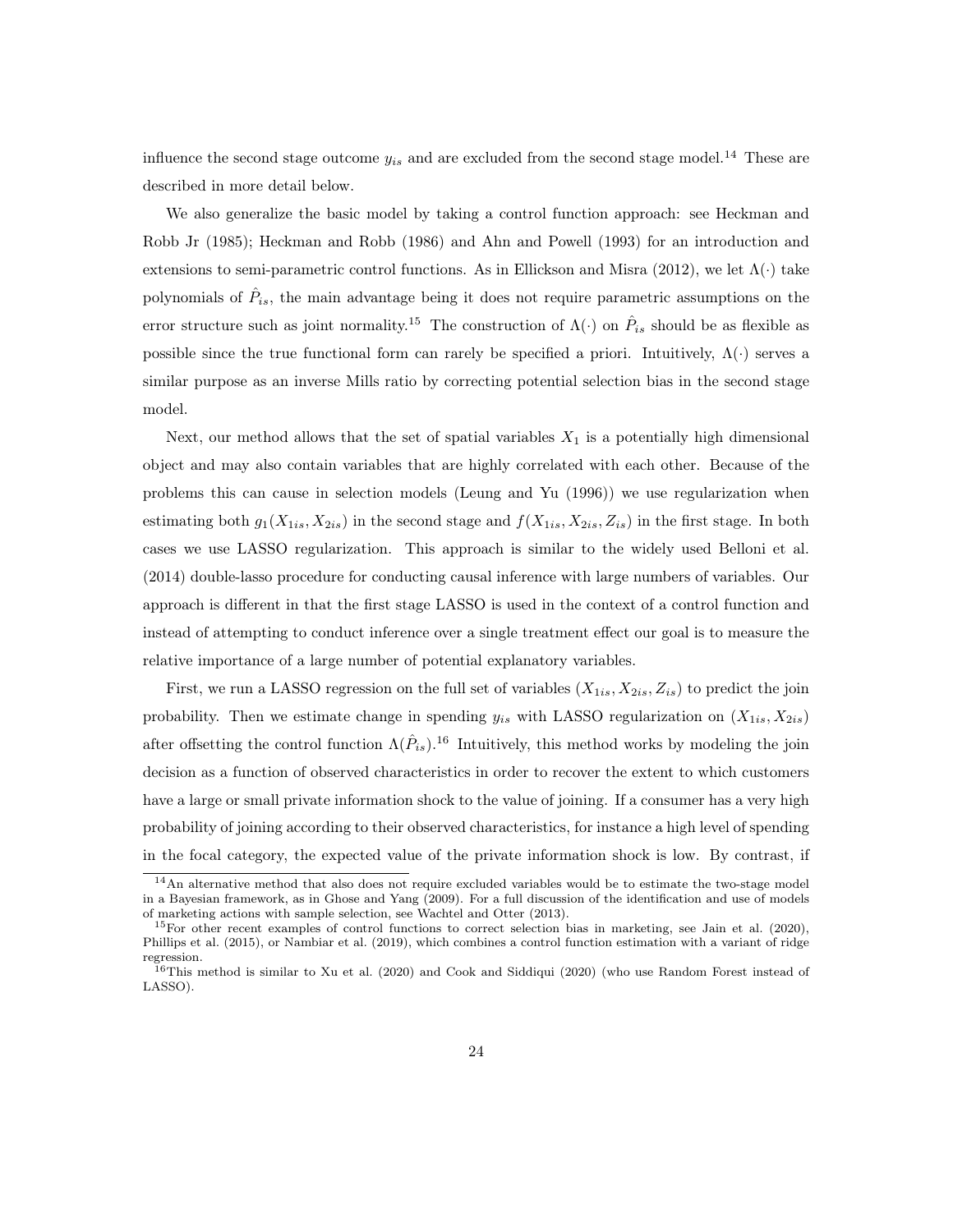a consumer has a very low probability of joining according to their observed characteristics the expected value of their private information shock must be high if we observe them joining. This selection correction term therefore accounts for the unobserved determinants of the join decision in the second stage change in spending. This approach will thereby eliminate or reduce any bias induced by self-section and improve the model's accuracy.

#### 4.2 Model Implementation

We split the second stage observable characteristics into two sets to highlight the fact that our goal is evaluate the relative importance of two types of inputs to our model.  $X_{1is}$  contains the spatial competitive structure metrics between customer i at focal store location s and  $X_{2is}$  contains firmlevel marketing and store-specific customer purchase behavior. The metrics in  $X_{1is}$  are intended to jointly capture the complex spatial relationships between the customer, focal store, and competitors. Since there can be more than one focal store in the vicinity of an individual, these metrics vary across each store  $s$  for a given individual i. Likewise, since each customer's location is unique, the spatial metrics also vary across each individual  $i$  from all observations for store  $s$ .

For  $X_{1is}$  we include traditional spatial metrics such as distance between the focal store and the customer and distance between the customer and each competitor, along with more novel measures such as the angle formed between the focal store and the nearest competitor (intended to reflect whether a change in travel direction is required to switch store purchasing). The full list of the metrics created is shown in the appendix. Our aim is to represent the competitive structure in the most flexible way feasible, and then call upon regularization to identify which features of the competitive structure are most related to changes in spend behavior.

 $X_{2is}$  includes traditional recency, frequency, and monetary value (RFM) variables along with basket specific metrics: monthly trip frequency, overall sales, distinct number of items, number of product categories, basket size, discounts received, sales in the category of interest, and sales in the category of interest for those products that are included in the limited LP.

We also include a variable  $Z_{is}$  that serves to facilitate the selection correction approach in that it enters the first stage model but is excluded from the second stage model. To be effective, this variable needs to be correlated with the decision to join the LP in the first stage,  $u_{is}$ , but have no direct effect on the change in monthly spend in the second stage. To satisfy this condition, we use an indicator of whether a customer received an email specifically encouraging them to join the LP.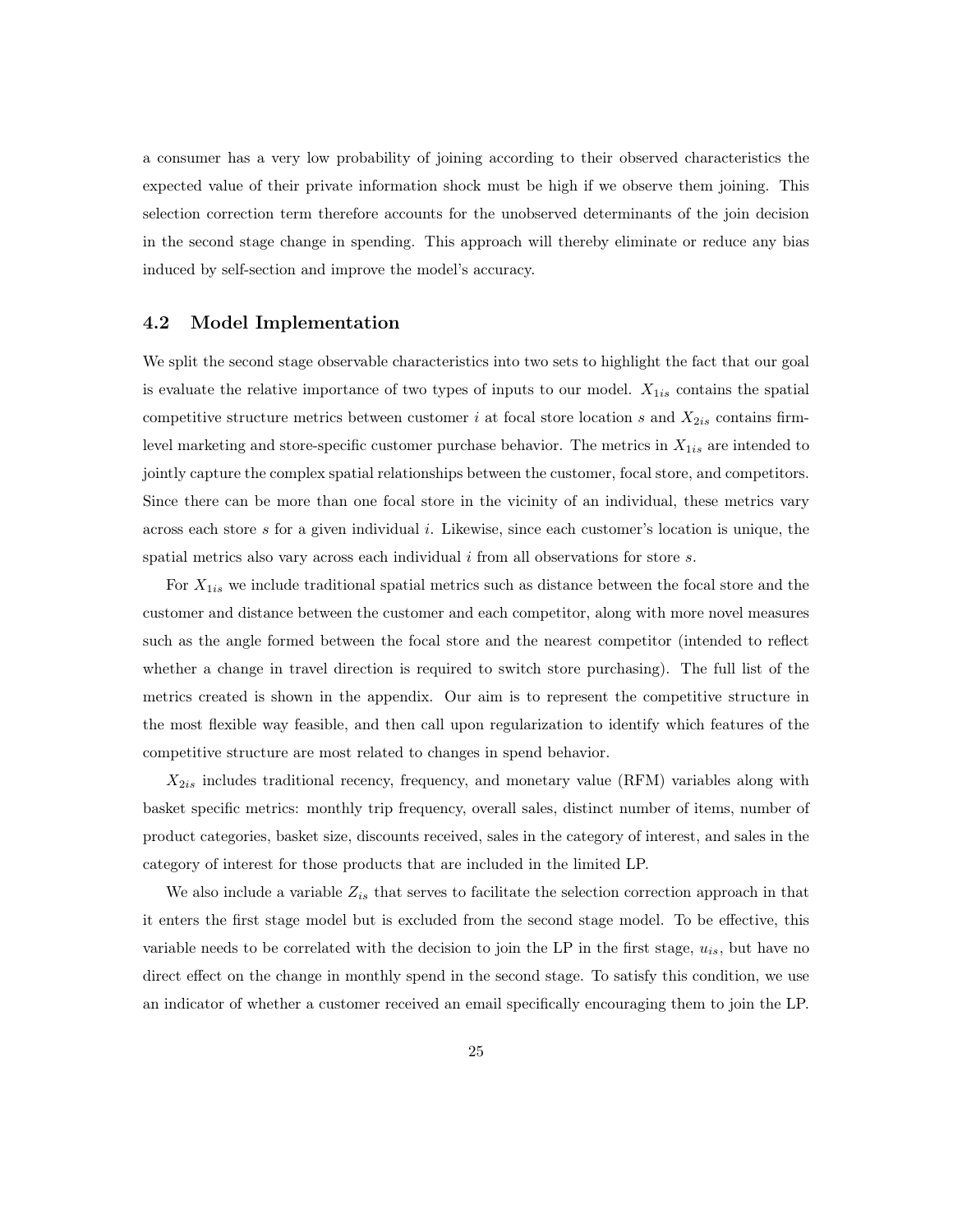We argue that this variable should influence the short term decision to join the LP, but does not directly impact longer term changes in average monthly spend. The first stage effects are testable and we discuss them when we estimate the first stage model.<sup>17</sup>

The primary concern with using a marketing variables such as this is if it is targeted in a way that makes it correlated with the second stage outcome variable change-in-spend. We argue that while these are likely correlated with pre-join spending levels, a large set of these spending-related variables are already included as covariates in the second stage model. Beyond each of these, the firm would need to target on unobserved characteristics related to change-in-spend, which seems unlikely given the results already shown. An important potential variable for LP targeting is customer location. We test for targeting on location and find no evidence for location-based targeting of marketing.<sup>18</sup> .

LASSO Estimation Our proposed model contains a large number of spatial variables defined to capture the competitive structure. On the one hand, capturing the spatial relationship between the customer, focal store, and competitors is complex and may require many variables. However, all else being equal a concise model is preferable from a managerial standpoint. In addition, many of the spatial metrics we devised may be redundant or highly correlated with each other. To systematically remove variables that are either unnecessary or redundant we employ the Least Absolute Shrinkage and Selection Operator (LASSO) estimator, introduced by Frank and Friedman (1993) and Tibshirani (1996).

In general, for a model with a k-dimensional parameter vector  $\theta$  the LASSO method performs the following:

$$
(\theta^*) = \arg\min\left\{-\log L(\theta) + \lambda \sum_{k} |\theta_k|\right\}
$$
 (4)

Where L is the likelihood of data given the model specified, and  $\lambda$  is a tuning parameter that represents the penalty incurred if we choose a nonzero value for any parameter  $\theta_k$ . This approach regulates the trade-off between an accurate model with more predictive power and a concise model

<sup>&</sup>lt;sup>17</sup>We also estimated the model with an additional four other instrumental variables, these are: proportion of customer sales in the LP category, an indicator for receiving any marketing email, the number of days between receiving the LP promotion email and the next in-category purchase, and the number of days between receiving the LP promotion email and the next purchase qualifying for LP discounts. The model with all of these instruments included in the first stage performs very similarly to the model with only the LP promotion email variable.

<sup>18</sup>We show these results in the web appendix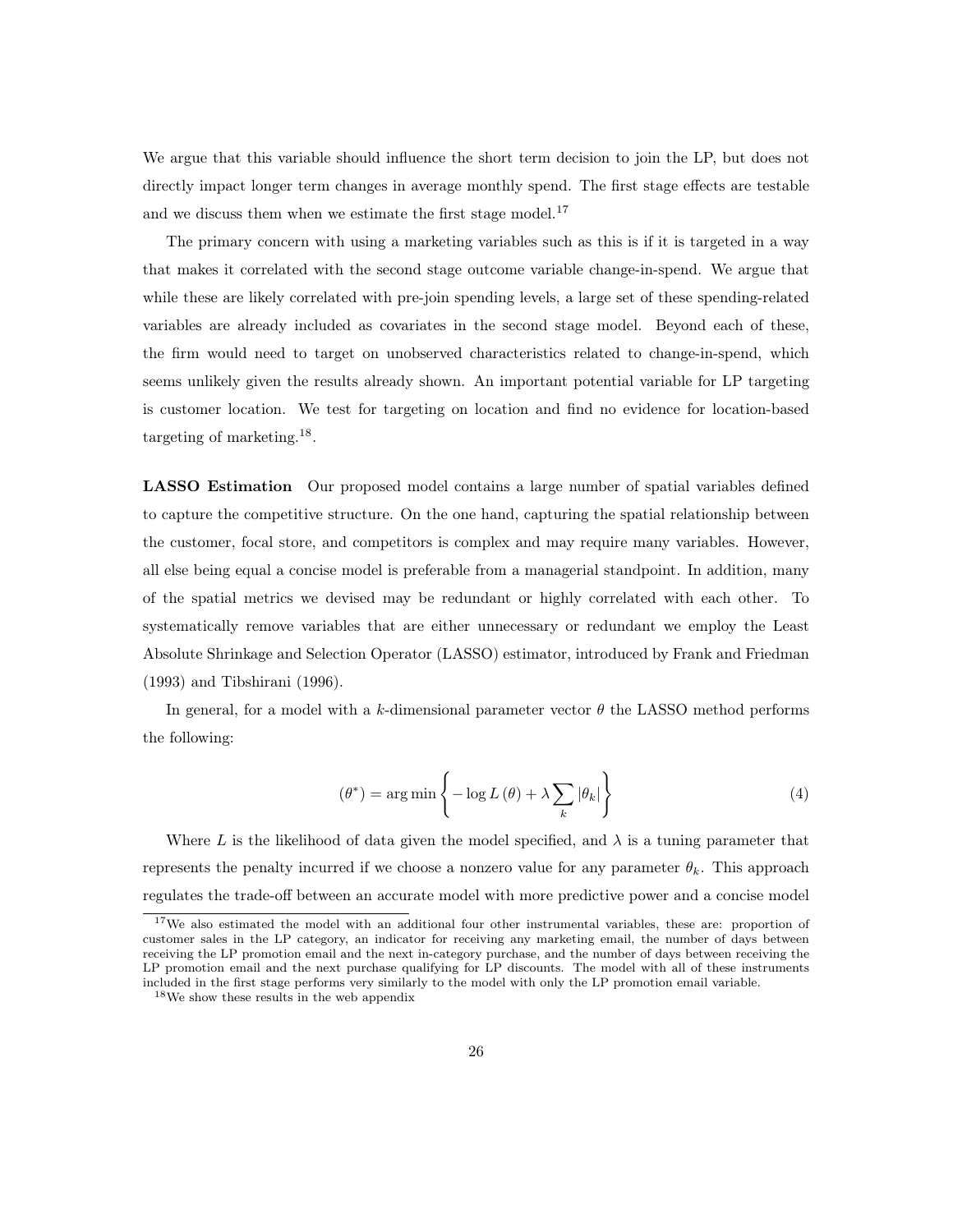that is more readily interpretable by managers.<sup>19</sup> We select the tuning parameter  $\lambda$  through ten fold cross-validation, which is perhaps the simplest and most widely used method for this task.<sup>20</sup>

### 4.3 Estimation Results

The results from the LASSO estimation are presented in Table 8. For model validation purposes, we split the original data where 75% of the customers are placed into the training set and 25% into the test set. The results presented below were estimated using the training set alone, while the test set is used to evaluate performance. For brevity, the table only displays variables that are retained in at least one of the two models.

We begin with a review of the first stage results of the join incidence, with an emphasis on the performance of our exclusion variable: an indicator for whether an email was sent to the customer encouraging them to join the LP. Then, we move to the second stage results of changes in monthly spend.

#### 4.3.1 First Stage Results: Exclusion Restrictions and Join Probabilities

The primary purpose of the first stage model is to provide estimates to be used for our control function approach to correct for potential selection bias. Because of this, we focus on the performance of the variable used to satisfy the exclusion restriction.

The first stage model shows that the exclusion restriction was retained by the LASSO regularization, with the coefficient in the expected positive direction. It's important to recognize that the typical constructs like  $p$ -values do not exist for LASSO estimates (Lockhart et al. (2014)), so additional care may be required to measure significance, at least in the usual statistical sense. Because of this, as a robustness check we also estimate the first stage model using a post-LASSO approach, in the style of Belloni et al. (2013). Specifically, we use the LASSO results to identify which variables to then use in a standard logistic regression. The results are presented in the web appendix and show similar results to LASSO: the exclusion variable coefficient is significant with

<sup>&</sup>lt;sup>19</sup>An alternative approach would be a ridge regression or similar method. In this case the penalty is applied more smoothly, shrinking coefficients on highly correlated variables towards each other. We prefer the LASSO approach because the penalty structure removes coefficients entirely, resulting in clearer model interpretation. Specifically, we can see that many non-spatial variables will drop out altogether. This result is a notable output of interest. A ridge regression would lack this clean interpretation but would result in similar quantitative predictions and can be provided upon request.

<sup>20</sup>See James et al. (2013) for more information.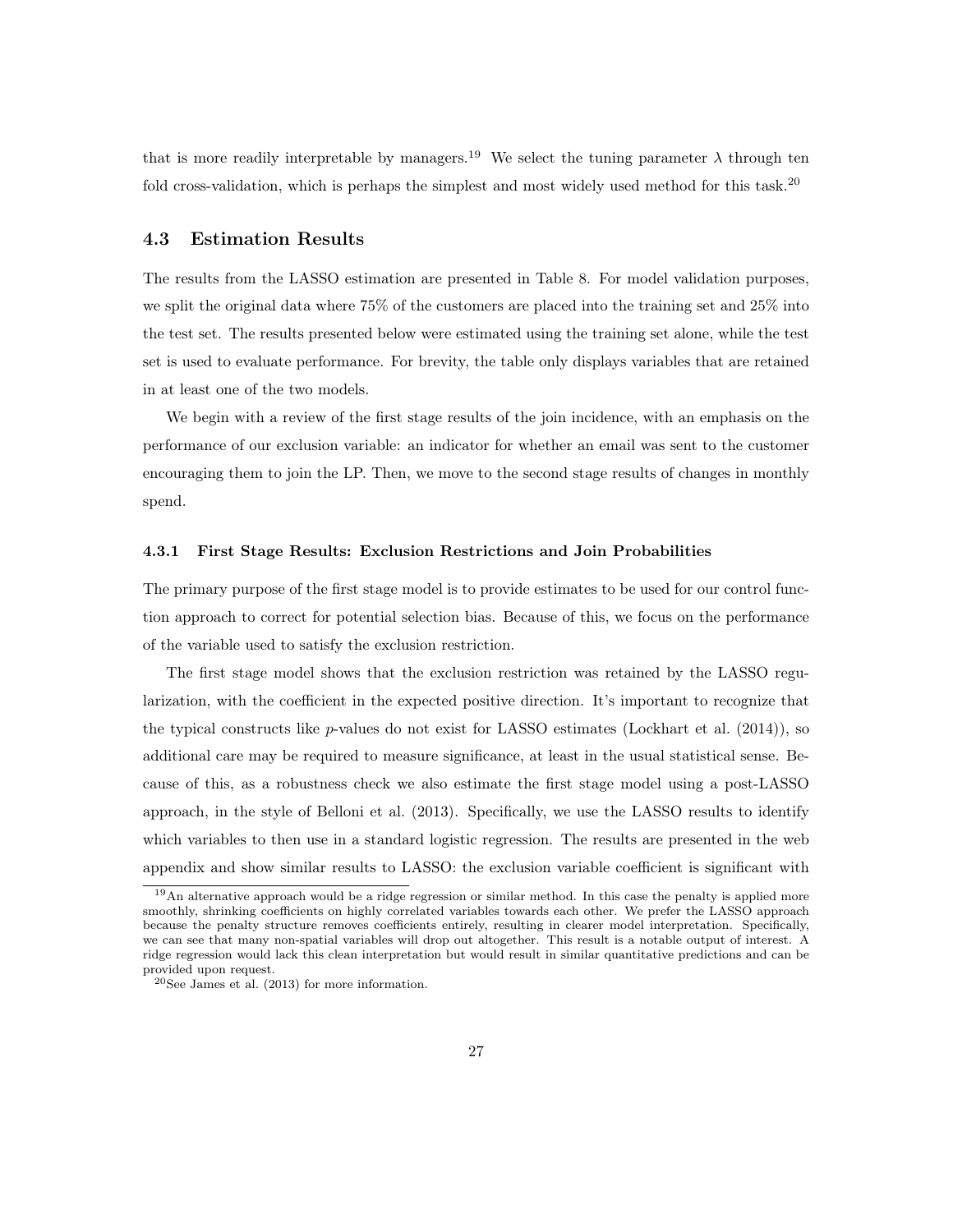nearly the same coefficient estimate.<sup>21</sup>

#### 4.3.2 Second Stage: Change in Monthly Spend

In this section we show the second stage results. We in particular are interested in to what extent competitive structure metrics serve as important determinants of the estimated LP effectiveness, as measured by change in monthly spending at the focal store, conditional on joining the firm's loyalty program. Recall the dependent variable in this estimation is the change in average monthly spend after joining the loyalty program, net of any LP discounts. We focus on average monthly spend to account for different lengths of data before and after the customer joins. In addition, for estimation we only included customers who had at least some spending both before and after joining.

First, there is a positive impact on the squared distance between the customer and the focal store, suggesting that the greater gains come from those located further away from the focal store. The distance between the customer and the competition also influences changes in spend at the focal store. Customers who exhibit the largest changes in spend are those who are relatively far from the the big-box generalist (ic1sq) and the second small-box generalist (ic3sq) and close to the other competitors, holding all other variables constant.

Many of the radius band coefficients drop out of this model. However, we see that the intercept angle is retained. The difference in the estimated change in spend for a customer where a big-box (BB) competitor is in the same line of travel as the focal store (intercept angle of zero) versus in the opposite direction (intercept angle of 180 degrees) is about \$132, holding all other variables constant. This is a non-trivial amount that cannot be captured using traditional spatial measures.

Finally, population density along with its interactions with the direct distance measures has a significant impact on the change in monthly spend. For instance, increases in the distance between the store and the customer influence customers in dense areas more negatively, relative to customers in less dense areas. This appears to be capturing the challenges of traveling in more densely populated areas (e.g., traveling a given distance in a city versus a rural setting).

As previously argued, the construction of our exclusion variable, along with their estimation results, lend credibility in our attempt to control for selection bias in the second stage variables. We are also able to take advantage of the unique LP design to conduct an additional robustness

<sup>21</sup>Due to the regularization method in LASSO, there is a tendency to bias estimates towards zero. In the post-LASSO results, the exclusion variable coefficient exhibits a slightly higher magnitude than the coefficient in the main LASSO table.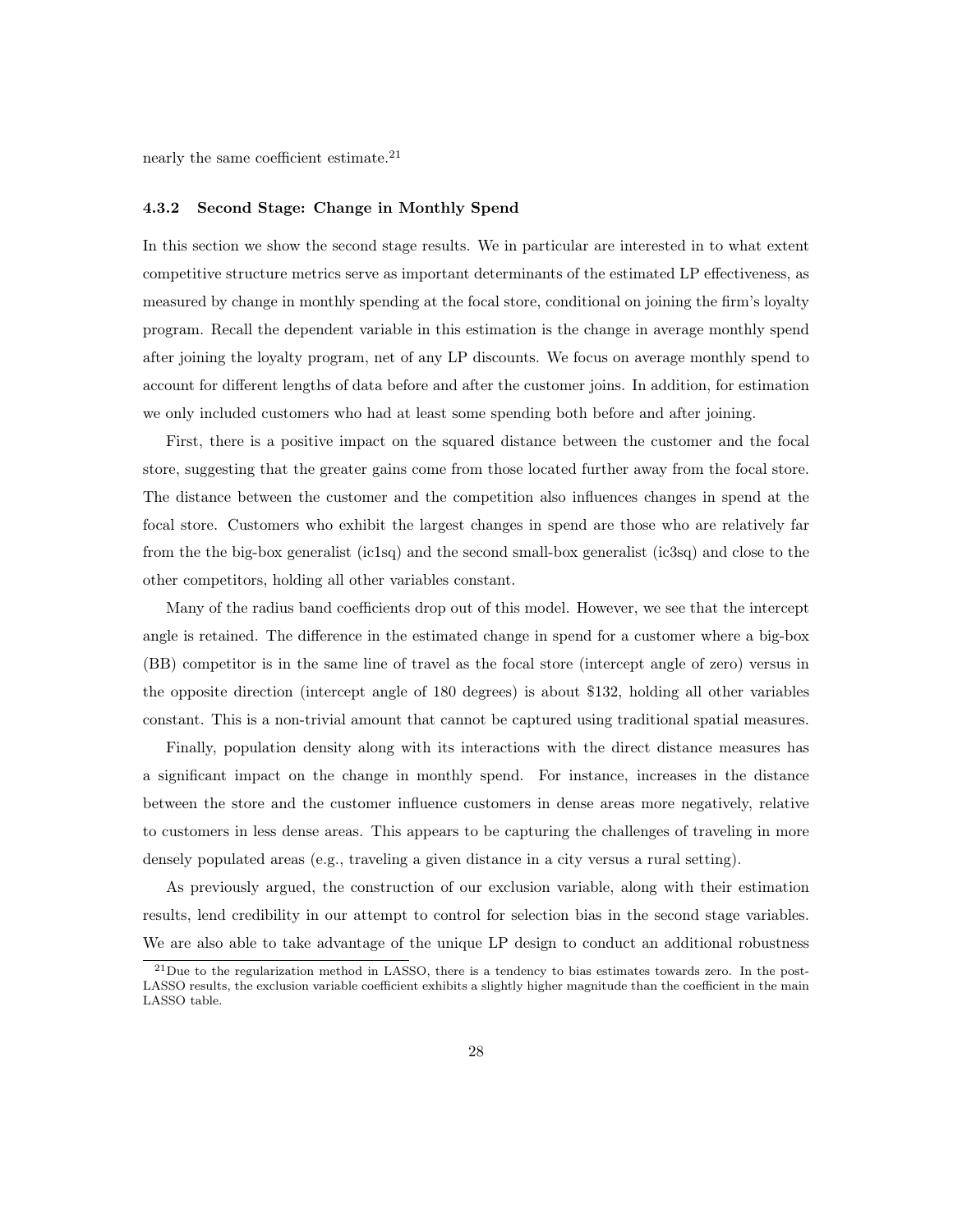check. In the results table we include a column where the estimation proceeds as before but only using the change in spending on products that do not qualify for the LP discounts. Comparing this column and the column for all spending shows a very high correlation in the LASSO coefficients and in which variables are retained. Since the products retained for the third column do not qualify for the LP discount, there is less reason to expect selection bias to be present. More specifically, there is no incentive for customers to self-select into the LP in the anticipation of spending changes on products that will cost exactly the same even after joining. Given that the coefficients in the last two columns are similar, we are confident that either a) our control function approach is effective or b) self-selection was not a prominent issue in this data. In either case, our second stage coefficients are credible.

#### 4.3.3 Summary

The LASSO results suggest that the customer behavior appears to be strongly influenced by the competitive structure of the local market. The regularization tends to keep quite a few of the spatial metrics, suggesting that relatively simple distance metrics are, on their own, unable to fully characterize the observed changes in spending.<sup>22</sup>

 $^{22}$ In Appendix 2, we provide additional support that the spatial variables appear to explain a substantial portion of the variation in join and change in spend activity relative to the other types of variables.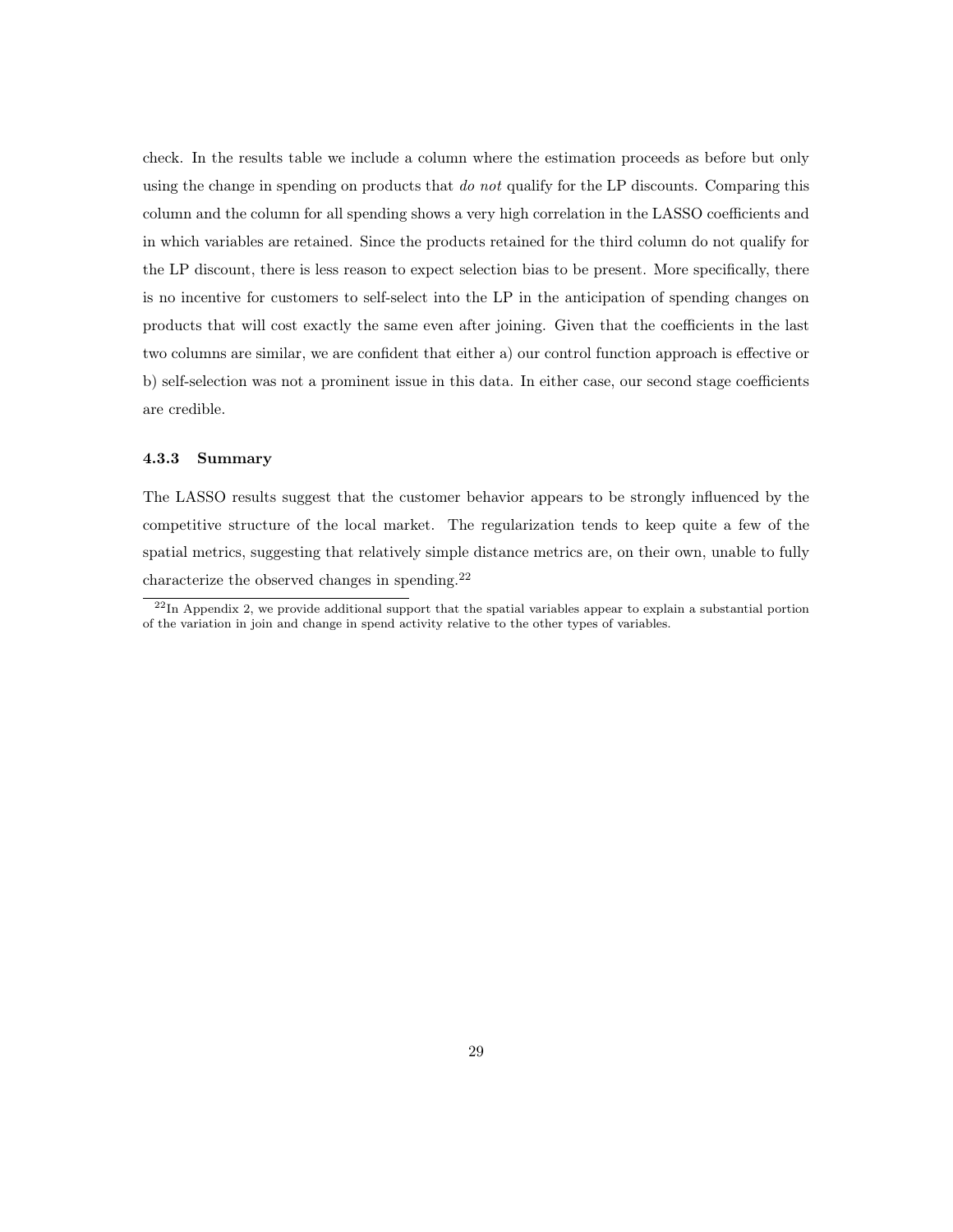|                     | Coefficient                                                                             | Pr(Join)            | Change in Sales Join   | Change in Non-Qualified Sales Join |
|---------------------|-----------------------------------------------------------------------------------------|---------------------|------------------------|------------------------------------|
| $\mathbf{1}$        | (Intercept)                                                                             | $-3.4715$           | 69.6390                | 33.0500                            |
| $\overline{2}$<br>3 | sisq<br>ic2                                                                             | 0.0015              | 0.0240                 | 0.0341                             |
| $\overline{4}$      | ic3                                                                                     | 0.0054              |                        |                                    |
| 5                   | ic1sq                                                                                   |                     | 0.2201                 | 0.2074                             |
| 6                   | ic2sq                                                                                   | 1.7812e-05          | $-0.1244$              | $-0.1313$                          |
| 7                   | ic3sq                                                                                   |                     | 0.1360                 | 0.1281                             |
| 8                   | ic4sq                                                                                   | $-9.4303e-05$       | $-0.1319$              | $-0.0963$                          |
| 9                   | $\operatorname{sc}1$                                                                    | 0.0018              |                        |                                    |
| 10                  | sc1sq                                                                                   | 7.3865e-05          | $-0.0671$              | $-0.0568$                          |
| 11<br>12            | sc2sq                                                                                   | 4.4618e-05          | $-0.0521$<br>$-0.1154$ | $-0.0315$<br>$-0.1193$             |
| 13                  | sc3sq<br>sc4sq                                                                          | $-5.6375$ e $-05$   | 0.1376                 | 0.1069                             |
| 14                  | s4                                                                                      | $-0.3158$           |                        |                                    |
| 15                  | nAll 1                                                                                  | 0.0221              |                        |                                    |
| 16                  | $n1$ $1$                                                                                | 0.6616              |                        |                                    |
| 17                  | $n3-1$                                                                                  | 0.1892              |                        |                                    |
| 18                  | $n5-1$                                                                                  | 0.1689              |                        |                                    |
| 19                  | n10 1                                                                                   | $-0.0474$           |                        |                                    |
| 20<br>21            | n15 1<br>$nAll^-2$                                                                      | 0.0519<br>$-0.0013$ | 0.4501                 | 0.3663                             |
| 22                  | $n1\bar{2}$                                                                             | $-0.2506$           |                        |                                    |
| 23                  | $\overline{2}$<br>$n10^-$                                                               | 0.0342              |                        |                                    |
| 24                  | $^{\circ}2$<br>n15                                                                      | $-0.0159$           |                        |                                    |
| 25                  | 3<br>nAll                                                                               | $-0.0141$           |                        |                                    |
| 26                  | 3<br>n1                                                                                 | 0.2828              |                        |                                    |
| 27                  | n3<br>3                                                                                 | $-0.0036$           |                        |                                    |
| 28                  | $n5-3$                                                                                  | $-0.0714$           |                        |                                    |
| 29<br>30            | $n10$ <sup>3</sup>                                                                      | 0.0584              |                        |                                    |
| 31                  | $nAll^-4$<br>$n3\overline{4}$                                                           | $-0.0074$<br>0.1354 |                        |                                    |
| 32                  | $n15$ <sup><math>4</math></sup>                                                         | $-0.0047$           |                        |                                    |
| 33                  | $clnt1: BB$ intercept angle                                                             | 0.0015              | 0.7313                 | 0.8035                             |
| 34                  | $cInt2$ : SB1 intercept angle                                                           |                     | $-0.4303$              | $-0.4002$                          |
| 35                  | $cInt3: SB2$ intercept angle                                                            | 4.8686e-04          | 0.6361                 | 0.6281                             |
| 36                  | ccbar 1 (avg. BB-BB comp. center km)                                                    | $-0.0132$           |                        |                                    |
| 37                  | ccbar $\bar{2}$ (avg. SB1-SB1 comp. center km)                                          | 0.0090              | 1.1359                 | 0.7375                             |
| 38<br>39            | $\overline{\text{cobar}}$ 3 (avg. SS-SB2 comp. center km)                               | 0.0049              | $-0.1173$              | $-0.2115$                          |
| 40                  | icbar $2 \text{ (avg. customer-SB1 km)}$<br>$icbar$ <sup>3</sup> (avg. customer-SB2 km) | 0.0040              |                        |                                    |
| 41                  | $icbar$ 4 (avg. customer-SS km)                                                         | $-2.3757e-04$       |                        |                                    |
| 42                  | $Trips/month$ (pre $LP$ )                                                               | 0.0105              | $-29.2049$             | $-26.8155$                         |
| 43                  | Total sales (pre LP)                                                                    | 1.2235e-04          | 0.0020                 | $-0.0008$                          |
| 44                  | Total sales in LP category (pre LP)                                                     | 0.0014              | 0.1340                 | 0.1318                             |
| 45                  | Total qualified sales in LP category (pre LP)                                           |                     | $-0.1077$              | $-0.0422$                          |
| 46                  | Number of focal stores $w/i$ 60km                                                       | 0.0033              | 1.2386                 | 1.2109                             |
| 47                  | Population Density (in sq miles)                                                        |                     | 0.0234                 | 0.0216                             |
| 48<br>49            | Population Density x si                                                                 |                     | $-0.0021$              | $-0.0019$<br>$-0.0018$             |
| 50                  | Population Density x ic1<br>Population Density x ic2                                    |                     | $-0.0020$<br>$-0.0015$ | $-0.0016$                          |
| 51                  | Population Density x ic3                                                                | 1.3543e-07          | 4.7953e-04             | 4.2953e-04                         |
| 52                  | Population Density x ic4                                                                |                     | 0.0038                 | 0.0037                             |
| 53                  | Population Density x sc1                                                                | 3.9140e-07          | 4.6566e-04             | 3.1972e-04                         |
| 54                  | Population Density x sc2                                                                |                     | 0.0019                 | 0.0014                             |
| 55                  | Population Density x sc3                                                                |                     | $-0.0009$              | $-1.2181e-04$                      |
| 56                  | Population Density x sc4                                                                |                     | $-0.0024$              | $-0.0025$                          |
| 57<br>58            | distinctSKU<br>numItems                                                                 | 0.0016              | $-2.7266$<br>$-4.3539$ | $-4.0296$                          |
| 59                  | distinctCategories                                                                      | $-0.0591$           |                        |                                    |
| 60                  | discountNonLP                                                                           |                     |                        |                                    |
| 61                  | $\hat{p}^1$                                                                             |                     | $-3366.1949$           | $-2632.1819$                       |
| 62                  | $\hat{p}^2$                                                                             |                     | 32697.6698             | 24970.3811                         |
| 63                  | $\hat{p}^3$                                                                             |                     | -80077.3766            | $-60219.1325$                      |
| 64                  | $\hat{p}^4$                                                                             |                     | 44858.4371             | 33375.0807                         |
| 65                  | $\hat{p}^5$                                                                             |                     | 43436.2478             | 32064.9694                         |
| 66                  | $\hat{p}^6$                                                                             |                     | $-38301.0526$          | -28317.7993                        |
| 67                  | Received promotional email for LP                                                       | 1.3717              |                        |                                    |
|                     |                                                                                         |                     |                        |                                    |

## Table 8: Lasso Pr(Join) and Change in Sales|Join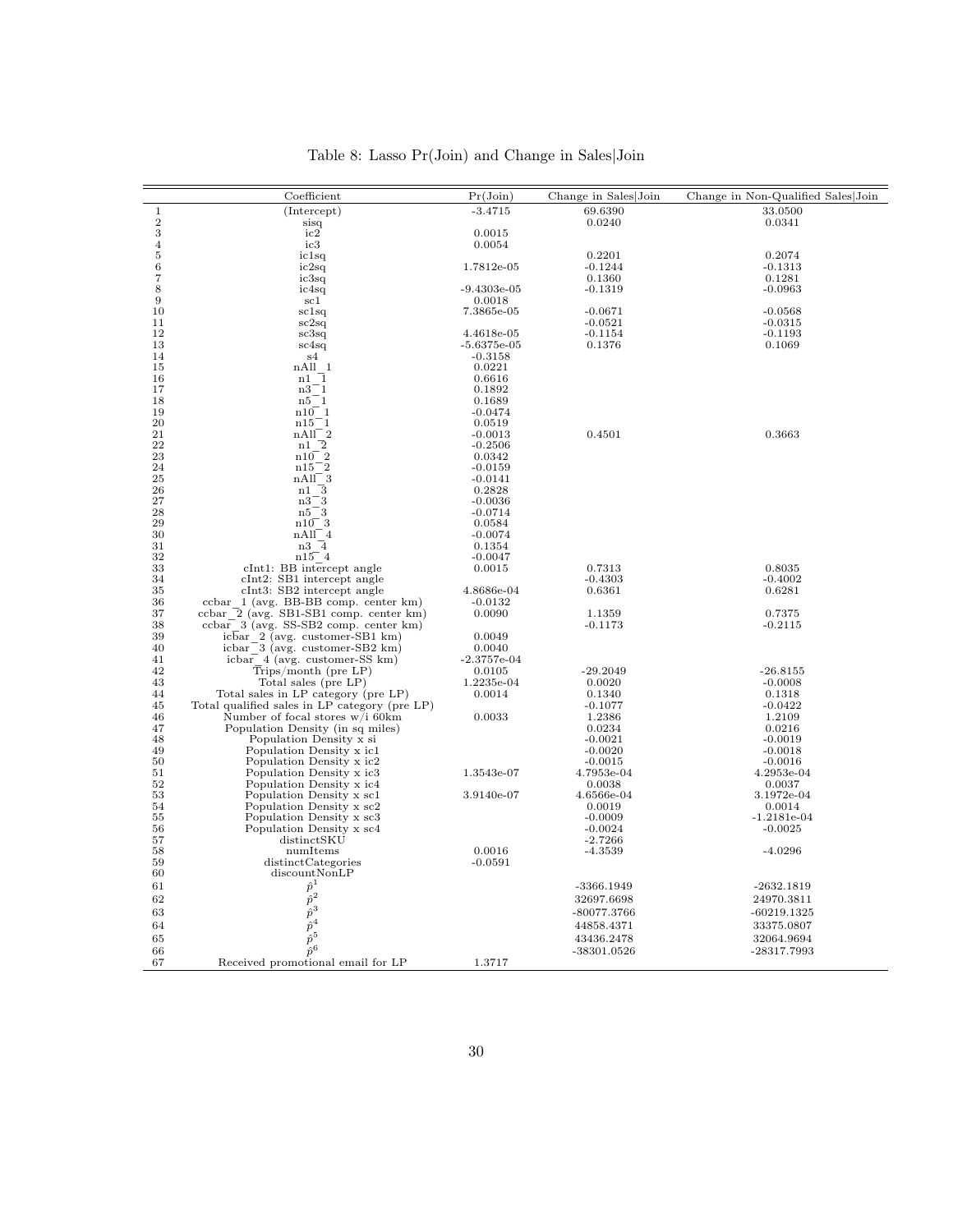#### 4.4 Visual Representation of Results

Even after LASSO variable reduction, it is still difficult to concisely describe how the competitive structure influences estimated changes in spend due to the codependency between variables. We therefore illustrate the results visually. For brevity, we limit our discussion to two heatmaps that show the predicted change in spending for hypothetical customers in different competitive structures. Additional heatmaps are provided in the web appendix. These maps show large heterogeneity across different customers. However, since these maps are mostly stylized representations of the actual data we focus on comparing the magnitudes across maps rather than specific prediction levels.

Figure 4 plots all four competitors, each an equal distance from the focal store. The color on the heatmap reflects the estimated change in spend from a customer in that position if they were to join the LP, with shades closer to white representing greater increases. This map shows that most of the gains are from customers near the big-box generalist, and less so from the small-box specialist. This map highlights that the value of a potential customer is heavily dependent on the extent to which the focal store can steal business from the competition.



Figure 4: All Competitors

Figure 5 illustrates the predicted effects from an actual competitive structure randomly drawn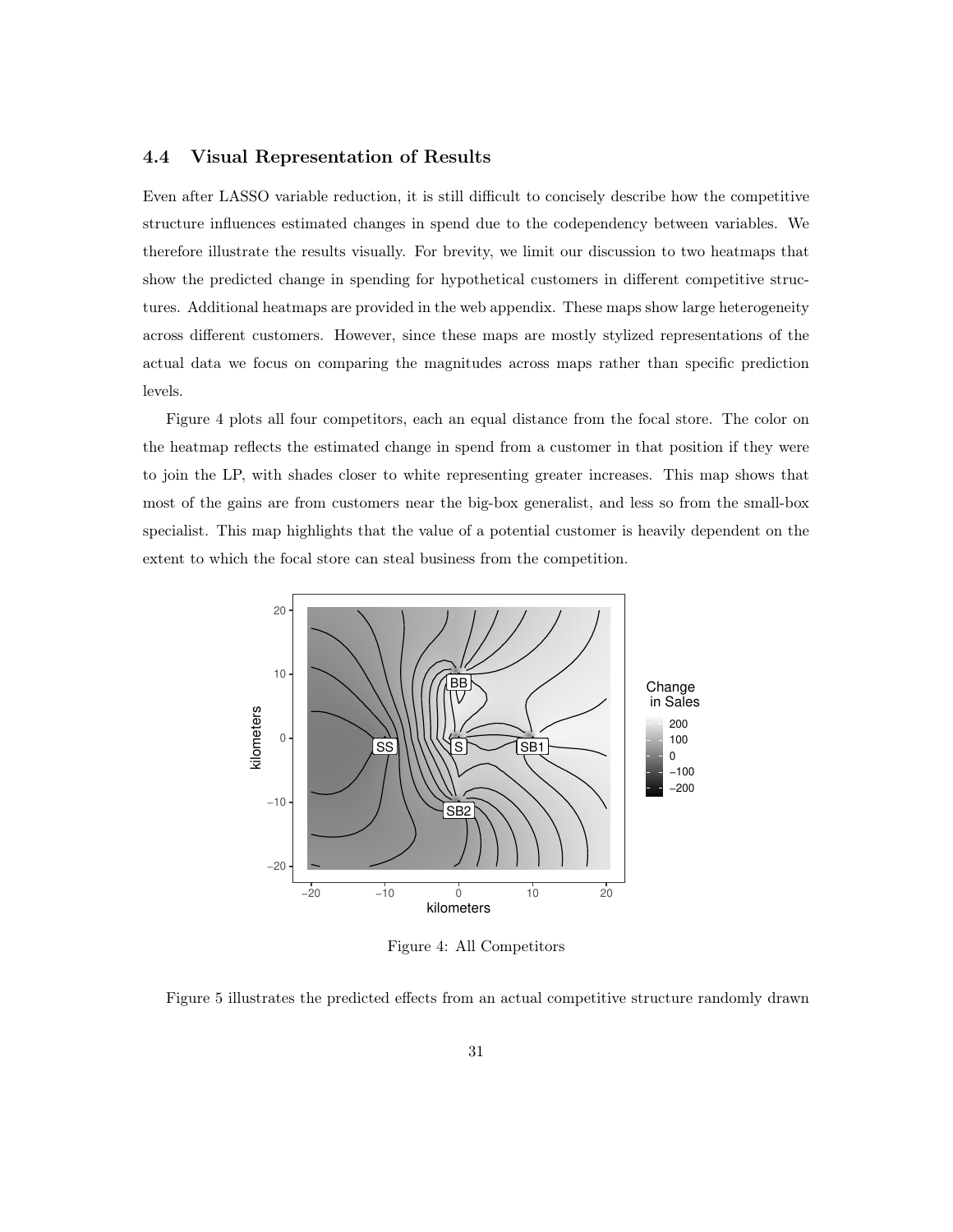from the data. Customers located on the far side of the second small-box specialist (SB2), and the big-box generalist (BB), have the lowest predicted change in spend. These customers are relatively far away from the focal store with a competitor directly in their path of travel. On the other hand, the other two competitors (SB1 and SS) are relatively close and the line of travel is not as critical. The customers that show the most promise are those that are close to the focal store but in the direction of the second small box generalist (SB2) and the big-box generalist (BB).

We also included two customer locations (I1 and I2) to show the impacts of the competitive structure. The first customer, I1, is halfway between the focal store and the second small box competitor (SB2). This customer has relatively high predicted change in spend because of the potential to consolidate purchases. In contrast, the second customer, I2, is located right near two other competitors. Because of this the expected change in sales is dampened.



Figure 5: Randomly Selected Competitive Structure

The heatmaps presented convey two key advantages of this analysis. First, the geographic influence of a competitor is relatively complex. Simple radii surrounding either the customer or the store would not perform well at capturing the influence of competitive structure. Second, these relationships are not fixed and vary by the type of competitor in an area. This is an important for the firm to consider when forming of targeting strategies.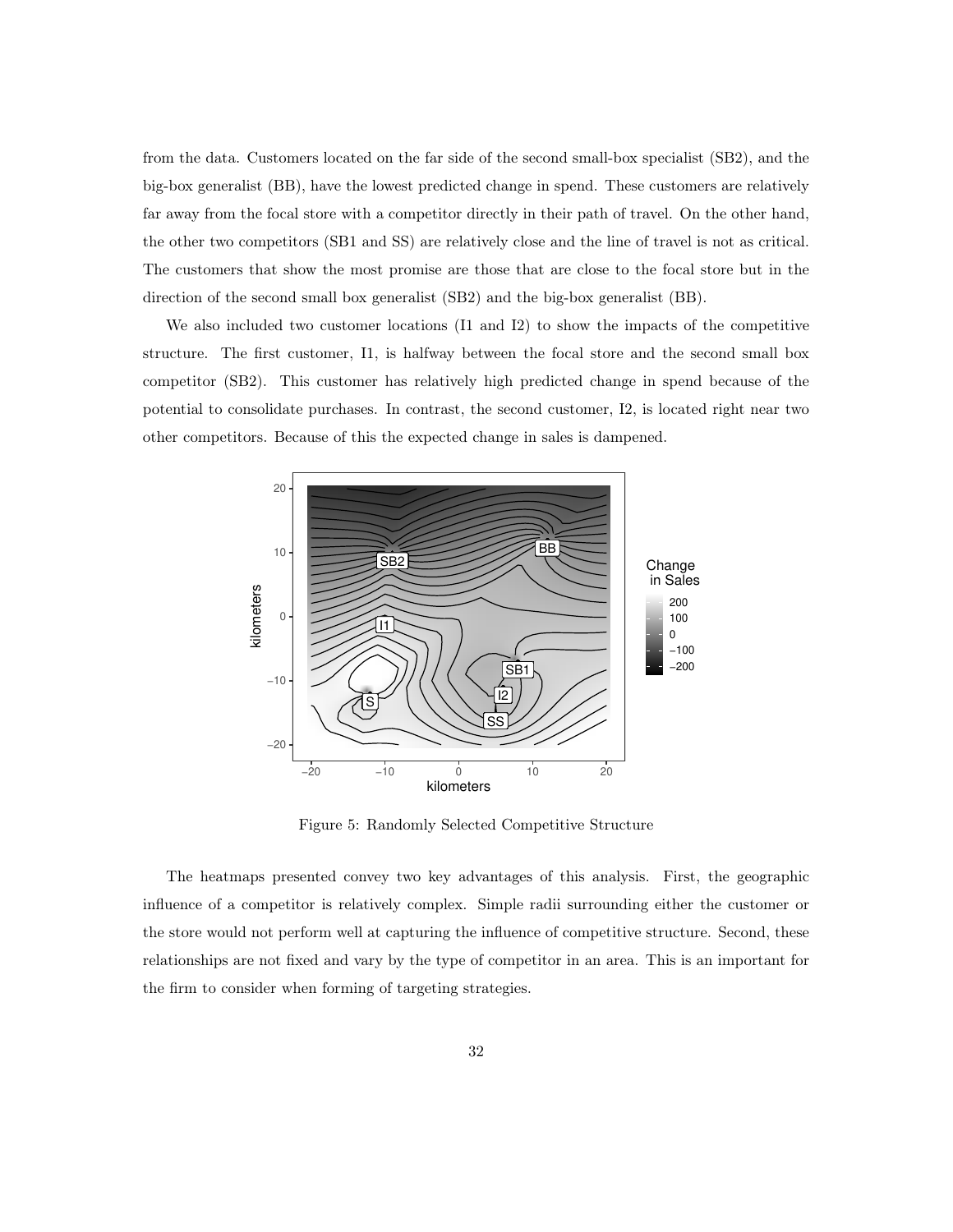#### 4.5 Competitive Segmentation: Out of Sample Validation

In this section we show the effectiveness of our model by using it to implement a segmentation strategy and comparing its performance to a variety of different potential segmentation and targeting strategies. We show that our approach performs best at identifying the most valuable LP joiners, particularly compared with more traditional approaches that ignore customer and competitor spatial information. This exercise serves two purposes, first to provide validity to our second stage model coefficient estimates using out of sample predictions, and second to demonstrate the usefulness of incorporating spatial information into models of customer behavior.

To do so, for each potential segmentation strategy we construct an LP eligibility rule. These eligibility rules range from simple criteria based on spending history or location up to a full implementation of our spatial LASSO model's ex-ante prediction of which customers are likely to be profitable. This type of LP eligibility criteria differs from the standard practice of allowing any customer to join the LP and replaces it with a more restrictive and targeted LP membership to increase profits.

This allows us to evaluate each strategy by directly comparing outcomes only among different subsets of customers who actually joined, reducing concerns around self-selection into the LP. To evaluate the increase in profits from each type of targeting, we use a validation or holdout sample of customers who were not used in estimation. We then measure the success of each segmentation approach by calculating the actual observed change in spending from those customers whose predicted incremental profits from joining the LP is positive. This means we do not need to make predictions of how spending would change among customers we do not observe joining the LP in order to compare performance of different segmentation strategies.

While strict eligibility criteria are rare, this exercise produces the clearest comparisons in terms of hypothetical increases in profits. An alternative method of implementing this type of segmentation that does not rely on strict eligibility criteria would be to not restrict LP membership but simply to sharply reduce promotion of the LP to the general public and carefully target promotion of the LP to the target segment. In this case, we would expect in practice that some unprofitable joiners would join along with the more profitable target segment, but the comparison across target segments is still informative.

It is important to note that these counterfactuals implicitly hold fixed the amount, intensity, and type of advertising sent to customers, other than LP promotion advertising, because we rely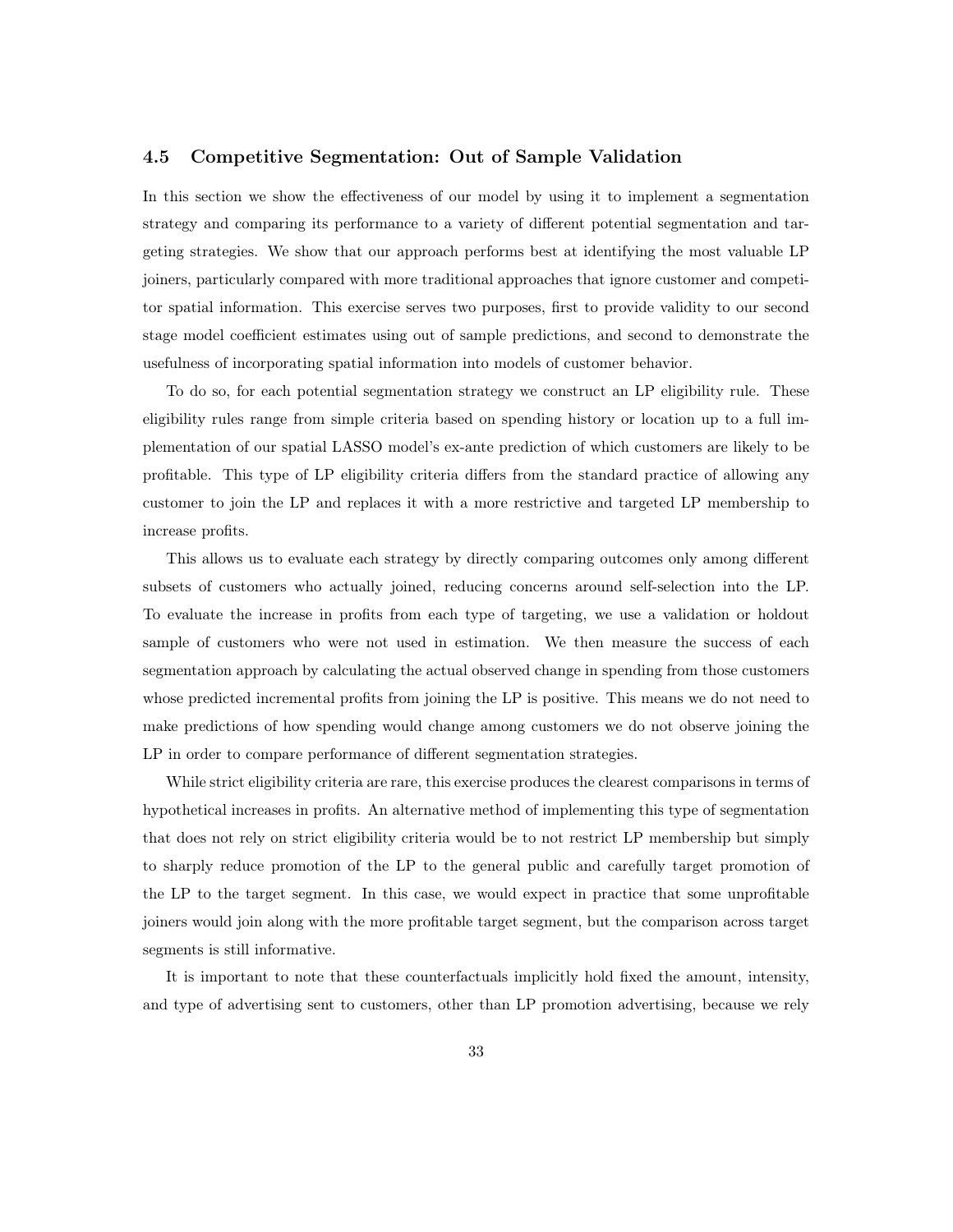on actual observed spending levels before and after they join in order to evaluate them. If in the counterfactual scenario the focal firm changed prices, advertising, or other marketing activity other than LP eligibility, we would not necessarily expect these patterns to hold, particularly if the marketing was targeted based on customer location unlike its current strategy of targeting based on spending levels.

#### Rule-of-Thumb Segmentation Strategies:

The performance of numerous different potential segmentation rules are shown in Table 9. We first describe a series of simple segmentation criteria that rely on simple location or spending based rules-of-thumb. In each case we compare the performance of these rules by evaluating the total change in spending of all customers who would be identified by the rule. We also include the estimated dispersion in the average predicted change in spend.<sup>23</sup>

First, a mass marketing strategy would avoid segmentation altogether and treat the customers as a homogeneous group. In aggregate, customers show a slightly positive change in monthly spending after joining. This is consistent with the descriptive result that spending only mildly increases on average after customers join the LP. This strategy emphasizes the general lack of profitability in the LP within the self-selected set of joiners. $^{24}$ 

We also consider a simple strategy based on vertical quality, consisting of focusing on only those that exhibit relatively high spending amounts (prior to joining the LP) at a few reasonable cutoff points (based on the empirical distribution of monthly spend at a single store location). As noted in Section 3, this is close to the actual way in which the focal firm conducts targeting. We consider three levels as a cutoff: \$80 (the median), \$100, and \$200 (about the 75th quantile). In each of these the change in monthly spend actually declines substantially. Segmentation in this manner would therefore be a highly unprofitable strategy.

Next we consider a naive location-based strategy that selects customers within a few kilometers of the focal store. If we limit attention to only those customers within 5 kilometers of the target store we get a small positive boost, which is only slightly stronger than a mass marketing approach. A

<sup>&</sup>lt;sup>23</sup>The standard errors were derived using bootstrapping. Within each targeting strategy, we sample with replacement from the observations targeted and calculate the average change in spend for that sample. The standard error is the standard deviation of this statistic across many such samples.

<sup>&</sup>lt;sup>24</sup>We would expect the predictions to be biased upwards relative to the causal treatment effect due to potential planned increases in spending from joiners. However, we can use our model to estimate the change in spend for all current non-joiners and we find that this group would increase spending by \$15.58 (\$1.52) per month on average (higher than the effect from actual joiners). This is evidence of adverse selection where less profitable customers are more likely to join the LP. We also consider this noteworthy because this increase is still quite low, and is substantially lower than each of the segmentation methods we consider, highlighting the valud of targeting the program.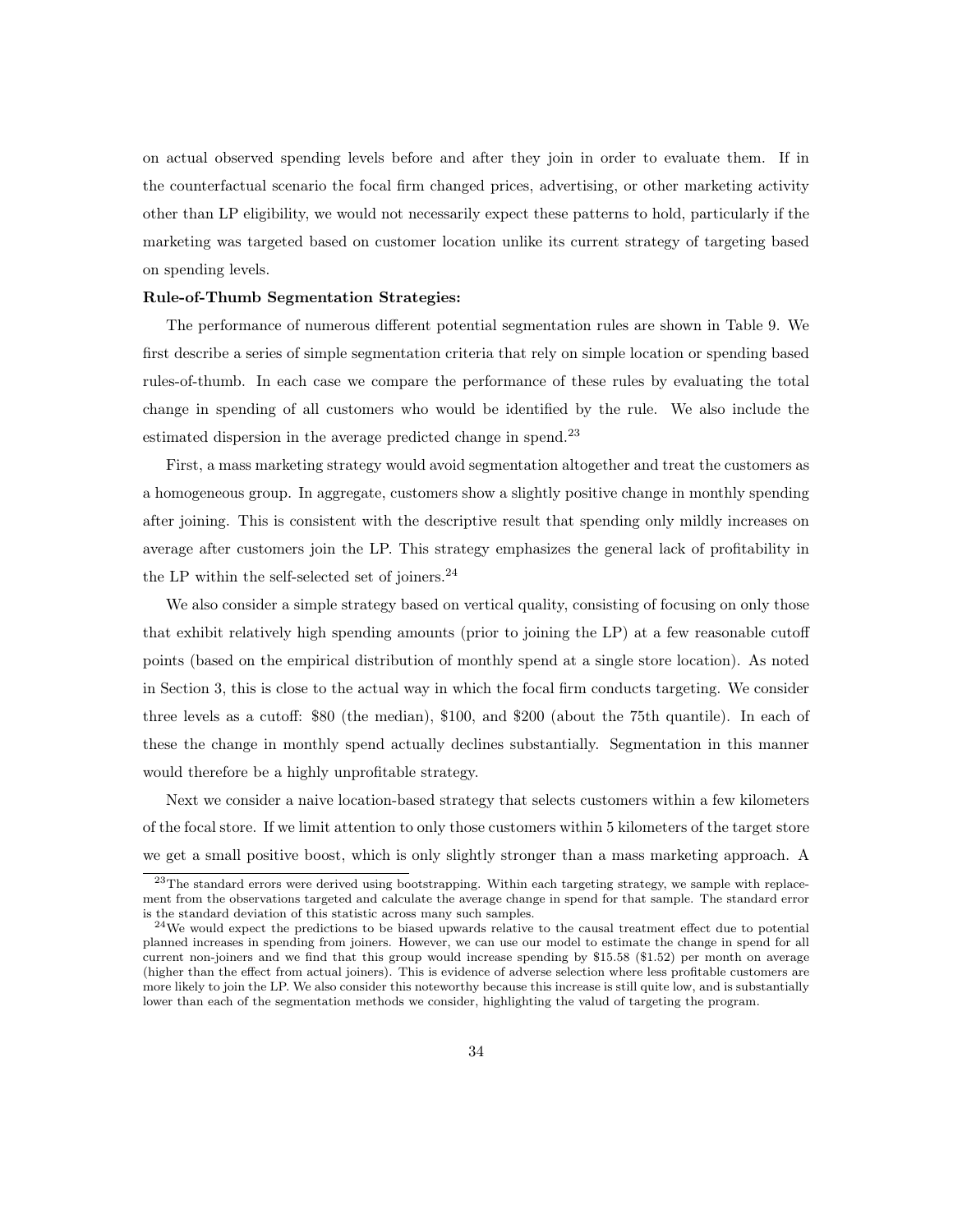second type of naive location-based segmentation would be to try to take advantage of the business stealing aspect of loyalty programs by focusing on all customers located near a competitor. We test this strategy and find that customers within 5 km of a competitor exhibit a substantial decrease in profits.

#### Model-Based Spatial Segmentation Strategies:

Next, we compare several series of models distinguished by which data are used as inputs as well as how they are estimated. Each model is estimated on the training observations and validated on the holdout set. Note that we expect a higher degree of noise between the train and test set than in other applications, particularly LASSO applications, because we are not simply estimating change in spend but estimating a model of change in spend and then grouping all customers with a predicted spend greater than zero and measuring actual observed performance.

We start by focusing on different methods for including limited spatial data to derive some insight into how local competitive structure effects LP performance. We specify three relatively simple spatial models that considers only distances between the focal store and customer and each of the four competitors. Out-of-sample performance is actually worse using these metrics alone, but improves substantially when augmented with metrics that convey additional information on the competitor locations: the number of competitors within the average driving distance of 10km, and the degree to which a focal store is in the same line of travel as a competitor.

Our next three spatial models are variations of gravity models in the spirit of Huff (1964), which date back to Reilly (1931), who coined the term "law of retail gravitation". We find the gravity models outperform the mass marketing approach and the rule-of-thumb strategies but exhibit similar results to the augmented simple spatial models. More details on the six spatial model specifications are available in the appendix.

Finally, we compare each of these spatial models to a model that considers only vertical quality or historical sales information: overall sales, category level sales, and category level sales that specifically qualify for the LP. This model also under performs a mass segmentation approach and results in negative profits, suggesting that these data alone have low predictive power and are prone to overfitting.

#### LASSO Model-Based Segmentation Strategies:

Finally, we estimate a series of models using our preferred LASSO approach.

The first model uses the LASSO approach but ignores competitor spatial information. We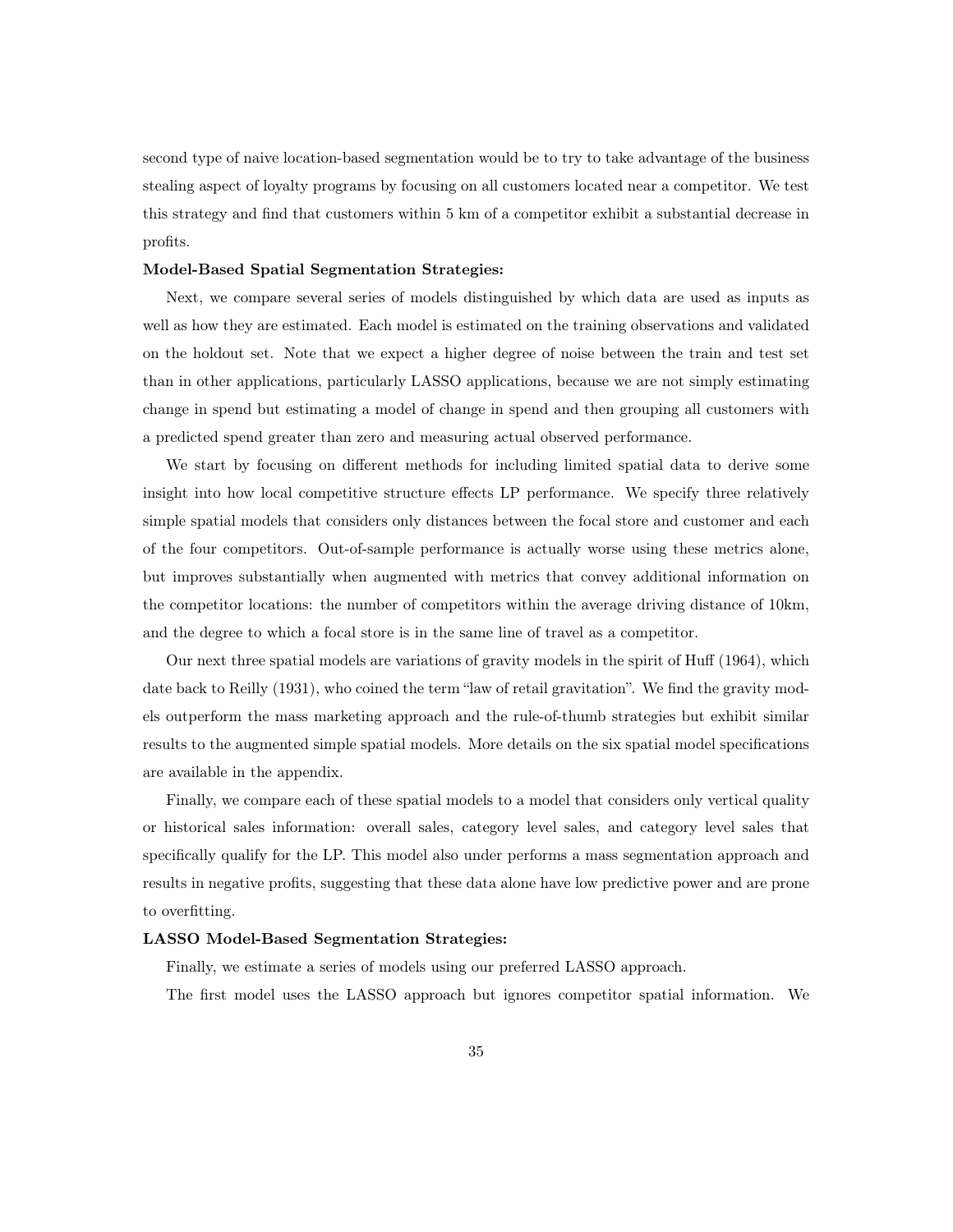estimate the model using traditional RFM metrics alone. This model outperforms all others thus far both in-sample and out-of-sample, attesting to the strength of using the LASSO approach as a baseline for identifying important determinants of profitability.

Next, we show results for our preferred spatial LASSO. Here we augment the LASSO RFM model with the spatial information of the competition. It outperforms all other segmentation strategies in the validation sample, where the customers identified exhibit an actual change in sales over ten times higher than those in a mass marketing targeting scheme. The improvements compared to the RFM LASSO model are also substantial: about a 40% increase in the out-of-sample change in sales and 64% increase in non-qualified sales, with each pairwise comparison being highly statistically significant. In short, the spatial LASSO does the best job of identifying which customer characteristics cause LP joiners to be valuable to the firm.

Finally, we compare the performance of an RFM approach to a spatial approach when estimated and validated separately in competitive and isolated markets.<sup>25</sup> The spatial model outperforms the RFM only model in all comparisons where the market type (isolated or competitive) or data subset (train or test) is held constant.

The comparisons across model inputs and market types are informative. The RFM only model performs nearly as well as the spatial model at identifying more valuable customers in isolated markets but substantially worse in competitive markets. The spatial model, by contrast, performs similarly in competitive markets as in isolated markets. This shows how the data on vertical characteristics adds value mostly in settings where customers are not vulnerable to competition. The spatial data adds value regardless of market type. These results are broadly informative on how 2nd degree price discrimination (quantity discounts or behavior-based pricing) and 3rd degree price discrimination (targeted price discounts) interact in practice. Properly designed quantity discounts should be profitable by increasing spending by high value customers. Therefore, in isolated markets it is effective to target these discounts using a measure of vertical quality constructed from past sales data. The quantity discounts work by letting customers self-select into the discounts based on their level of spending and marginal demand. In markets with close competitors, targeting can be done based on the horizontal vulnerability dimension and within the targeted group customers will self-select into the discounts based on vertical characteristics. It is better then to target customers who might shift their purchases away from competitors than to target the highest value customers

<sup>25</sup>These market types are defined in section 3.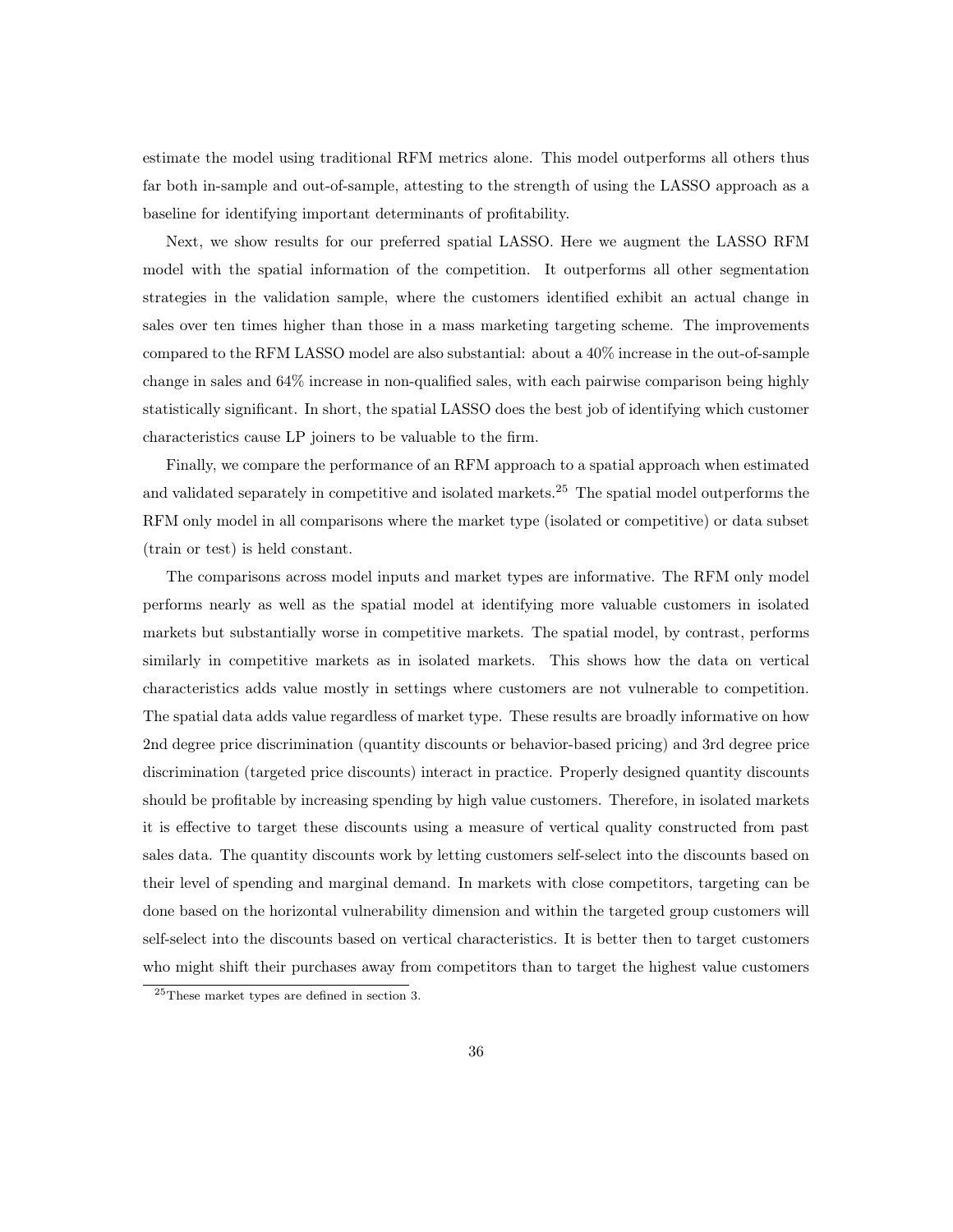|                                                      |         | Avg. $\Delta$ Sales |         |            | Avg. $\Delta$ Non-Qual. Sales |
|------------------------------------------------------|---------|---------------------|---------|------------|-------------------------------|
| Targeting Strategy                                   | Train   | <b>Test</b>         | SE      | Train      | Test                          |
| Mass Marketing                                       |         | \$6.91              | \$10.80 |            | \$2.59                        |
| Top spender $(>\,$ \$80)                             |         | $- $38.10$          | \$15.67 |            | $- $33.29$                    |
| Top spender $(>\$100)$                               |         | $- $45.16$          | \$16.88 |            | $- $40.19$                    |
| Top spender $(>\$200)$                               |         | $-$103.67$          | \$23.87 |            | $-$ \$95.73                   |
| Within 5 kilometers of focal store                   |         | \$12.60             | \$18.89 |            | \$13.23                       |
| Within 5 kilometers of any competitor                |         | $-\$54.54$          | \$22.27 |            | $-$ \$41.93                   |
| Simple spatial                                       | \$40.72 | \$3.97              | \$2.41  | \$31.30    | \$3.69                        |
| Simple spatial $w/$ competitors in 10km radius       | \$38.85 | \$31.91             | \$2.68  | \$33.09    | \$27.77                       |
| Simple spatial $w/$ apex angle                       | \$40.09 | \$26.73             | \$3.20  | \$33.32    | \$20.27                       |
| Gravity fixed $w$ ( $\hat{\alpha} = .227, .232$ )    | \$13.76 | \$20.16             | \$8.59  | \$13.11    | \$22.34                       |
| Gravity estimated $w$ ( $\hat{\alpha}$ = .039, .041) | \$11.05 | \$24.90             | \$1.61  | $-$ \$4.28 | \$30.47                       |
| Gravity $\alpha_k$                                   | \$17.93 | \$19.43             | \$8.37  | \$17.80    | \$13.90                       |
| Historical sales only                                | \$29.06 | $-\$23.06$          | \$1.84  | \$36.52    | $-\$12.46$                    |
| LASSO RFM only                                       | \$80.92 | \$57.53             | \$3.52  | \$69.92    | \$42.01                       |
| LASSO RFM & Spatial                                  | \$96.54 | \$80.59             | \$7.41  | \$86.32    | \$68.90                       |
| LASSO RFM only (Competitive)                         | \$59.78 | \$31.77             | \$7.45  | \$57.83    | \$32.36                       |
| LASSO RFM only (Isolated)                            | \$88.49 | \$65.33             | \$4.04  | \$73.84    | \$44.93                       |
| LASSO RFM & Spatial (Competitive)                    | \$86.66 | \$85.19             | \$20.26 | \$82.62    | \$79.02                       |
| LASSO RFM & Spatial (Isolated)                       | \$99.43 | \$79.10             | \$7.19  | \$87.40    | \$65.64                       |

alone, since they may not change their spending at all in response to the LP discounts.

Table 9: Targeting Validation Performance

In Table 10 we investigate the influence of our control function approach on targeting performance. We see that the full model the selection correction generates a significant increase in out-of-sample accuracy.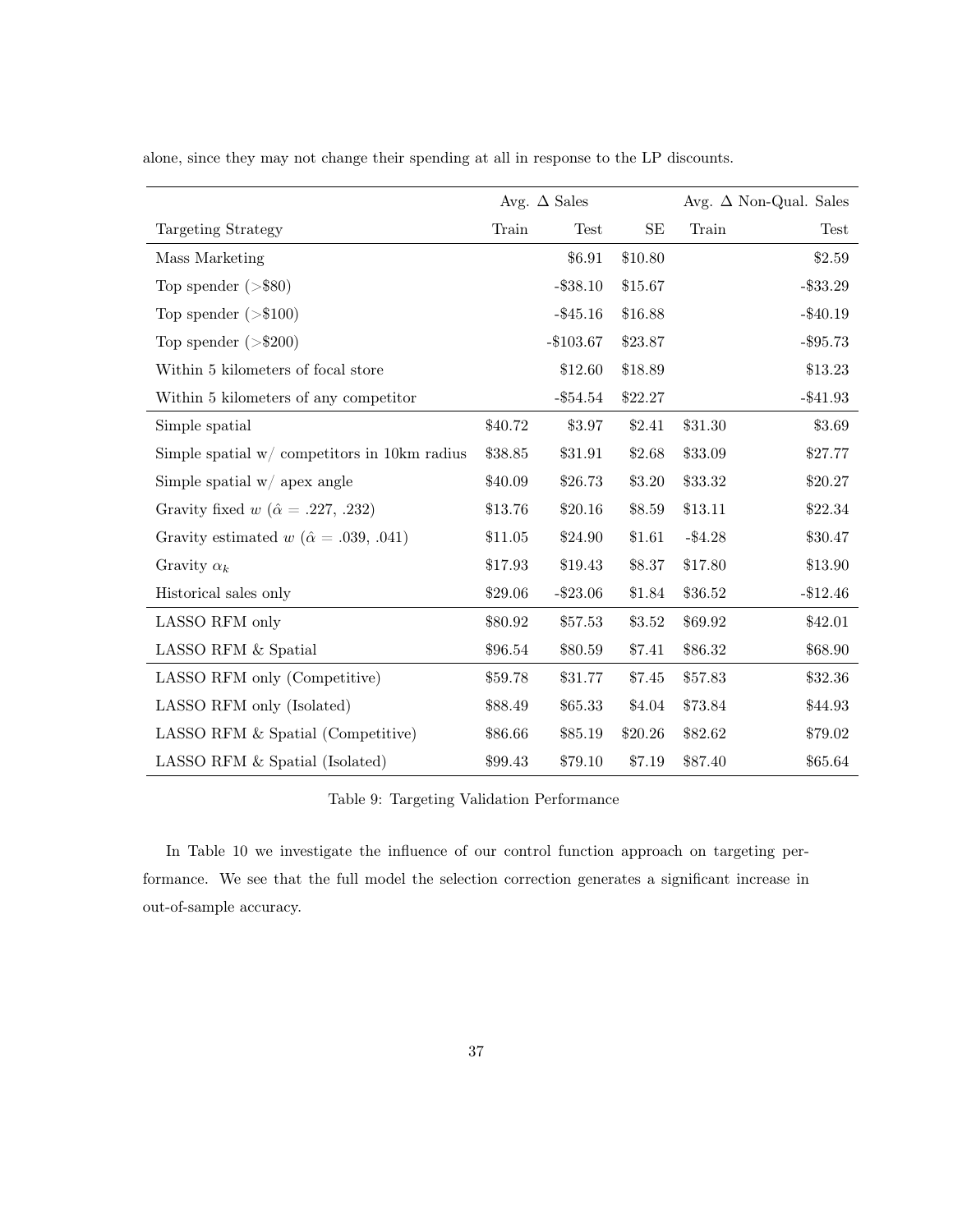|                           | Avg. $\Delta$ Sales |             |        | Avg. $\Delta$ Non-Qual. Sales |         |
|---------------------------|---------------------|-------------|--------|-------------------------------|---------|
| Targeting Strategy        | Train               | <b>Test</b> | SE     | Train                         | Test    |
| <b>LASSO RFM only</b>     |                     |             |        |                               |         |
| No selection correction   | \$78.15             | \$62.52     | \$2.62 | \$68.91                       | \$48.60 |
| With selection correction | \$80.92             | \$57.53     | \$3.52 | \$69.92                       | \$42.01 |
| LASSO RFM & Spatial       |                     |             |        |                               |         |
| No selection correction   | \$76.69             | \$44.84     | \$7.23 | \$67.65                       | \$32.70 |
| With selection correction | \$96.54             | \$80.59     | \$7.41 | \$86.32                       | \$68.90 |

Table 10: LASSO Targeting with and without Selection Correction

One argument might be that since marketing is done via email and is relatively inexpensive, why not simply send marketing campaigns to everyone and not bother with segmenting the customers? The key here is that in some cases it might be preferable to limit LP enrollment to certain segments. If the firm cannot prevent interested customers from joining its loyalty program, it can choose on which customers to focus LP promotion. Identifying the right type of customer for this type of promotion can substantially increase its profitability. While this has generally been known, we show two distinct contributions. First, location data contributes substantial increases in profitability to a segmentation strategy than historical sales patterns. Second, simply incorporating traditional spatial metrics like distance between customer and store does not capture the complexity of competitive structure. Instead, we show how firms could take advantage of rich spatial data on both customers and competitors locations using a more sophisticated but still straightforward approach. Comparison of Sales Predictions by Customer Type:

To better understand the contribution of horizontal variables in prediction exercise, we show how the different segmentation strategies would select customers who differ on vertical and horizontal metrics.

Table 11 presents the simplest spatial metrics (distances between the customer, focal store, and each competitor) and monthly spending of the customers targeted in each strategy. Since there is considerable overlap between the customers across these strategies, we parse out the observations that were predicted to increase sales in the spatial LASSO but not by the alternative segmentation strategies. In the table we label these as "missed" opportunities.

We see that customers idenfied as profitable by the model using traditional RFM metrics alone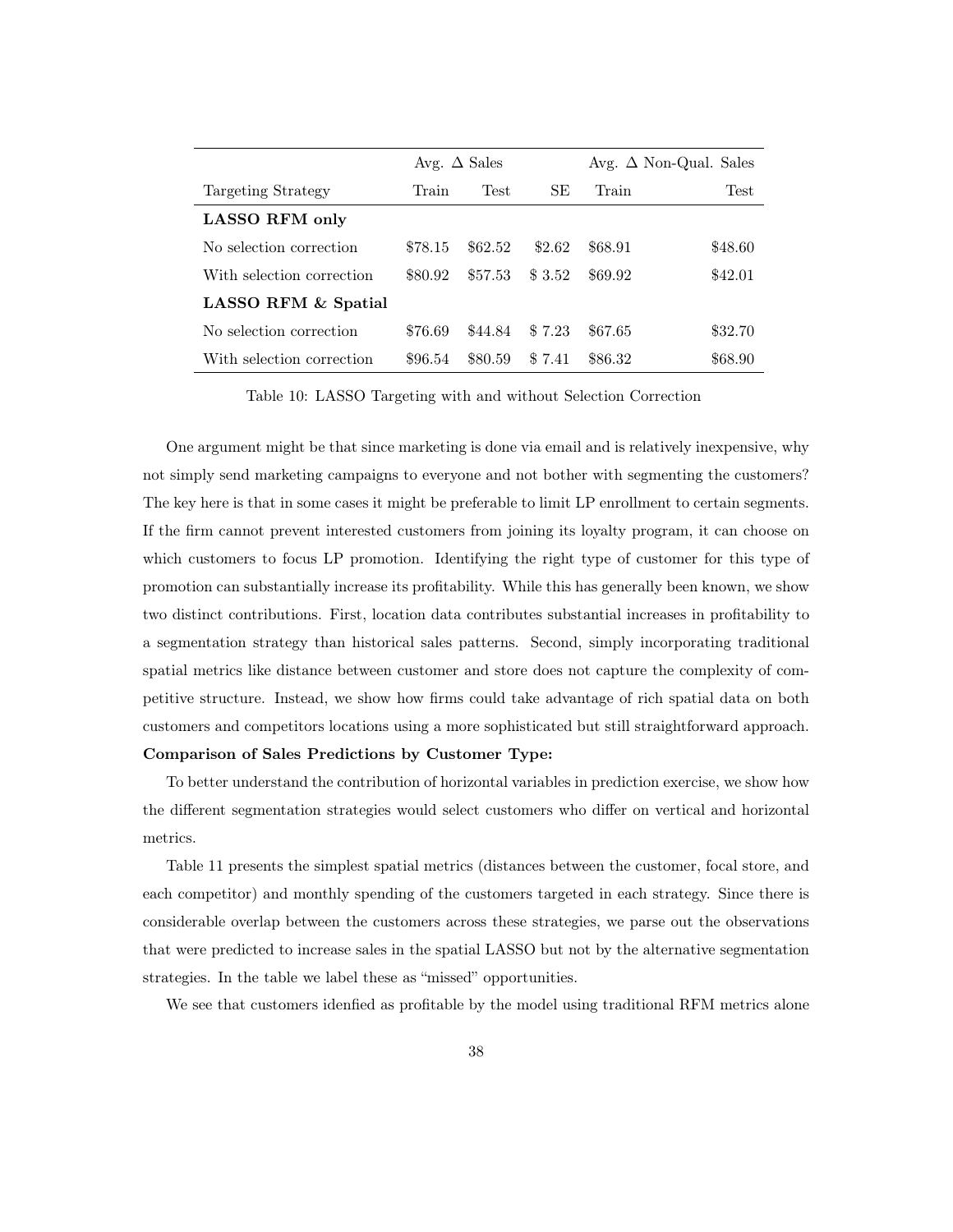have lower pre-join sales per month relative to customers selected by the spatial LASSO and are positioned significantly further from the focal store. This finding is made evident when looking at the missed opportunities: these customers are much closer to the focal store and the sales per month is much higher. The other distance metrics show that these customers and store locations also tend to be closer to the competition. This emphasizes one of the key insights of the spatial model: on average, regardless of location, customers with higher than average sales per month are unlikely to show large increases in spend after joining the LP (likely because they are already dedicating most spend to the focal store). However, we posit that customers located relatively closer to both the focal store and the competition are more likely to consolidate purchases away from the competition and will exhibit higher than average changes in spend upon joining.

We next evaluate the customers from the rule of thumb segmentation strategy that focuses on customers close to the focal store. On average, customers close to the focal store are likely to have access to a competitor as well, so at first glance these customers appear to be promising prospects for targeting. However, they may be too close to the focal store, in the sense that they already dedicate a substantial amount of spend to the focal store (as evidenced by the relative high sales per month).

Finally, we consider the second Huff-style gravity model with estimated weights  $w$ , since, of the gravity models, this variation best segmented customers. Under this model, valuable customers are excluded simply because they are relatively far away from the focal store. However, for these customers all four competitors are closer to the focal store, compared with customers identified by the Huff model.

This analysis shows how the spatial LASSO model can capture more subtle drivers of customer behavior that are typically missed when looking at transaction data alone (e.g., RFM variables) or relatively simple spatial components. We find that there are substantial gains in segmentation actions by accounting for more complex spatial relationships among the customer, focal store, and relevant competitors.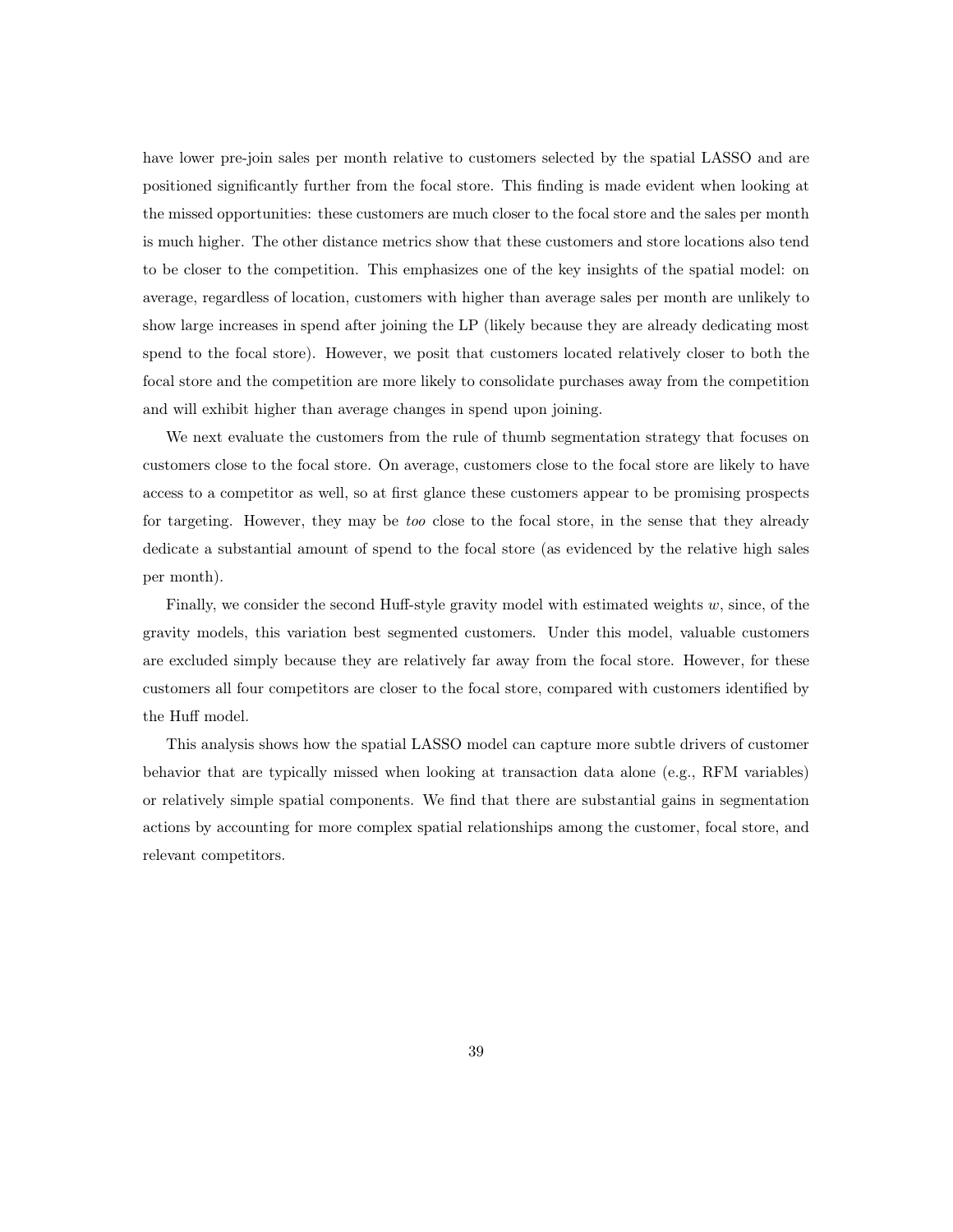|                                 | Out-of-Sample Performance |                  |          |                        |          |                     |          |
|---------------------------------|---------------------------|------------------|----------|------------------------|----------|---------------------|----------|
|                                 |                           | LASSO (RFM only) |          | w/i 5km of Focal Store |          | Gravity (est. $w$ ) |          |
|                                 | LASSO                     | Targeted         | Missed   | Targeted               | Missed   | Targeted            | Missed   |
| $\Delta$ Monthly Sales          | \$80.59                   | \$57.53          | \$98.41  | \$12.60                | \$69.39  | \$24.90             | \$61.25  |
| $\Delta$ Qualified Sales        | \$11.69                   | \$15.52          | $$-8.89$ | $$-0.63$               | \$16.17  | \$0.15              | \$14.83  |
| $\Delta$ Non-Qualified Sales    | \$68.90                   | \$42.01          | \$107.29 | \$13.23                | \$53.22  | \$24.75             | \$46.42  |
| Sales/Month (pre join)          | \$168.42                  | \$139.51         | \$296.77 | \$424.25               | \$105.27 | \$385.13            | \$111.75 |
| Sales/Month (pre join) SD       | \$270.73                  | \$216.91         | \$370.25 | \$534.57               | \$164.23 | \$482.54            | \$181.85 |
| $Sales/Month$ (pre join) $25th$ | \$20.61                   | \$21.08          | \$105.73 | \$107.78               | \$15.48  | \$91.43             | \$15.42  |
| Sales/Month (pre join) 75th     | \$153.86                  | \$131.67         | \$357.49 | \$507.74               | \$109.74 | \$473.77            | \$87.04  |
| Sales/Month (post join)         | \$249.93                  | \$200.87         | \$395.18 | \$430.11               | \$176.60 | \$398.32            | \$179.90 |
| si: Store-Customer (km)         | 9.69                      | 13.35            | 7.53     | 3.00                   | 13.23    | 5.20                | 14.47    |
| $ic1:$ Customer-BB $(km)$       | 14.78                     | 14.95            | 15.72    | 13.00                  | 15.60    | 14.28               | 14.28    |
| $ic2:$ Customer-SB1 $(km)$      | 14.20                     | 16.54            | 13.65    | 15.55                  | 14.51    | 14.44               | 15.58    |
| ic3: Customer-SB2 (km)          | 17.08                     | 16.89            | 19.81    | 14.98                  | 18.23    | 17.14               | 17.52    |
| ic4: Customer-SS (km)           | 15.37                     | 16.37            | 15.05    | 13.62                  | 16.32    | 14.69               | 15.73    |
| sc1: Store-BB (km)              | 14.54                     | 14.57            | 15.46    | 12.78                  | 15.31    | 15.01               | 12.80    |
| $sc2: Store-SB2(km)$            | 14.52                     | 16.26            | 14.70    | 15.47                  | 15.02    | 14.34               | 15.75    |
| $sc3: Store-SB1(km)$            | 16.28                     | 17.93            | 17.00    | 14.92                  | 17.00    | 18.02               | 15.00    |
| sc4: Store-SS (km)              | 14.39                     | 15.10            | 14.13    | 13.55                  | 14.80    | 15.15               | 12.96    |

Table 11: Targeted Customers

## 5 Discussion and Conclusion

Both academics and managers have been interested in understanding the factors contributing to a successful loyalty program. We use a large new dataset on customer spending behavior at a major U.S. retailer to develop a better understanding of the role of spatial relationships and competitive structure in LP performance and in the effectiveness of price discrimination strategies more broadly. We argue that a significant but largely overlooked driver of a loyalty program's success is the joint spatial relationship among the focal firm's stores, the competition, and the customer, or what we collectively label the competitive structure.

We first document large changes in behavior after joining the LP, with a wide degree of heterogeneity across customers. Notable among this customer heterogeneity are customer segments we describe as consolidators or as upgraders. This heterogeneity suggests that targeting the LP with promotions could be effective in dealing with the well-known issue that in many cases firms believe that LPs fail to increase profits.

Second, we find model-free evidence that access to competitor stores is an indicator of whether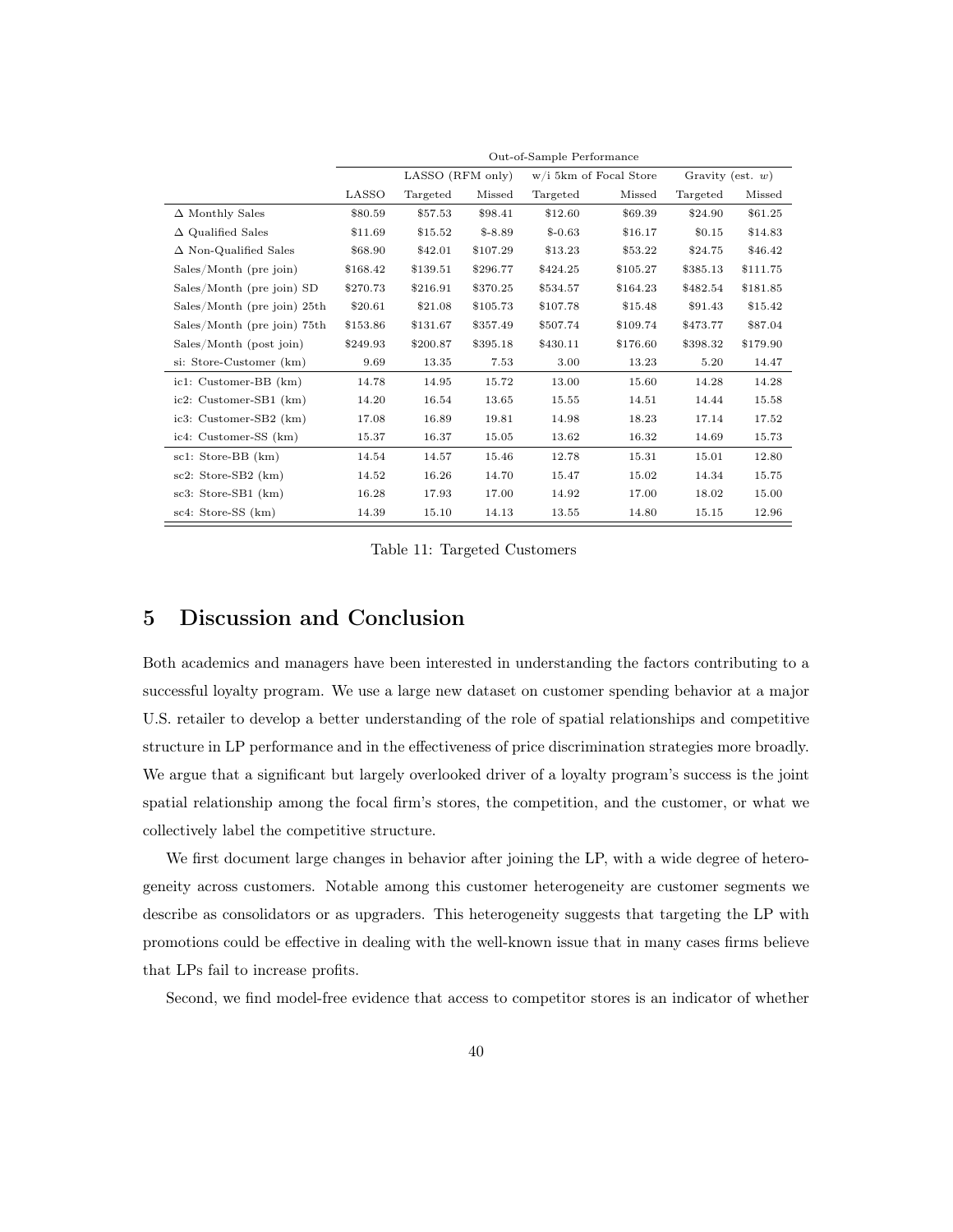a customer will increase spending upon joining the LP. This suggests that LPs using the common form of quantity discounts work via business stealing rather than overall demand expansion. Third, in informal comparisons we show that past spending behavior is not very predictive of how spending will change when a customer joins the LP. These data are less predictive than spatial data and in particular the more complex representations of spatial relationships.

We then develop formal models of how spending changes. This provides several important results. First, segmentation for providing quantity discounts (or performing second degree price discrimination) naively to the highest spenders would be very unprofitable. Naively segmenting customers based on simple spatial rules would not be very effective either, performing roughly the same as not treating all customers the same. Next, using LASSO to select among many possible relationships in the estimation data helps determine what factors cause changes in spending substantially better than simple models. Then, comparing performance of LASSO models relying on vertical variables as inputs to using horizontal variables shows a substantial improvement associated with the readily available spatial data.

These results suggest a segmentation strategy for firms interested in identifying their most profitable customers. They are also informative regarding how and when second degree price discrimination or one type of behavior-based pricing are likely to be successful. As Shin and Sudhir (2010) note, it can profitable to use this type of pricing strategy if there exists substantial heterogeneity in customer value and customer preferences are stochastic. Our results confirm this insight and operationalize it by defining a customer's vertical quality using past spending data and their horizontal quality using spatial relationships to competitors and the focal store. Quantity discounts based on vertical quality can be effective in relatively isolated markets but in competitive settings targeting on horizontal variables is much more effective.

Still, our analysis is not without limitations. Due to the nature of the data we cannot make very strong statements on the extent of business stealing that may be occurring. In the absence of data from multiple competitors or direct responses from the customers themselves, we can only infer the degree of business stealing based on changes in shopping behavior as a function of competitive structure. We hope that our research provides the foundation for future work that integrates the complex spatial information into models of customer behavior, especially in their relationship to making more strategic firm decisions.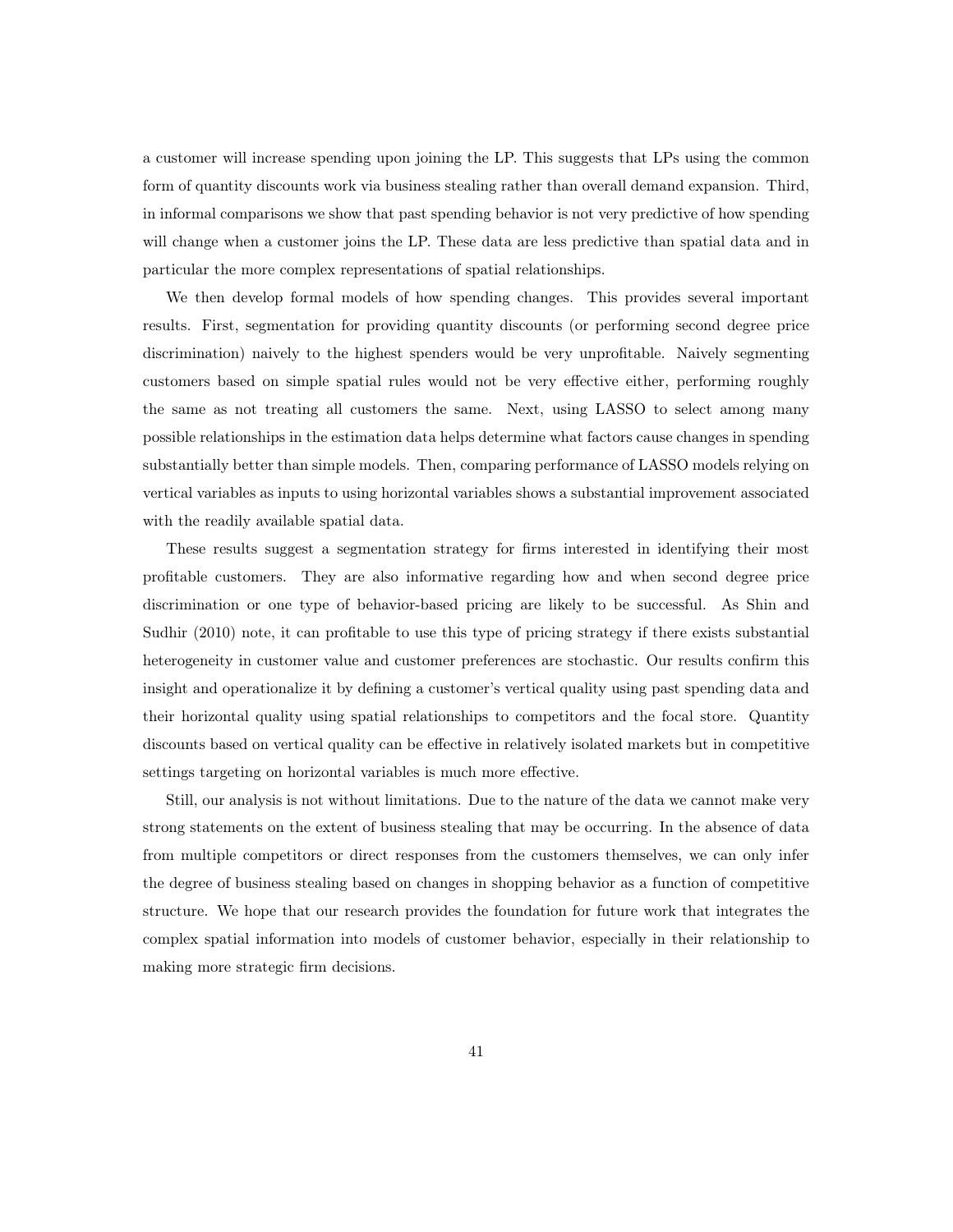## References

- Ahn, H. and Powell, J. L. (1993). Semiparametric estimation of censored selection models with a nonparametric selection mechanism. Journal of Econometrics, 58(1-2):3–29.
- Ascarza, E. (2018). Retention futility: Targeting high-risk customers might be ineffective. Journal of Marketing Research, 55(1):80–98.
- Belloni, A., Chernozhukov, V., et al. (2013). Least squares after model selection in high-dimensional sparse models.  $Bernoulli$ ,  $19(2):521-547$ .
- Belloni, A., Chernozhukov, V., and Hansen, C. (2014). Inference on treatment effects after selection among high-dimensional controls. The Review of Economic Studies, 81(2):608–650.
- Besanko, D., Dube, J.-P., and Gupta, S. (2003). Competitive price discrimination strategies in a vertical channel using aggregate retail data. Marketing Science, 49(9):1121–1138.
- Bijmolt, T. H., Dorotic, M., Verhoef, P. C., et al. (2011). Loyalty programs: Generalizations on their adoption, effectiveness and design. Foundations and Trends@ in Marketing,  $5(4):197-258$ .
- Blattberg, R. C. (2008). Byung-do kim, and scott a. neslin (2008), database marketing: Analyzing and managing customers. International Series in Quantitative Marketing.
- Chen, Y., Li, X., and Sun, M. (2016). Competitive mobile geo targeting. Marketing Science, 36(5):645–812.
- Chen, Y., Narasimhan, C., and Zhang, Z. J. (2001). Individual marketing with imperfect targetability. Marketing Science, 20(1):1–98.
- Chen, Y. and Steckel, J. H. (2012). Modeling credit card share of wallet: Solving the incomplete information problem. Journal of Marketing Research, 49(5):655–669.
- Cook, J. A. and Siddiqui, S. (2020). Random forests and selected samples. Bulletin of Economic Research, 72(3):272–287.
- DeWulf, K., Odekerken-Schröder, G., and Iacobucci, D. (2001). Investments in consumer relationships: A cross-country and cross-industry exploration. Journal of Marketing, 65(4):33–50.
- Dreze, X. and Nunes, J. C. (2008). Feeling superior: The impact of loyalty program structure on consumers' perceptions of status. Journal of Consumer Research, 35(6):890–905.
- Du, R. Y., Kamakura, W. A., and Mela, C. F. (2007). Size and share of customer wallet. Journal of Marketing, 71(2):94–113.
- Dube, J.-P., Fang, Z., Fong, N., and Luo, X. (2017). Competitive price targeting with smartphone coupons. Marketing Science, 36(6):813–1017.
- Ellickson, P. and Misra, S. (2012). Enriching Interactions: Incorporating Revenue and Cost Data into Static Discrete Games. Quantitative Marketing and Economics, 10:1–26.
- Fong, N. M., Fang, Z., and Luo, X. (2015). Geo-conquesting: Competitive locational targeting of mobile promotions. Journal of Marketing Research, 52(5):726–735.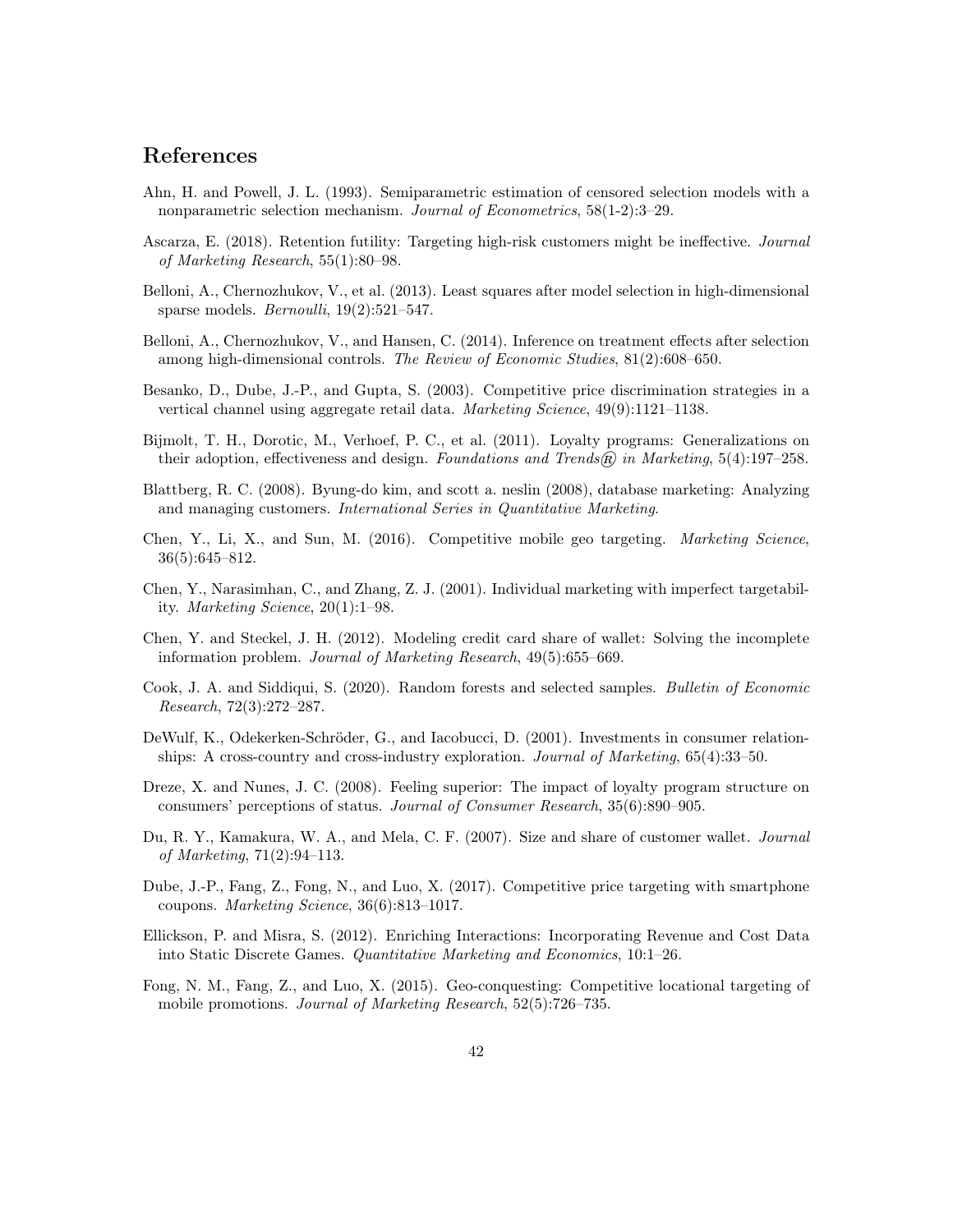- Frank, L. E. and Friedman, J. H. (1993). A statistical view of some chemometrics regression tools. Technometrics, 35(2):109–135.
- Ghose, A. and Yang, S. (2009). An empirical analysis of search engine advertising: Sponsored search in electronic markets. Management science, 55(10):1605–1622.
- Gopalakrishnan, A., Jiang, Z., Nevskaya, Y., and Thomadsen, R. (2021). Can non-tiered customer loyalty programs be profitable? Marketing Science, 40(3):508-526.
- Hartmann, W. and Viard, B. (2008). Do frequency reward programs create switching costs? a dynamic structural analysis of demand in a reward program. Quantitative Marketing and Economics, 6(2):109–137.
- Heckman, J. J. and Robb, R. (1986). Alternative methods for solving the problem of selection bias in evaluating the impact of treatments on outcomes. In Drawing inferences from self-selected samples, pages 63–107. Springer.
- Heckman, J. J. and Robb Jr, R. (1985). Alternative methods for evaluating the impact of interventions: An overview. *Journal of econometrics*,  $30(1-2):239-267$ .
- Huff, D. L. (1964). Defining and estimating a trading area. The Journal of Marketing, pages 34–38.
- Jain, A., Misra, S., and Rudi, N. (2020). The effect of sales assistance on purchase decisions: An analysis using retail video data. Quantitative Marketing and Economics, pages 1–31.
- James, G., Witten, D., Hastie, T., and Tibshirani, R. (2013). An introduction to statistical learning, volume 112. Springer.
- Leenheer, J., Van Heerde, H. J., Bijmolt, T. H., and Smidts, A. (2007). Do loyalty programs really enhance behavioral loyalty? an empirical analysis accounting for self-selecting members. International Journal of Research in Marketing, 24(1):31–47.
- Leung, S. F. and Yu, S. (1996). On the choice between sample selection and two-part models. Journal of econometrics, 72(1-2):197–229.
- Li, Y., Gordon, B., and Netzer, O. (2018). An empirical study of national vs. local pricing by chain stores under competition. Marketing Science, 37(5):812–837.
- Liu, Y. and Yang, R. (2009). Competing loyalty programs: Impact of market saturation, market share, and category expandability. Journal of Marketing, 73(1):93–108.
- Lockhart, R., Taylor, J., Tibshirani, R. J., and Tibshirani, R. (2014). A significance test for the lasso. Annals of statistics, 42(2):413.
- Luo, X., Andrews, M., Fang, Z., and Phang, C. W. (2014). Mobile targeting. *Marketing Science*, 60(7):1738â56.
- McCall, M. and Voorhees, C. (2010). The drivers of loyalty program success: An organizing framework and research agenda. Cornell Hospitality Quarterly, 51(1):35–52.
- Meyer-Waarden, L. and Benavent, C. (2009). Grocery retail loyalty program effects: self-selection or purchase behavior change? Journal of the Academy of Marketing Science, 37(3):345–358.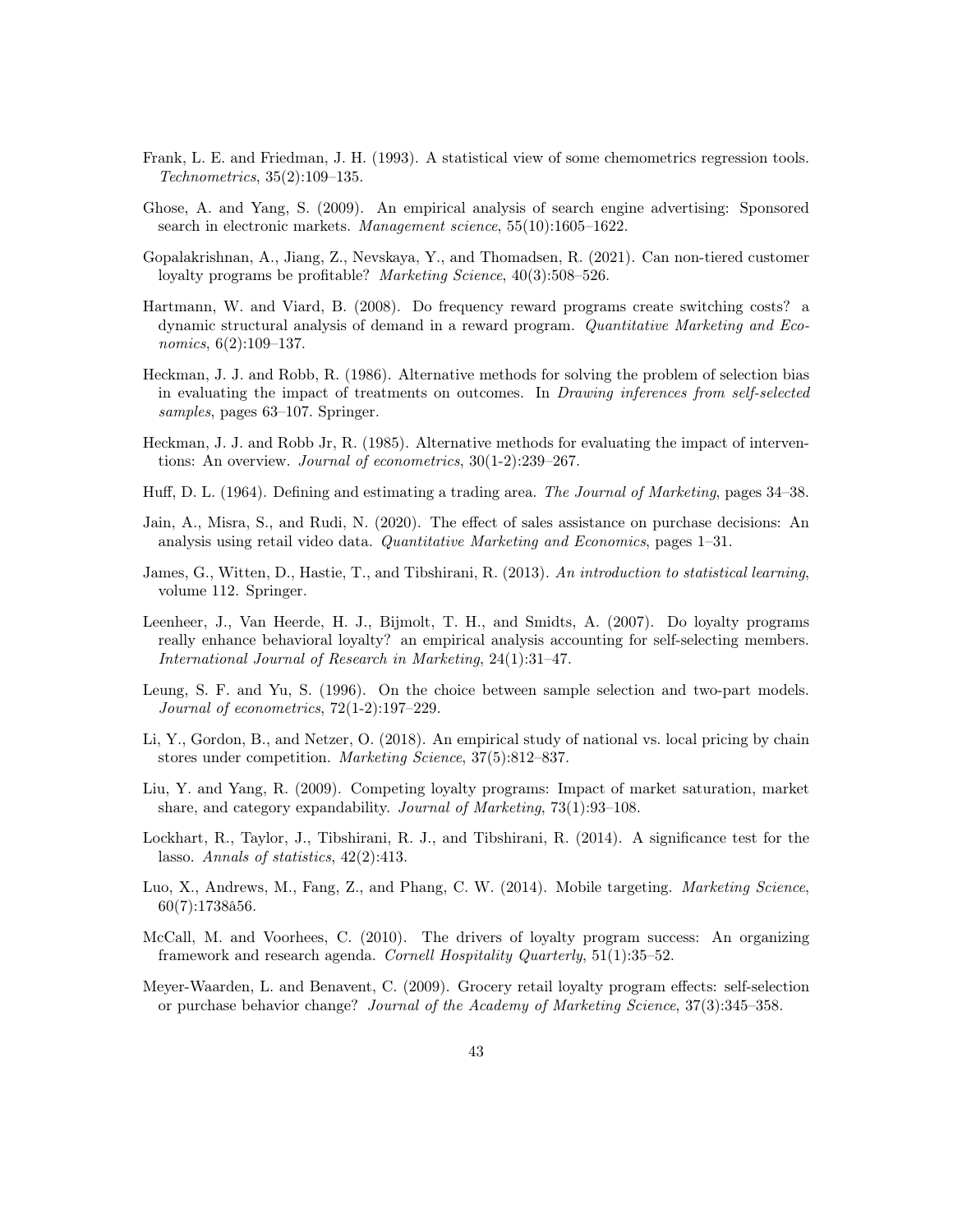- Nambiar, M., Simchi-Levi, D., and Wang, H. (2019). Dynamic learning and pricing with model misspecification. Management Science, 65(11):4980–5000.
- Phillips, R., Şimşek, A. S., and Van Ryzin, G. (2015). The effectiveness of field price discretion: Empirical evidence from auto lending. Management Science, 61(8):1741–1759.
- Reilly, W. (1931). The law of retail gravitation. wj reilly. Inc., New York.
- Roehm, M. L., Pullins, E. B., and Roehm Jr, H. A. (2002). Designing loyalty-building programs for packaged goods brands. Journal of Marketing Research, 39(2):202–213.
- Rossi, P., McCulloch, R., and Allenby, G. (1996). The value of purchase history data in target marketing. Marketing Science, 15(4):301–394.
- Shaffer, G. and Zhang, Z. J. (1995). Competitive coupon targeting. Marketing Science, 14(4):343– 466.
- Shin, J. and Sudhir, K. (2010). A customer management dilemma: When is it profitable to reward one's own customers? Marketing Science, 29(4):671–689.
- Shugan, S. (2005). Brand loyalty programs: Are they shams? Marketing Science, 24(2):185–193.
- Stourm, V., Bradlow, E., and Fader, P. (2017). Market positioning using cross-reward effects in a coalition loyalty program. HEC Paris Research Paper No. MKG-2017-1242.
- Tibshirani, R. (1996). Regression shrinkage and selection via the lasso. Journal of the Royal Statistical Society: Series B (Methodological), 58(1):267–288.
- Verhoef, P. (2003). Understanding the effect of customer relationship management efforts on customer retention and customer share development. Journal of Marketing, 67(4):30–45.
- Wachtel, S. and Otter, T. (2013). Successive sample selection and its relevance for management decisions. Marketing Science, 32(1):170–185.
- Wirtz, J., Mattila, A. S., and Oo Lwin, M. (2007). How effective are loyalty reward programs in driving share of wallet? Journal of service Research, 9(4):327–334.
- Wooldridge, J. (2002). Econometric Analysis of Cross Section and Panel Data. MIT Press.
- Xu, X., Li, X., and Zhang, J. (2020). Regularization methods for high-dimensional sparse control function models. Journal of Statistical Planning and Inference, 206:111–126.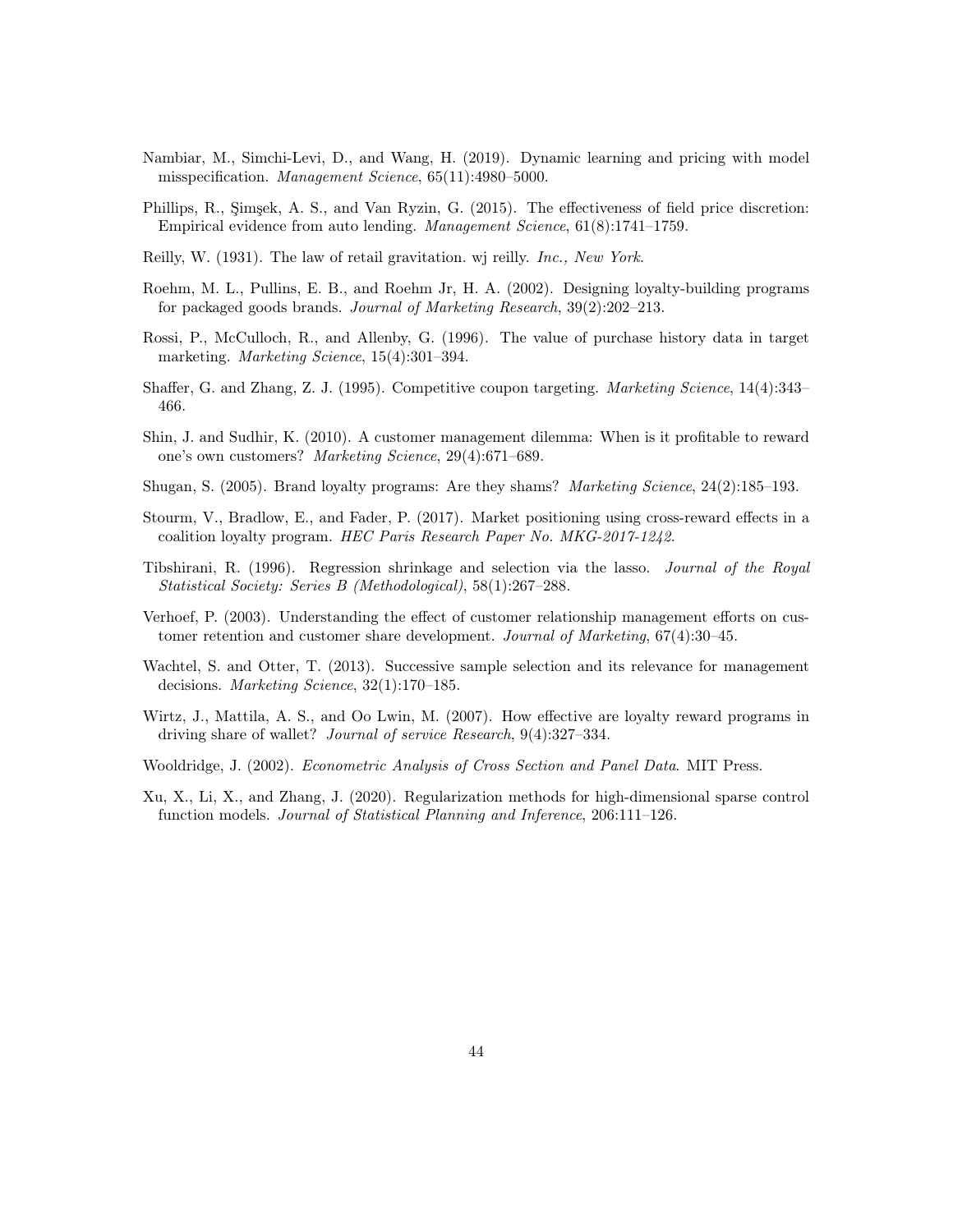## Appendix 1: Distance Metrics

In the table below,  $x$  denotes the competitor type. In our empirical application this is either the big box generalist (BB), the small box generalists (SB1 or SB2), or the small box specialist (SS).

| si                    | Distance between the focal store s and individual i (in km)                   |
|-----------------------|-------------------------------------------------------------------------------|
| icx                   | Distance between the individual and competitor $x$ (in km)                    |
| $\mathrm{sc}x$        | Distance between the focal store and competitor $x$ (in km)                   |
| sx                    | Sparsity metric for competitor x, defined as $\frac{\sec x}{\csc x + \sin x}$ |
| $nAll \ x$            | Total number of $x$ competitors within the region                             |
| $\mathbf{d} \quad x$  | Total number of $x$ competitors within $d$ km of the individual               |
|                       | Angle formed between focal store and competitor with individual at apex       |
| $\text{clntx}$        | $(0$ means s and x are in same direction relative to c                        |
|                       | 180 means s in opposite direction of $x$ )                                    |
|                       | Average km between the individual and each individual competitor $x$          |
| icbar x               | (if only one competitor of type $x$ in an area, this equals icx)              |
|                       | Average km distance between each competitor and the competitive center        |
| $\mathrm{cchar} \, x$ | (if only one competitor of type $x$ in an area, this equals 0)                |

| Distance Metric Description |  |
|-----------------------------|--|
|-----------------------------|--|

Table A.1: Distance Metric Descriptions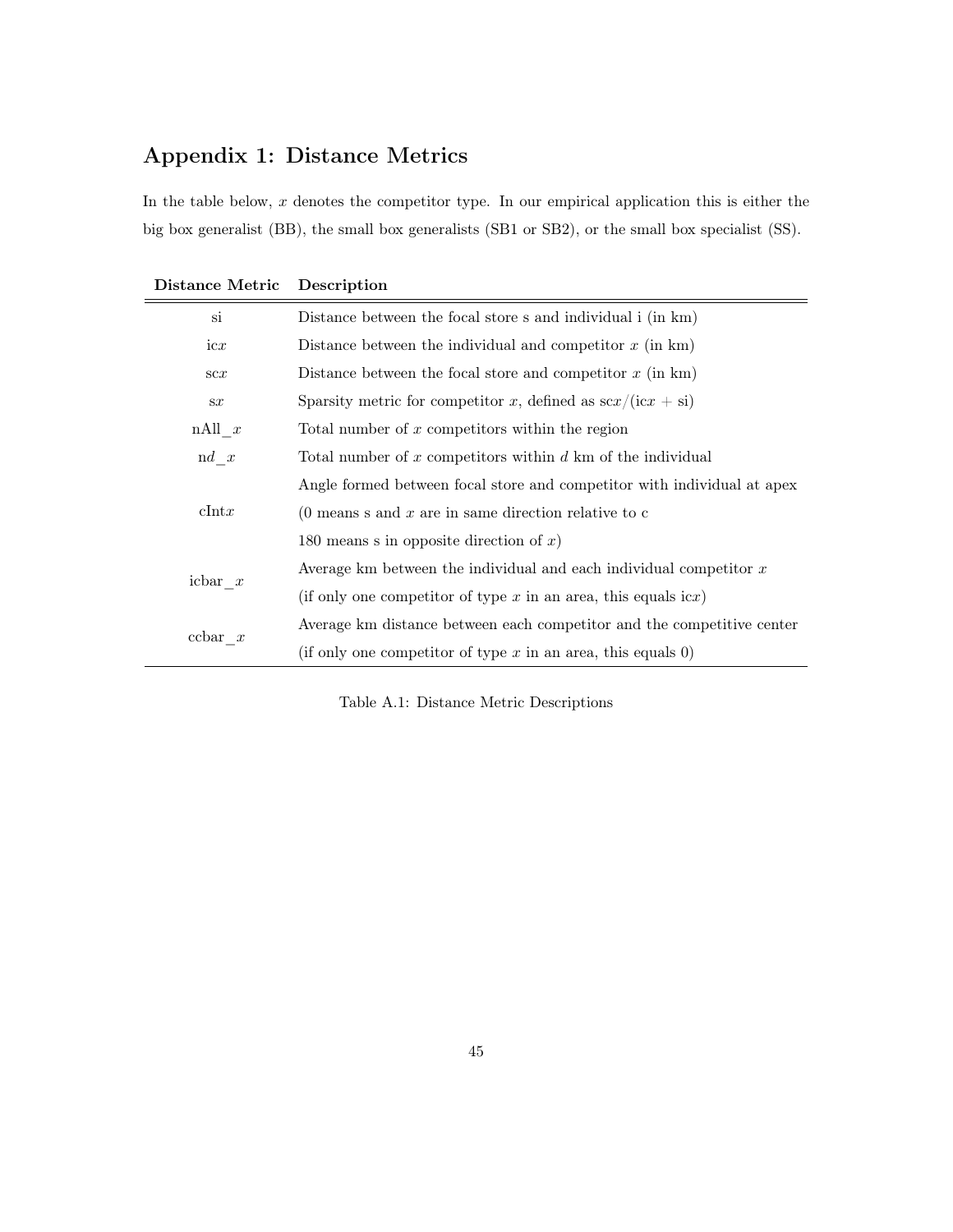## Appendix 2: Spatial Variable Contribution

In this supplementary section we provide an additional measure of the contribution of spatial variables to the model fit relative to other types of variables. Specifically, we compare different spatial model performance in targeting as well as highlight that our spatial metrics contribute substantially more towards  $R^2$  relative to traditional vertical variables.

#### Discussion of Spatial Model Segmentation Performance

In this section we discuss the relative performance of different types of spatial models at profitably segmenting LP customers. All the results discussed here correspond to Table 9. First we test a simple spatial model that takes the standard approach to spatial data of only considering distances between the focal store and customer and each of the four competitors. We see that the outof-sample performance is actually worse than a mass marketing approach. In other words, while horizontal data is valuable in principle a simplistic approach to incorporating it that misses the nuances of competitive structure is not necessarily effective.

The second and third models extend the simple model with additional spatial metrics. First we include the count of the number of each of the four competitors within a 10 kilometer (6 miles) radius, approximately the average driving distance. Then, we augment the original spatial model with the apex angle, or the angle formed between the customer, focal store, and a given competitor with the customer at the apex. The results show that also knowing the number of nearby competitors is much more valuable than simply knowing distance between the customer and each store. In addition, knowing the angle between customer and competitors improves substantially over simply knowing distance. In terms of comparing these two data types, they perform roughly similarly as one another.

Next, to provide another comparison, we estimate three spatial models in the spirit of classic gravity models. These models date back to Reilly (1931) who coined the "law of retail gravitation" and are extended to a more flexible model by Huff (1964). These gravity models are designed to predict store choice while we have richer data on spending, but only at the focal store. We attempt to preserve the theoretical insight of these models but adjust the specification to instead predict the probability of a positive change in spend with  $p_{k=1} = \frac{w_1/d_1^{\alpha}}{\sum_{k=1}^{5} w_k/d_k^{\alpha}}$ , where d represents the distance between the customer and each store type  $k$  (the focal store and the four competitors) and  $w$  are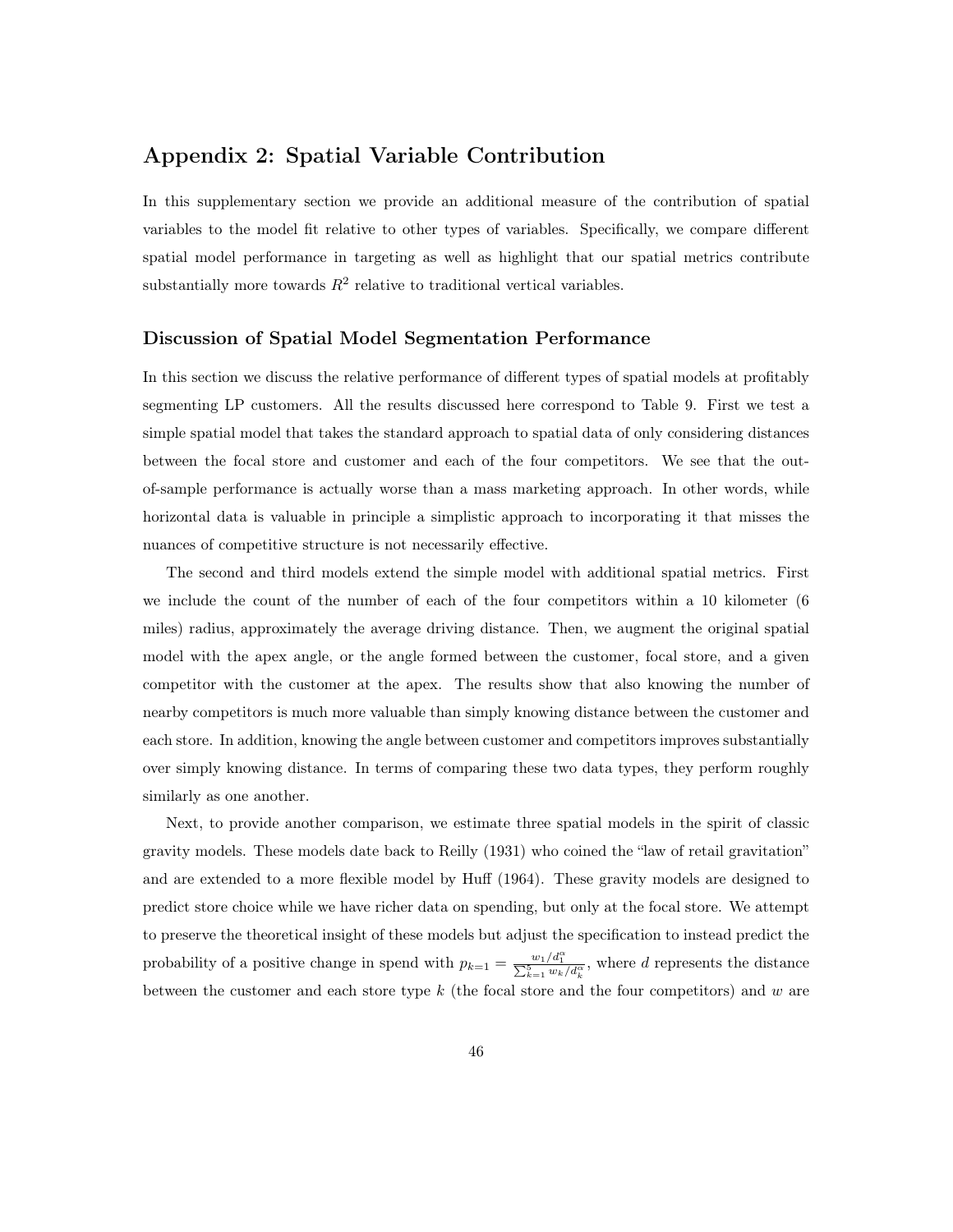the weights or "attractiveness" of each store.

We consider several Huff-style model specifications. In the first, we set the store attractiveness or mass to be the square footage of each competitor type and in the second specification we treat each store attractiveness as a parameter to estimate. In both of these cases, the decay parameter  $\alpha$ is estimated using maximum likelihood. In our third specification we allow  $\alpha_k$  to differ over store type. For segmentation, we take the models predictions and group the customers based on the percentile of positive spend in the training data.<sup>26</sup>

We find that the gravity models perform quite well overall at identifying profitable customer groups. They outperform the mass marketing approach and the rule of thumb strategies. They also do better out-of-sample than the models using simple sales data or distance data alone, suggesting that those models are prone to overfitting in a way the more parsimonious gravity models are not. However, performance is similar to the augmented simple spatial models. In the next subsection we show that our preferred specification performs about three times as as well as the Huff-style gravity models, however.

#### Contribution to Model Fit

Table A.2 presents the model fit using our two dependent variables of interest, where each row represents a single subset of the available variables. The first column displays the pseudo- $R^2$  from a logistic regression and the second column the standard  $R^2$  from a linear regression. The variables are separated into one of five labels: our proposed spatial metrics, RFM (trip frequency and sales information), basket composition (number of items per basket, distinct items, distinct categories, etc.), the marketing indicator satisfying the exclusion restriction, and finally the selection correction polynomials from the first stage.

The spatial metrics explain considerably more than any of the alternative variable types. The sum of the  $R<sup>2</sup>$  values across the partial models is similar to the fit from the aggregate model in the final row. This suggests that the variable types tend to be relatively orthogonal to each other. In other words, the spatial information appears to be adding a non-trivial amount of unique information to the model that would otherwise be absorbed into the residuals.

A natural rebuttal to this table is that the results are driven simply by the sheer number of

<sup>26</sup>We attempted numerous variations on the Huff model given that it is not a direct translation of the original method, and kept only those that performed best at accurately estimating change in spending. More details are available upon request.